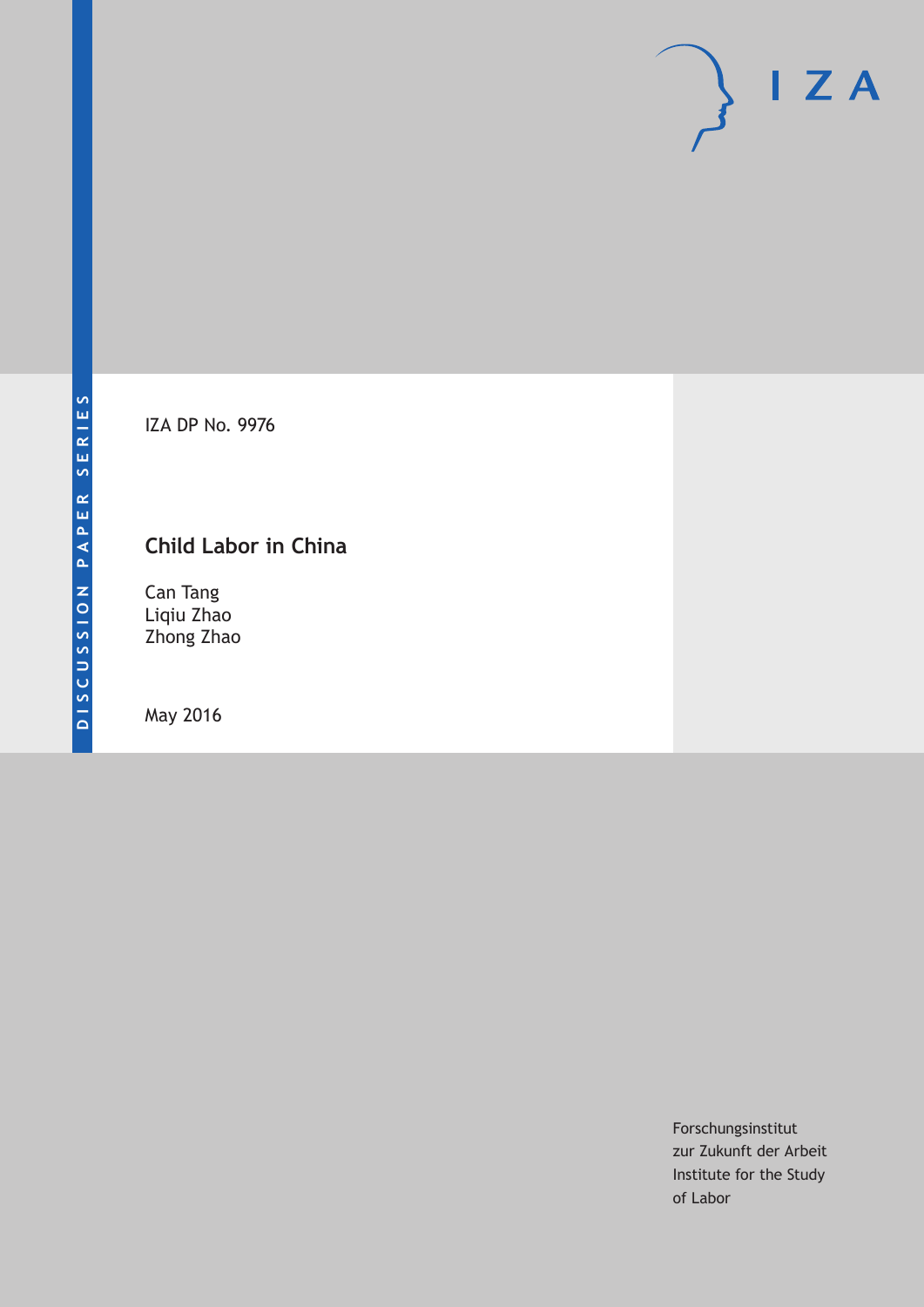# **Child Labor in China**

# **Can Tang**

*Renmin University of China* 

# **Liqiu Zhao**

*Renmin University of China* 

# **Zhong Zhao**

*Renmin University of China and IZA*

# Discussion Paper No. 9976 May 2016

IZA

P.O. Box 7240 53072 Bonn Germany

Phone: +49-228-3894-0 Fax: +49-228-3894-180 E-mail: iza@iza.org

Any opinions expressed here are those of the author(s) and not those of IZA. Research published in this series may include views on policy, but the institute itself takes no institutional policy positions. The IZA research network is committed to the IZA Guiding Principles of Research Integrity.

The Institute for the Study of Labor (IZA) in Bonn is a local and virtual international research center and a place of communication between science, politics and business. IZA is an independent nonprofit organization supported by Deutsche Post Foundation. The center is associated with the University of Bonn and offers a stimulating research environment through its international network, workshops and conferences, data service, project support, research visits and doctoral program. IZA engages in (i) original and internationally competitive research in all fields of labor economics, (ii) development of policy concepts, and (iii) dissemination of research results and concepts to the interested public.

IZA Discussion Papers often represent preliminary work and are circulated to encourage discussion. Citation of such a paper should account for its provisional character. A revised version may be available directly from the author.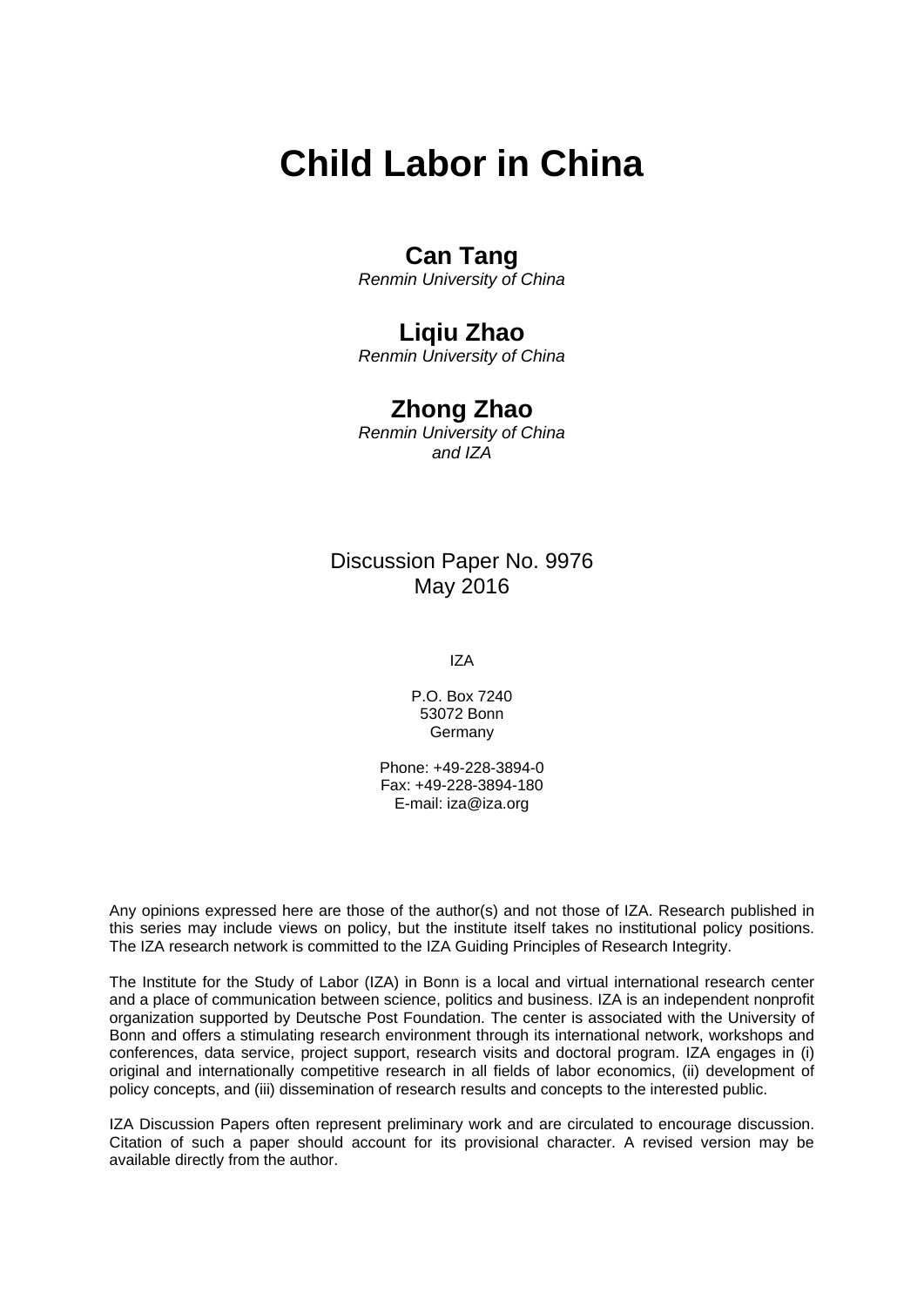IZA Discussion Paper No. 9976 May 2016

# **ABSTRACT**

# **Child Labor in China\***

We present the first systematic study on child labor in China. Child labor is not a negligible social phenomenon in China; about 7.74% of children aged from 10 to 15 were working in 2010, and they worked for 6.75 hours per day on average, and spent 6.42 hours less per day on study than other children. About 90% of child laborers were still in school and combined economic activity with schooling. Our results show that child labor participation is positively associated with school dropout rate. A child living in a rural area is more likely to work. Compared with place of residence, the gender of a child are less important. The educational level of the household head and its interaction with the gender of the household head seem to be unimportant. However, household assets per capita and household involvement in nonagricultural activities are negatively related to the incidence of child labor. A child from a household with more adults is less likely to work. The prevalence of child labor in China exhibits significant regional variations. The child labor incidence is correlated with the development level of each region: the Western region has the highest percentage of child labor, followed by the Eastern and Central region.

JEL Classification: J43, J81, O15

Keywords: child labor, school dropout, working hours, China

Corresponding author:

 $\overline{a}$ 

Zhong Zhao School of Labor and Human Resources Renmin University of China 59 Zhongguancun St. Beijing 100872 China E-mail: mr.zhong.zhao@gmail.com

<sup>\*</sup> We would like to acknowledge helpful comments from the Editor, Belton M. Fleisher; the Guest Editor, Zhiqiang Liu, an anonymous referee, Furio Rosati and participants of "The Transition from School to Work Seminar" jointly organized by the School of Labor and Human Resources at Renmin University of China and the Understanding Children's Work (UCW) Programme. We thank the Institute of Social Survey at Peking University for providing the China Family Panel Study used in this paper. Liqiu Zhao acknowledges financial support from the Natural Science Foundation of China (Grant No. 71403286). Zhong Zhao acknowledges financial support from the Special Fund for Building World-Class Universities and Disciplines through the Renmin University of China (Grant No. 16XNL005). All views and the remaining errors are the authors' alone.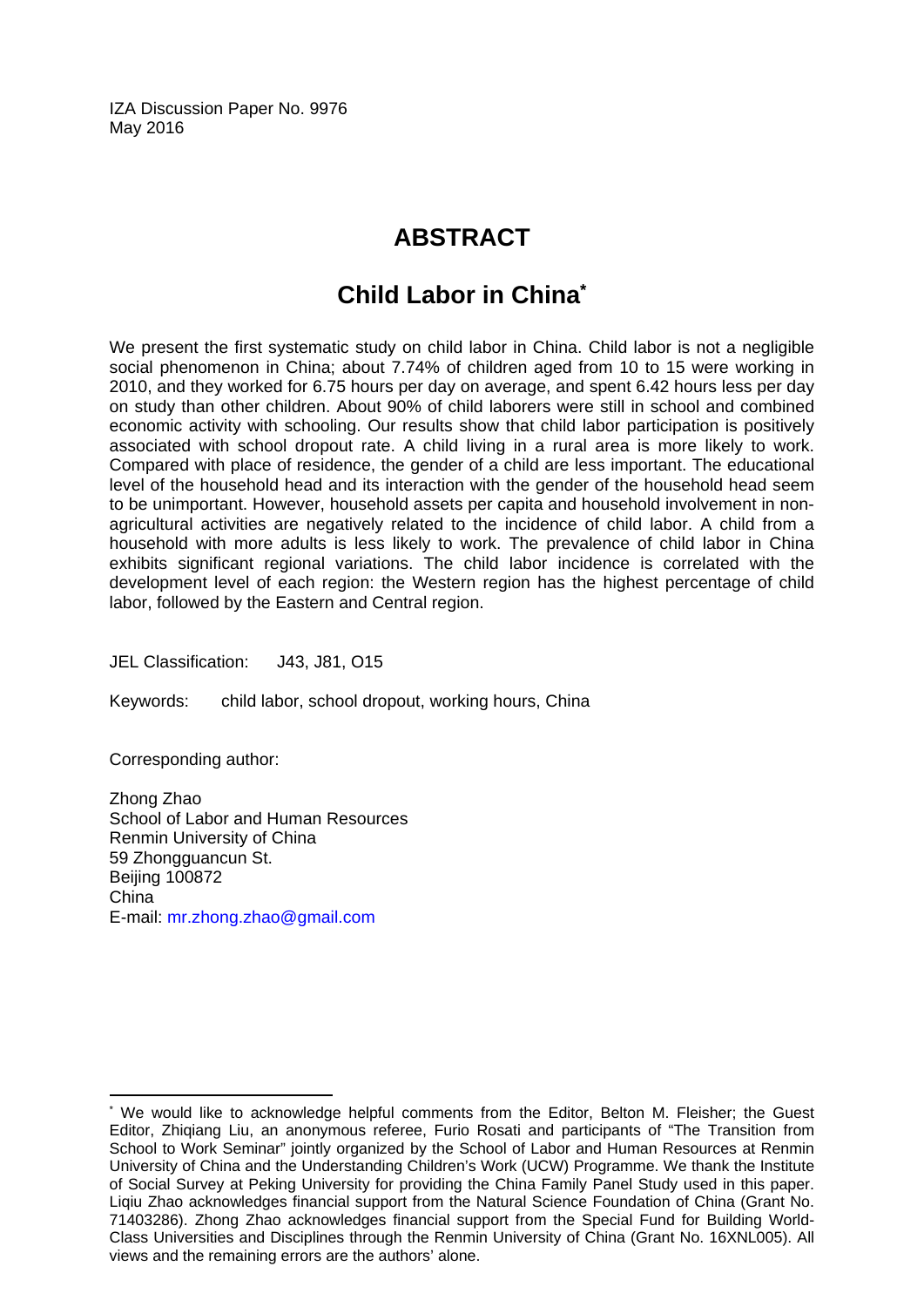# **I. Introduction**

Child labor is an important subject both academically and politically worldwide; this topic is also crucial for policy formation, since it has strong implications for the welfare of children and households and for the economy as a whole. A large number of studies show that child labor creates significant adverse effects on the human capital of children. It negatively affects their school enrollment and academic achievement (Heady, 2003; Gunnarsson et al., 2006; Dumas, 2012; He, 2016) and also has adverse effects on the health of children (O'Donnell et al., 2005). Moreover, these negative effects seem to last for a long time; e.g., an adult earns less if she was working during her childhood, even after controlling for educational level (Emerson and Souza, 2011). These negative outcomes for the children inevitably affect the welfare of the households. At the macro level, child labor also has important implications for the long-run growth of developing countries, as human capital is crucial to the development of a country.

In the economics literature, the issue of child labor has drawn considerable attention, especially among development economists. Different aspects have been examined carefully, both theoretically and empirically. From the theory side, the issues of efficiency, labor standards, restrictions on child labor, etc., are subjects of many studies, for example, Baland and Robinson (2000), Ranjan (2001), Tsuyuhara (2014), and Sirohi (2014), among others.

The empirical literature on child labor is even larger. Topics include the effect of parental or household income on child labor (Rogers and Swinnerton, 2004; de Carvalho Filho, 2012), the effect of household wealth on child labor (Bacolod and Ranjan, 2008; Basu et al., 2010; Bouoiyour and Miftah, 2014), how financial development affects child labor (Dehejia and Gatti, 2005), the effects of economic shocks on the incidence of child labor (Beegle et al., 2006), the role of globalization, international trade, and FDI on child labor (Edmonds and Pavcnika, 2005; Davies and Voy, 2009; Zhao et al. 2016), and the importance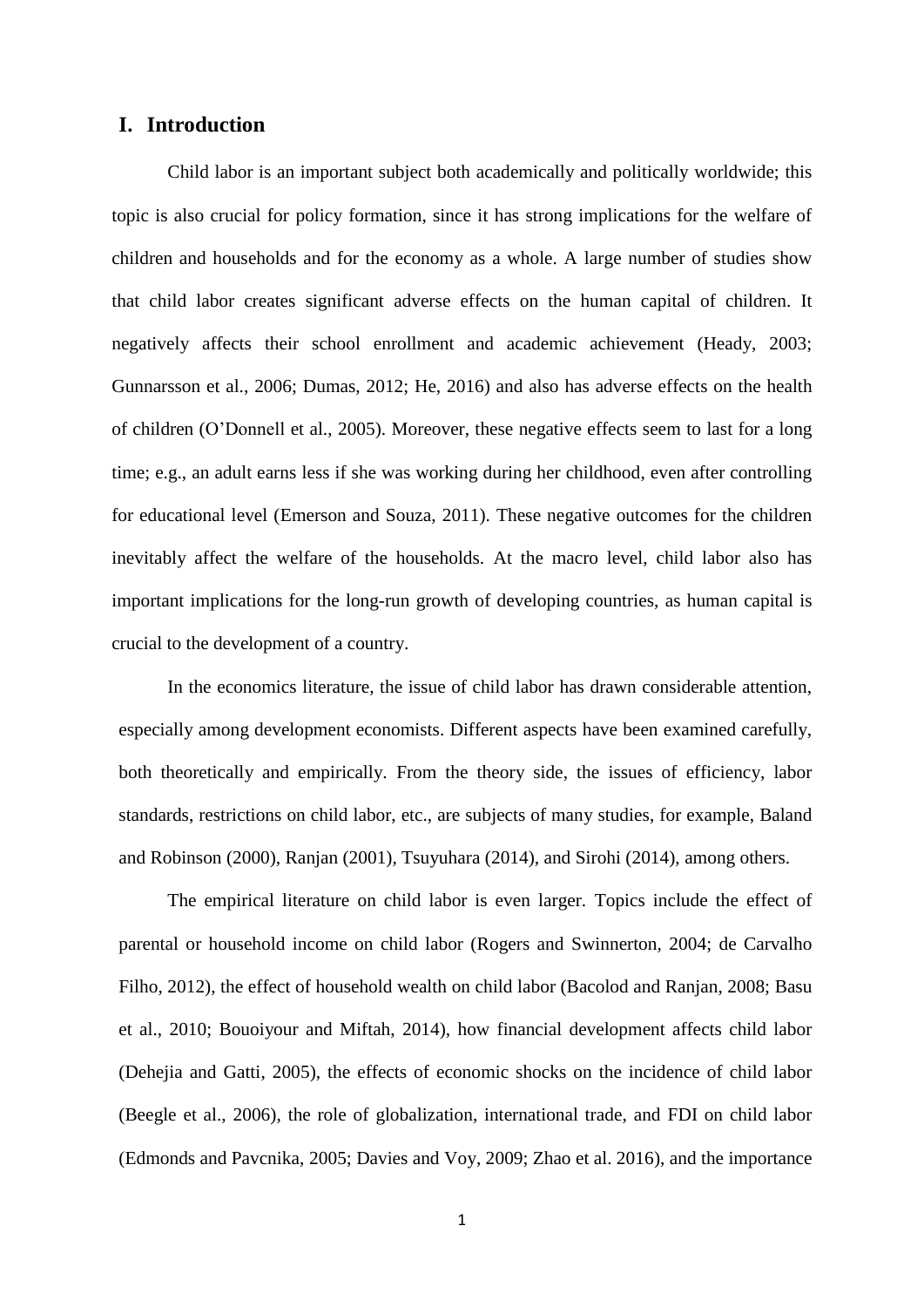of household structure, parental preference, and bargaining power of the mother in the child labor participation decision (Purkayastha, 1998; Reggio, 2011; Kumar, 2013). Edmonds (2008) provides a comprehensive survey of the economics literature on child labor.

However, there is almost no economic study of child labor in China, though, as the largest developing country in the world, China was classified as posing an "extreme risk" of child labor as indicated by Maplecroft's 2014 Child Labor Index (Maplecroft, 2014).<sup>1</sup> The few exceptions, having other research focuses, mention child labor in China only as a byproduct. For instance, Chen (2013) examines the time allocation of children to home production when identifying non-cooperative behavior of Chinese migrant-sending households.

In this paper, we show that child labor is not a negligible social phenomenon in China. Based on the national representative data from the China Family Panel Study, we find that approximately 7.74% of children aged between 10 to 15 years were engaged in labor in  $2010<sup>2</sup>$  This percentage was even higher in the relatively poor Western and Central regions and in rural areas. About 90% of child laborers were still in school and combined economic activity with schooling. Children who were involved in labor worked 6.75 hours per day on average, and spent 6.42 hours less per day on study than children who were not. The school dropout rate for the children who were working was 11.57%, and this was 9.6% higher than that for the children who were not working. Our findings differ from those of He (2016), which uses data from Gansu province in 2000. Though He (2016) finds that child labor in that time period has a significant negative effect on a child's academic achievement, he

**.** 

<sup>&</sup>lt;sup>1</sup> After we finished the first draft of this paper, a study, He (2016), on the relationship between child labor and academic achievement using the 2000 data from Gansu province in China comes to our attention. We will discuss this paper later.

 $2$  This 7.74% is calculated from the whole children sample (including observations with key missing variables) after adjusting for the sampling weight. The un-weighted percentage is 9.41%. After deleting observations with key missing variables, there are about 7.59% (weighted) and 10.05% (unweighted) of children aged between 10 to 15 years were engaged in labor in 2010.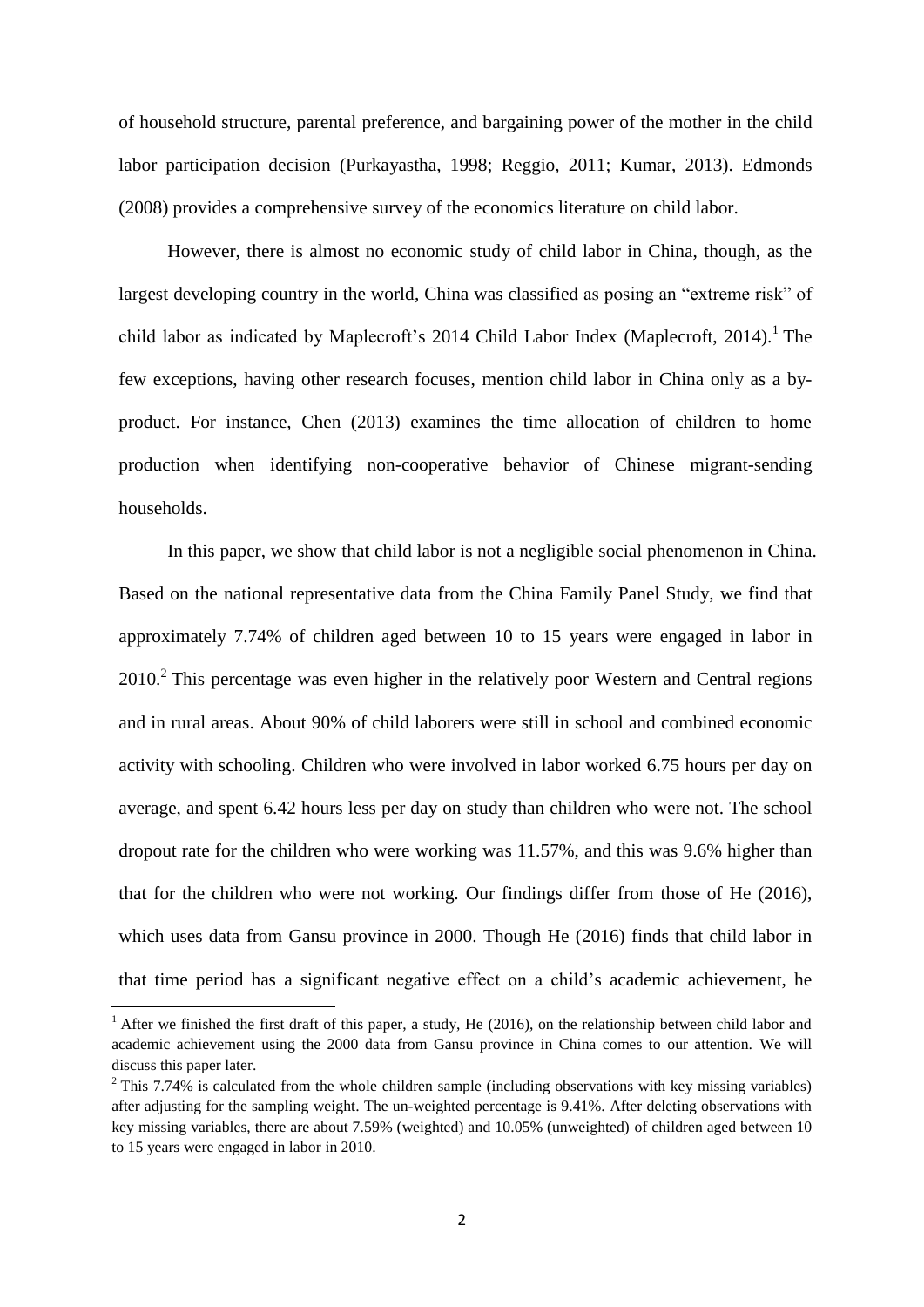concludes that child labor is not a big problem in China. The difference between our conclusions and those of He (2016) is partly due to different dataset used. The data used in He (2016) only include children from 9 to 13 years old and only on Gansu province; more importantly, the study sample of He (2016) only includes the children who are still enrolled in school.

In this paper, we intend to present a general picture of child labor in China. Since it is the first systematic study on this issue, we will provide a bird's-eye view instead of focusing on causality from key variables (for example, government policies) to the incidence of child labor in China. Thus, this study is more on correlations than on causality.

More specifically, we will examine child labor participation, working hours, and school dropouts along different important dimensions, such as gender and place of residence. Through regression analyses (linear probability model, tobit model, and Heckman selection model), we aim to understand the correlations of the likelihood of child labor (working hours) with key variables, including characteristics of children, households, and household heads. We will also explore the relationship between child labor and school dropouts.

Our results show that child labor participation is positively associated with the dropout rate. A child living in a rural area is more likely to work.<sup>3</sup> Compared with place of residence, the gender of a child are less important. The educational level of a household head and its interaction with the gender of the household head seem to be unimportant. However, household assets per capita and household involvement in non-agricultural activities are negatively related to the incidence of child labor. A child from a household with more adults is less likely to work.

1

<sup>&</sup>lt;sup>3</sup> After controlling for a child living in a rural area or not, the *hukou* status becomes unimportant, since place of residence and *hukou* are highly correlated.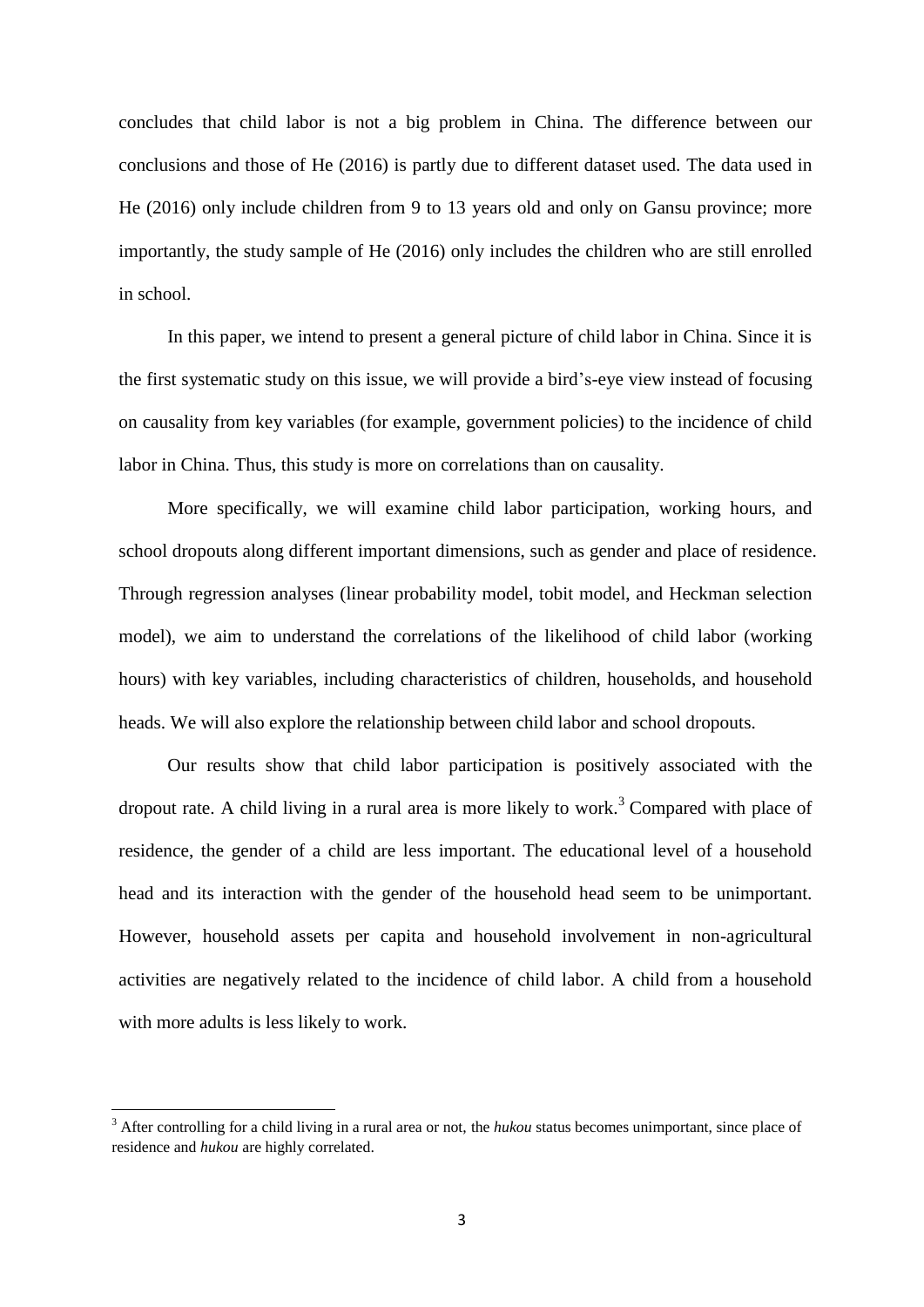The prevalence of child labor in China exhibits significant regional variations. The child labor incidence is correlated with the development level of each region: the Western region has the highest percentage of child labor, followed by the Eastern and Central region.

When we expand the definition of child labor to include household chores and taking care of family members, we find that, in contrast to working hours, living in urban areas is significantly and positively correlated with child time spent on household chores. Neither per capita household assets nor household involvement in non-agricultural activities is significantly related to child time spent on household chores and taking care of family members in general, but girls spend significantly more time on those tasks than boys.

The remainder of this paper is organized as follows: Section 2 describes the data used, discusses the definition of child labor, and provides a first look at child labor in China. Section 3 investigates child labor participation, working hours, and the relationship between child labor and school dropouts through regression analyses. Section 4 examines child time allocation to household chores and taking care of family members. We conclude this study in Section 5.

# **II. Data and a First Look at Child Labor in China**

# **1. The China Family Panel Studies**

The data set used in this paper is from the China Family Panel Studies (CFPS). The CFPS, funded by the Chinese government, is a nationally representative longitudinal survey conducted by the Institute of Social Science Survey of Peking University. The CFPS was formally launched in 2010 after several years of pre-testing, and has collected rich information on communities, families, and individuals.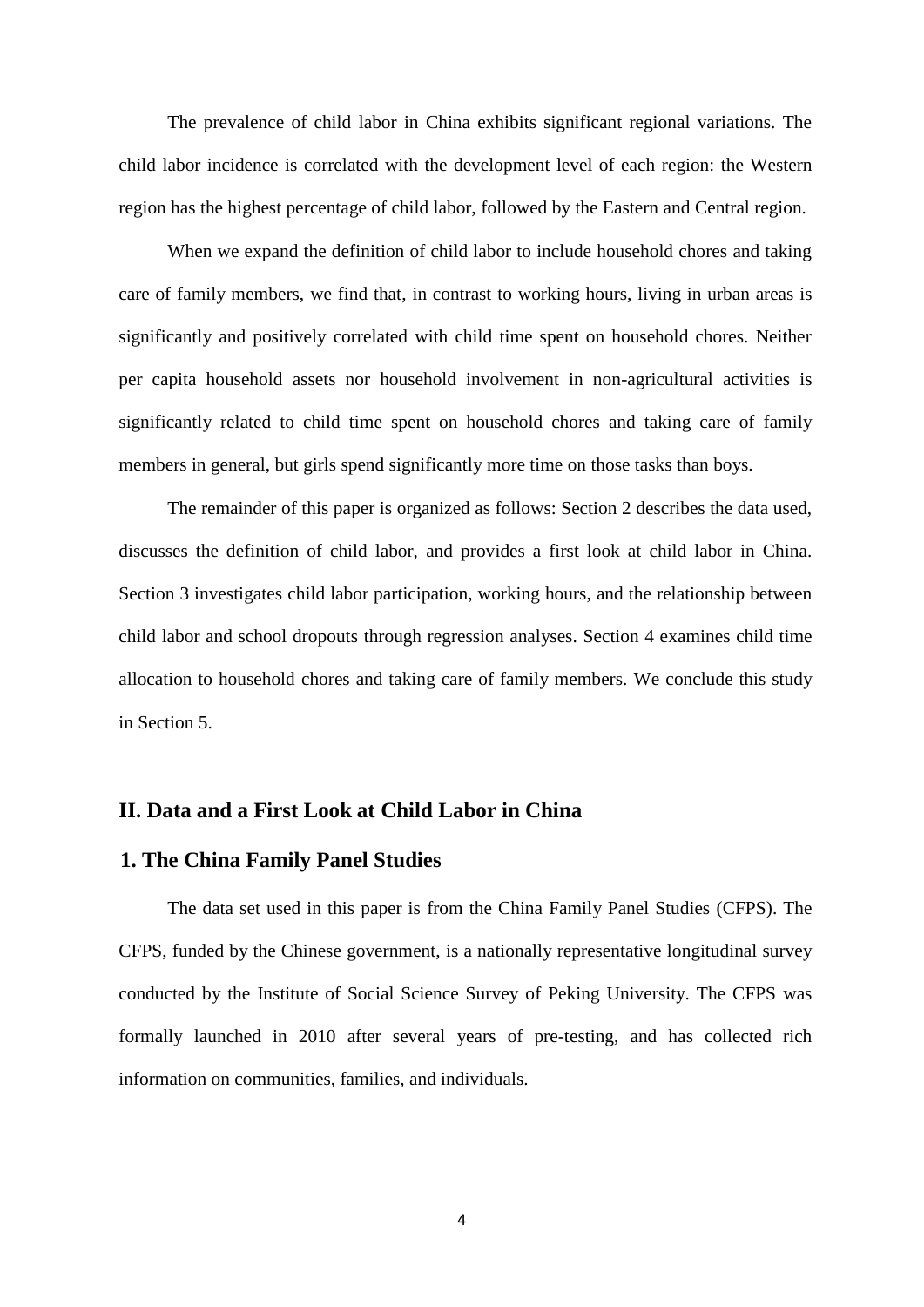In this study, we use the first wave, i.e., the baseline survey of the CFPS in 2010. It covers 25 provinces, and these provinces host  $95\%$  of the Chinese population.<sup>4</sup> The sampling of the CFPS is based on a three-stage random process and is designed to be nationally representative. The primary sampling unit is the administrative district or county, the second-stage sampling unit is the administrative village or community, and the final stage is the household. The first wave, including 14,960 households and 42,490 individuals, covers both urban and rural China. The baseline data was collected through face-to-face interviews with computer-assisted personal interviewing technology.

For the purpose of our study, we restrict our analysis to children aged between 10 and 15 years (inclusive). The CFPS has a child module, which collects detailed information on the education, working experience, time use, interpersonal communications, daily life, health, and personal experience of children aged between 10 and 15 years in both urban and rural areas. More specifically, the time use of children is divided into six categories: personal life (including sleep, meals, personal hygiene, household chores, and taking care of family members); individual work; study; entertainment and social activities; transportation; and other. Individual work, which refers to work outside of the household for pay (cash or in kind), work in agriculture for the household, and work in a household business, enables us to define the *child labor* indicator in this paper. Thus, the CFPS provides us a unique opportunity to study child labor in China. For detailed information on the CFPS, refer to Xie (2012).

# **2. Definition of Child Labor**

There is no consensus regarding the definition of child labor in the literature. Most studies adopt a stringent definition and define child laborers as children in wage work. Some

The two metalstands of the control of the two metalstands of the two metalstands are include provincial-level autonomous regions of "Provinces" here include provinces, provincial-level municipalities, and provincial-level (excluding Hong Kong, Macao, Taiwan, Xinjiang, Tibet, Qinghai, Inner Mongolia, Ningxia, and Hainan).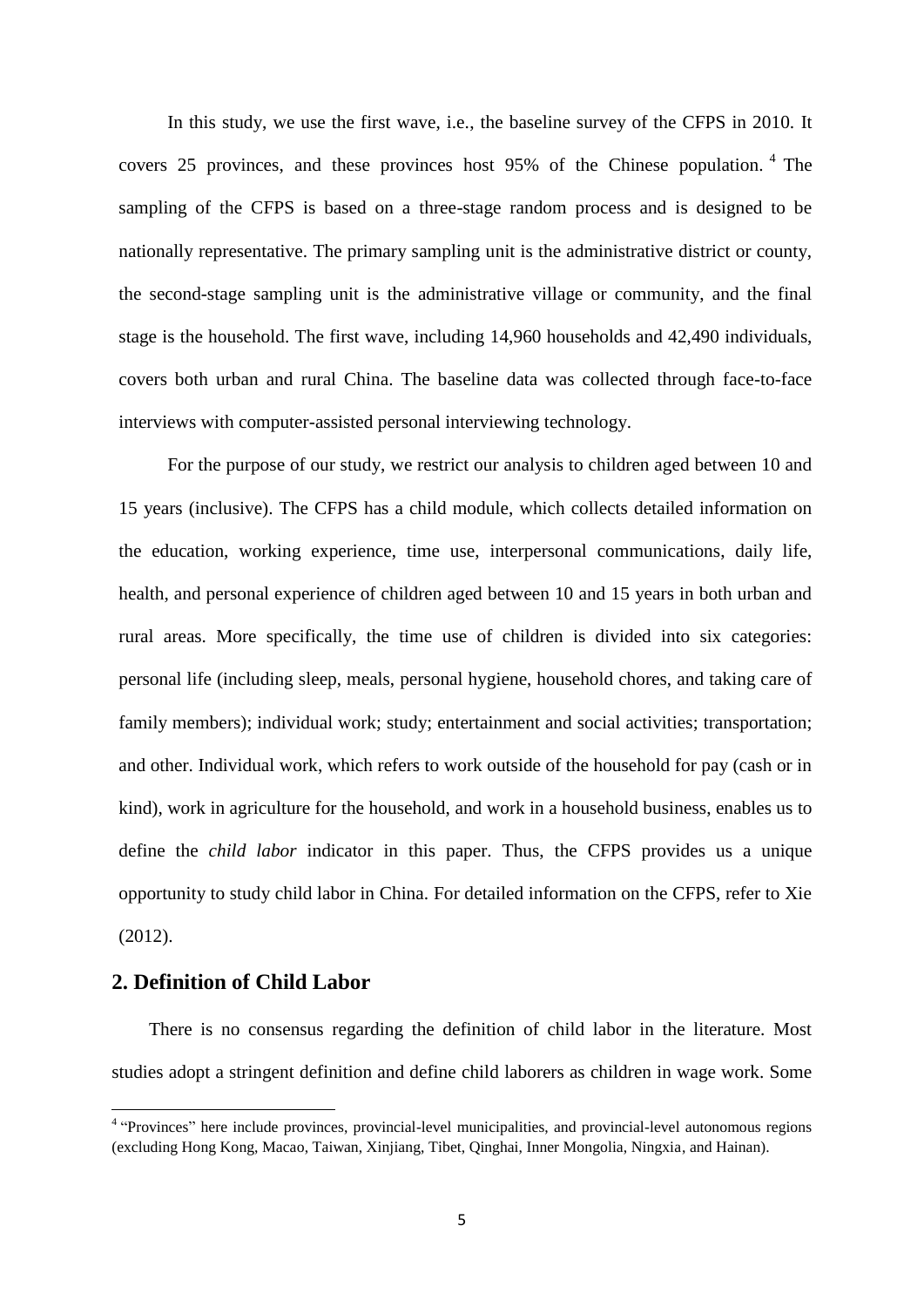researchers define them as children who engage in economic production.<sup>5</sup> A few researchers define child labor as all non-school and non-leisure activities of children. From this perspective, child labor would include domestic chores, such as cooking, home cleaning or caring for family members. The definition officially employed by the International Labor Organization's (ILO) depends on whether the work is harmful to a child's health or development, regardless of whether this work is economic or non-economic, market or nonmarket.

*The term "child labor" is often defined as work that deprives children of their childhood, their potential and their dignity, and that is harmful to physical and mental development.*

– *"What is child labor?" International Labor Organization, 2012.*

Partly because of controversy over what types of activities can be considered harmful, the definition of child labor employed by the ILO's Statistical Information and Monitoring Program on Child Labor (SIMPOC) has varied over time (Edmonds, 2008). For more detailed discussion on the definition of child labor, we refer to Guarcello et al. (2005) and Edmonds (2008).

Household chores as well as taking care of family members are unlikely to be harmful to a child's health or development, and do not affect school attendance. Thus, in this paper, we mainly focus on work outside the household for pay (cash or in kind), work in agriculture for the household, and work in a household business. More specifically, we code any child with positive time in the work category as a child laborer, and also construct the variable

**.** 

<sup>&</sup>lt;sup>5</sup> The production of economic goods and services is classified under the United Nations System of National Accounts (SNA). According to the SNA, "the production of economic goods and services includes all production and processing of primary products whether for the market, for barter, or for own consumption, the production of all other goods and services for the market and, in the case of households which produce such goods and services for the market, the corresponding production for own consumption".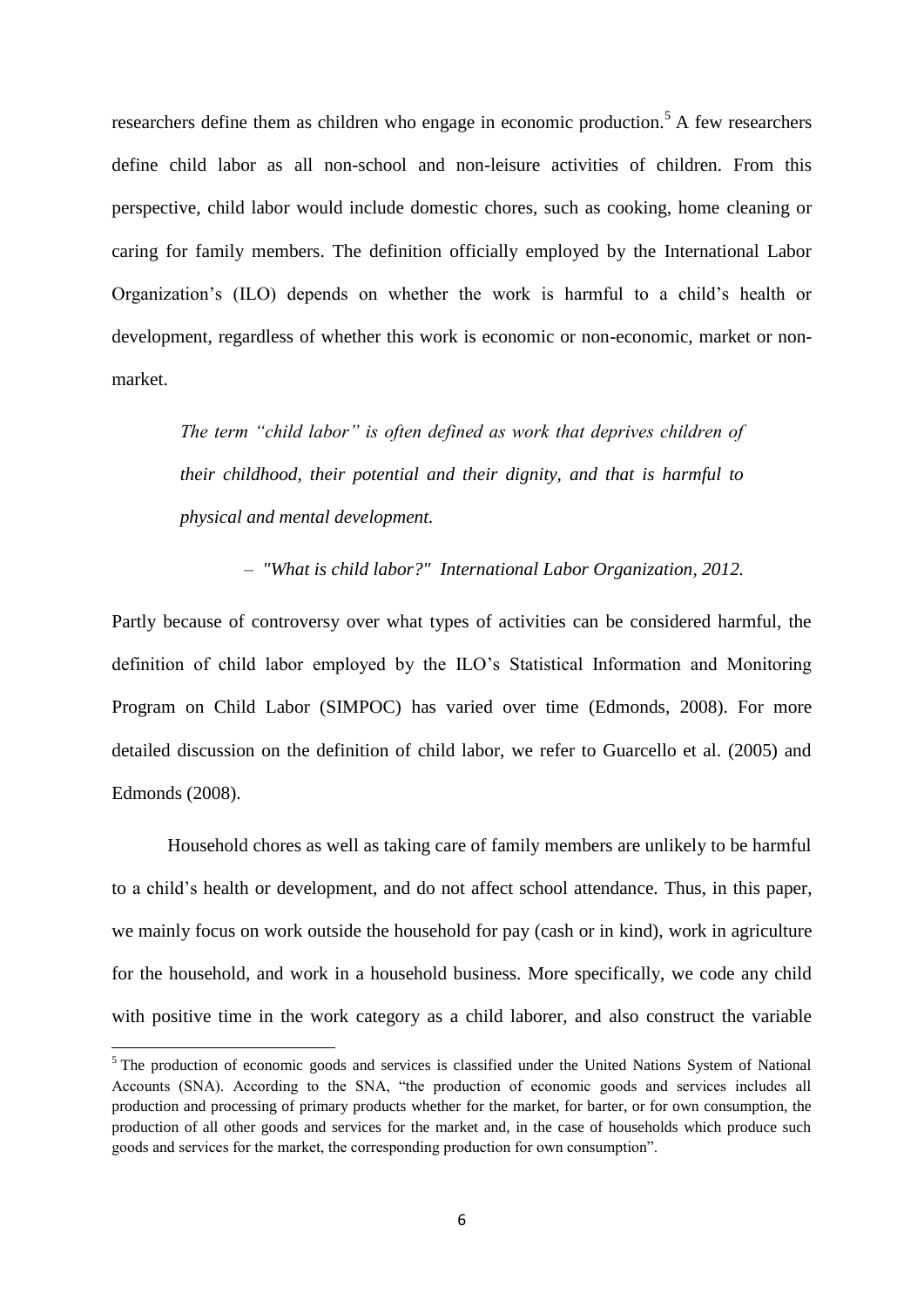*working hours* from this category alone. Nevertheless, to consider as a wide range of activities as the data permit, in Section 4 we also investigate factors associated with child time allocation to household chores and taking care of family members.

In general, the minimum age of employment is 15 years old, which is the minimum age of completion of compulsory schooling (ILO, 1973). In China, three relevant laws, namely, the Labor Law of the People's Republic of China (Article 15), Regulations Banning Child Labor (Article 2) and the Law of People's Republic of China on the Protection of Minors (Article 28), stipulate that state organs, social bodies, enterprises, institutions, nongovernmental not-for-profit organizations and private businesses are prohibited from employing children under the age of  $16<sup>6</sup>$  Employment of children under the age of 16 is referred to as using child labor. Employers who use child labor shall be fined by the labor protection authorities at the rate of 5000 yuan per month for each child laborer used (Regulations Banning Child Labor, Article 6). Additionally, adolescent workers (aged from 16 to 18) are protected from any over-strenuous, poisonous or harmful labor or any dangerous operation by the Law of People's Republic of China on the Protection of Minors (Article 28). Thus, in this study we restrict our sample to children aged between 10 and 15 years.

#### **3. A First Look at Child Labor in China**

**.** 

In this part, we provide first look at child labor in China based on the study sample in the paper.<sup>7</sup> Figure 1 presents the prevalence of child labor in China. Panels A and B examine child labor incidence by residence (urban or rural area) and *hukou* type (urban or rural)

<sup>6</sup> Units of literature and art, physical culture and sport, and special arts and crafts that need to recruit juveniles under the age of 16 must go through the formalities of examination and approval according to the relevant provisions of the State and guarantee their right to compulsory education.

 $<sup>7</sup>$  All results in this part are not adjusted for sampling weight, since the sampling weight by age group is not</sup> available.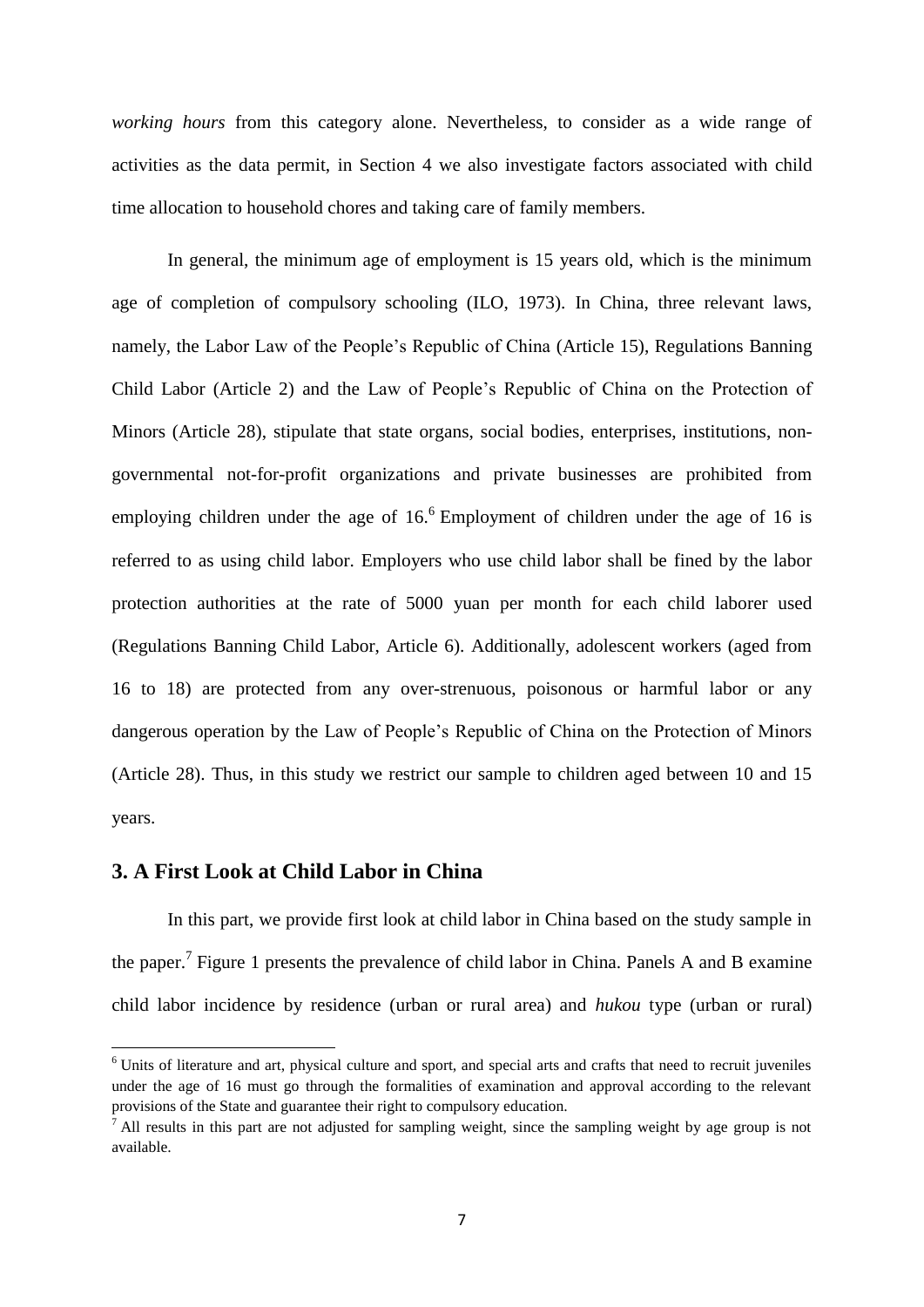separately. The graphs in these two panels are quite similar. Generally speaking, the trend in incidence of child labor is increasing with age: at age 10, approximately 10% of children are engaged in child labor, and this percentage increases to about 12% at age 15. At all age levels, the children living in rural areas or having a rural *hukou* are considerably more likely to work; the rural-urban gap is as large as 6-9%.

#### [Figure 1 about here]

In Panel C, we examine regional patterns of child labor incidence. Overall, the incidence of child labor is negatively correlated with regional economic development. More specifically, the Western region, which is the poorest part of China, has the higher percentage of children engaged in child labor, and the Eastern and Central region, the more developed part, has the lower incidence of child labor. In Panel D, we investigate the gender differences in the incidence of child labor. At earlier ages, girls are more likely to work, but this is reversed at age 11. The gender difference in the incidence of child labor is negligible after age 12. Overall, the gender difference is not as striking as the rural-urban difference or regional differences.

The detailed time allocation for child laborers and non-child laborers is reported in Table 1. We mainly focus on two types of activities: work and study. On average, the child laborers work 6.75 hours per day, which is equal to the amount for a full-time worker. The child laborers spend about 2.0 hours per day on study, compared with 8.4 hours for children who are not laborers. There is a strong tradeoff between hours worked and hours studied. In other words, most of the working hours of child laborers come from the time which would have been spent on study had they not had to do market or domestic work. There are also some differences in time allocation for remaining activities; for example, child laborers spend more time on household chores and taking care of family members, but less time on leisure and transportation. However, the differences are not as striking as the differences in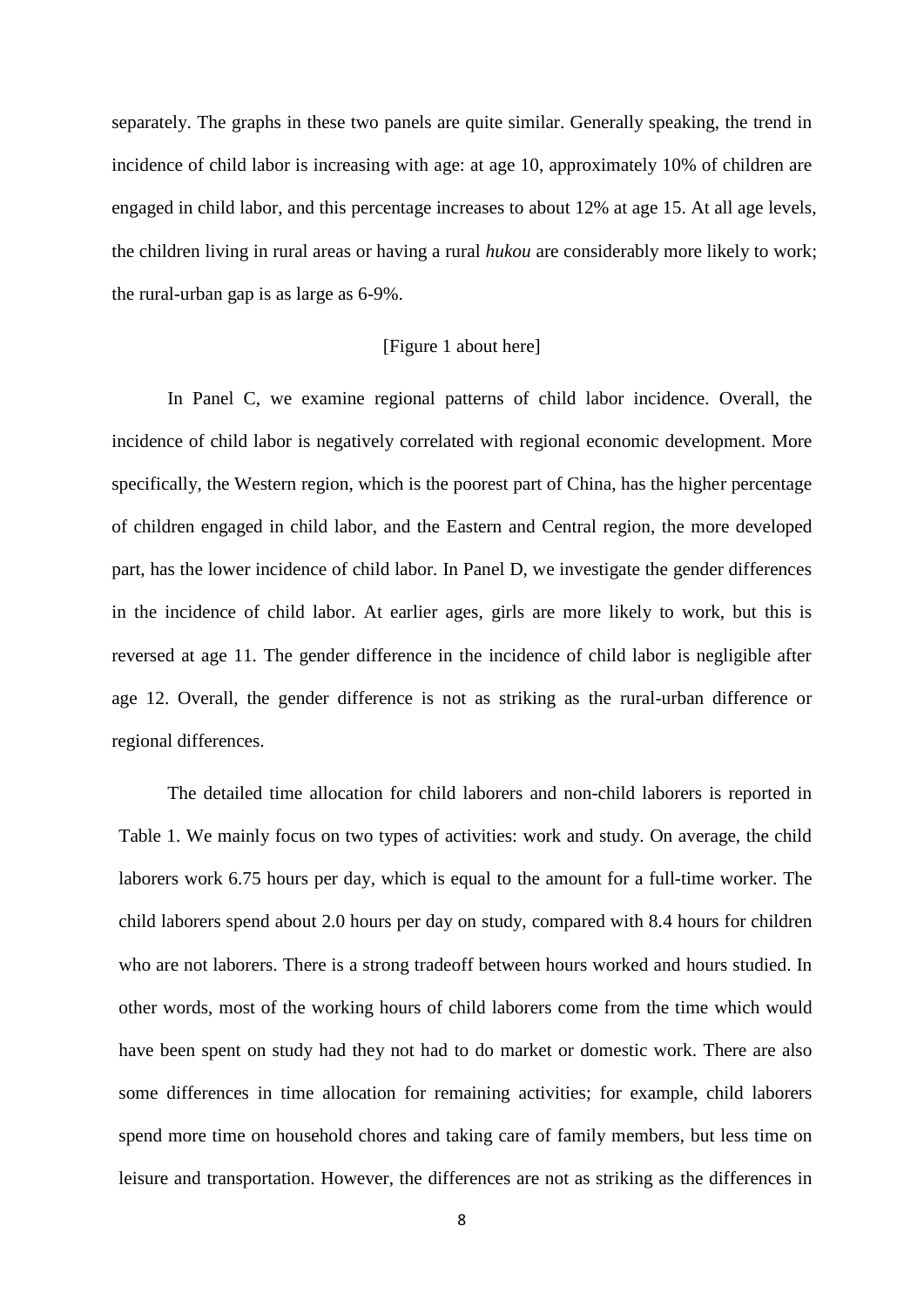hours of work and study. When we look into the gender and the residence dimensions, the time allocation difference between child laborers and non-child laborers remains.<sup>8</sup>

#### [Table 1 about here]

In order to better understand child labor in China, we further divide children's activities into four categories: economic activity only; school only; combine economic activity and school; and neither school nor economic activity. Table 2 reports the proportion of children in each category. About 90% of child laborers in China are still in school and combine economic activity with schooling, though they spend much fewer hours on study. Only 40% of children who drop out of schools participate in child labor. Approximately 1.7% of children are neither in school nor in economic activity. Table 2 also shows that these patterns do not differ across gender and residence.

#### [Table 2 about here]

Since child labor participation so greatly displaces study time as shown in Table 1, we investigate the relationship between child labor and school attendance further in Figure 2. In Panel A, we compare the school dropout rate between child laborers and non-child laborers. We find that the dropout rate for child laborers is considerably higher than the rate for nonchild laborers, especially for children aged above 14 years. At age 15, the dropout rate for child laborers is as high as 40%, compared with 5% for the non-child laborers.

From Panels B to D, we focus on child laborers alone. Panel B shows that there is no difference in the dropout rate between girls and boys before age 12, but the rate for girls is higher than that for boys after age 12. Panel C divides the child laborers by their place of residence. For the child laborers younger than 14, the dropout rate in rural areas is higher than that in urban areas, but the gap between rural and urban areas narrows after age 14; e.g.,

**.** 

<sup>&</sup>lt;sup>8</sup> The time allocation results by gender are available from the authors upon request.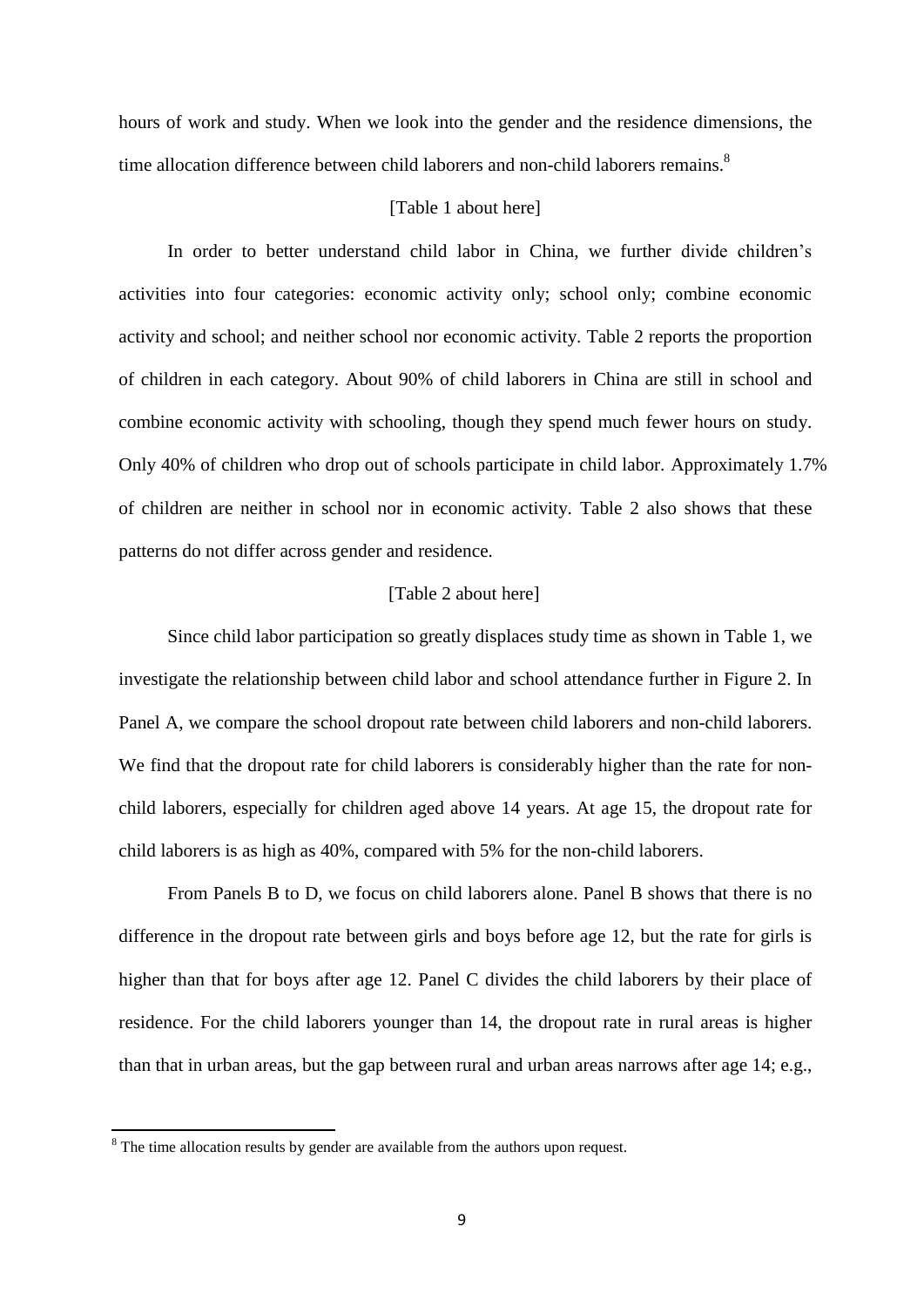for the child laborers aged 15, the dropout rate is around 40% in rural areas and 35% in urban areas. Panel D investigates whether the dropout rate differs by the *hukou* status of the child laborers. We find that for the child laborers with urban *hukou*, their dropout rate is almost zero (see the dashed line, which is almost coincident with the horizontal axis). Almost all the school dropouts are from the child laborers with rural *hukou*.

From Panels C and D, we find that the school dropout rate increases sharply from age 14 to age 15. One possible explanation is that the 9-year compulsory education system in China requires that all children must attend school for a minimum of 9 years, including 6 years of primary education and 3 years of junior high school education, and a child is likely to complete her junior high school education between ages 14 and 15. Children who have completed junior high school education are more likely to drop out of school.

#### [Figure 2 about here]

#### **4. Summary Statistics of Other Variables**

**.** 

As discussed before, we restrict our study sample to children aged from 10 to 15. After deleting the children that have missing values on key variables, we have 2,407 children in our final sample, among whom 242 (about 10%) participated in market or domestic work.

Table 3 shows the summary statistics for the main variables used in this paper. The percentage of children engaged in child labor in our study sample is 10.05%. The school dropout rate is significantly higher for child laborers (11.57%) than that for non-child laborers (1.94%). Additionally, the child laborers are more likely to be older, to live in rural areas, to have a rural *hukou,* and to reside in the Western region. The differences in gender and ethnicity between these two child groups are, however, small.<sup>9</sup>

 $9<sup>9</sup>$  *Han* is the largest ethnic group in China and accounts for more than 90% of the Chinese population.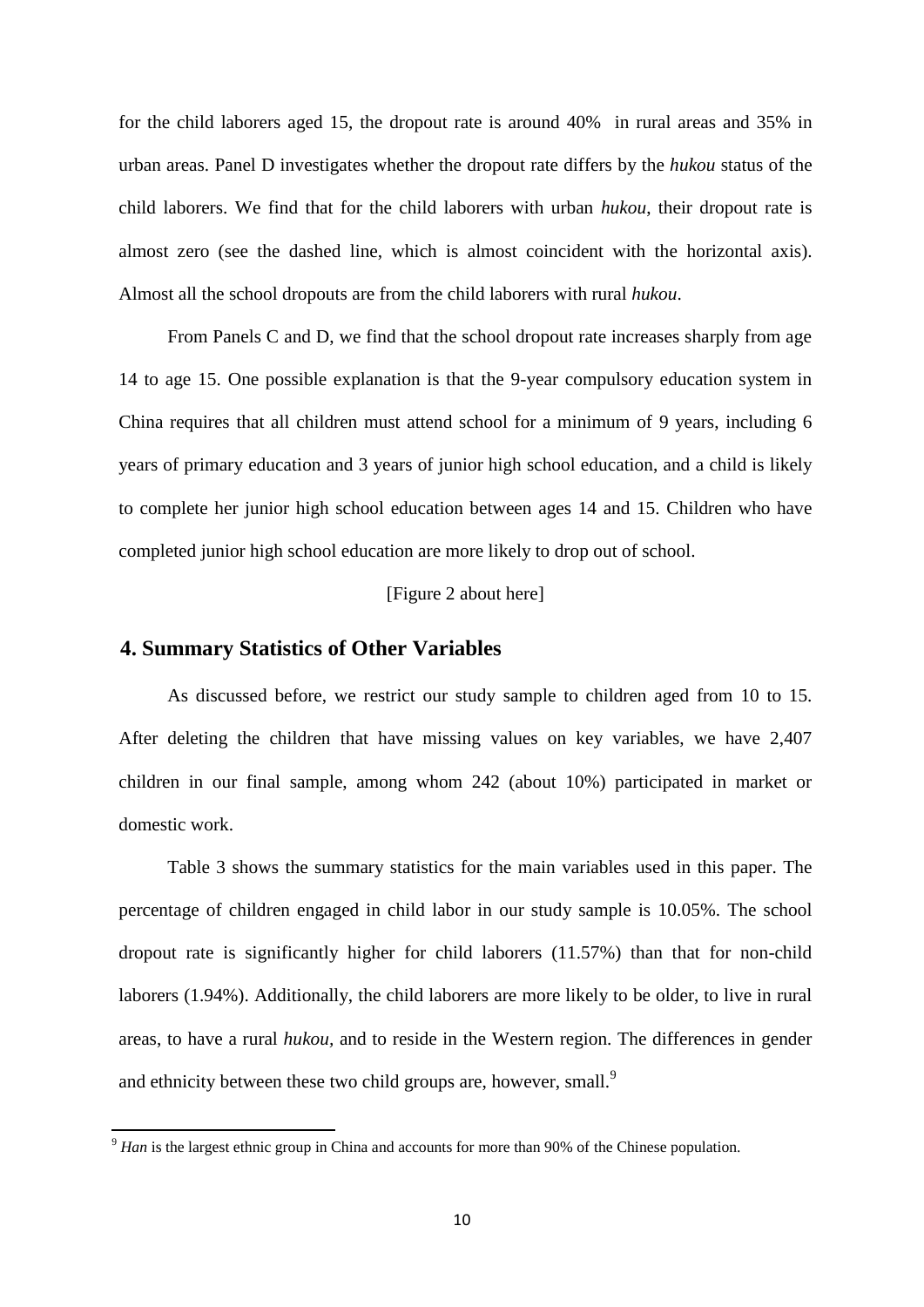#### [Table 3 about here]

There is no significant difference in age and gender of household head between child laborers and non-child laborers. However, child laborers tend to come from households with less educated household heads. Moreover, child laborers are less likely to come from households involved in non-agricultural activities and from households close to a high school. The assets per capita of a household with child laborers are significantly lower. Interestingly, child laborers are less likely to come from villages or communities with a higher proportion of adults who pay attention to news about law enforcement.

### **III. Child Labor Incidence, Working Hours, and School Dropouts**

In this section, we examine the child labor incidence, working hours, and school dropouts through regression analyses. Since in the previous section we found that the prevalence of child labor is similar along the residence dimension and along the *hukou* dimension, and the school dropout rate for child laborers with urban *hukou* is almost zero, when we study the rural-urban difference in child labor incidence, we focus on children living in rural or urban areas rather than on having rural or urban *hukou,* for one of our focuses is on child labor and school dropouts.

We should emphasize that since this is the first systematic study on child labor in China, we intend to provide a general picture instead of focusing on causality from some key variables (for example, government policies) to the incidence of child labor; thus the goal of this study is more on correlations than on causality. Undoubtedly, causal analyses are very important and can provide more insights for policy formulations. We are identifying and carrying out cause-effect analyses of child labor in our current and future research; for example, in a related recent study, Zhao et al. (2016) investigate the causal linkage between trade liberation and child labor in China.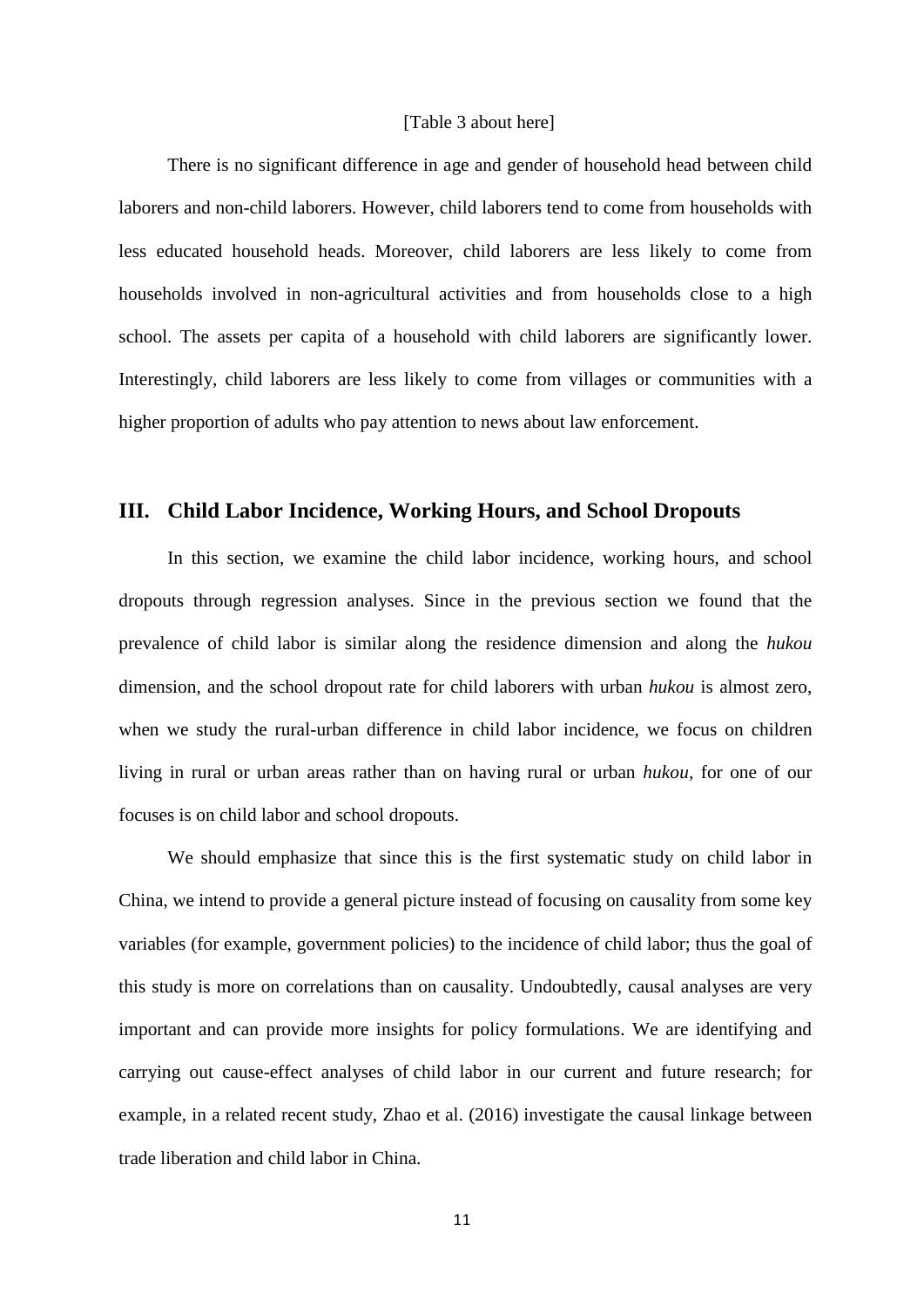#### **1. Child Labor Incidence**

First, we explore how the characteristics of children, households, and household heads are associated with the incidence of child labor. The dependent variable here is a binary variable that equals 1 if a school-aged child engages in child labor. Individual characteristics include the gender, age, ethnicity, *hukou* type, residence, and health status of children. Household characteristics include log household assets per capita, the number of adults, the number of children under age 18, whether a household is involved or partly involved in any non-agricultural industry, and the geographical location of the household. We also control for the characteristics of household heads, such as gender, age, and education. To study the relationship between child labor participation and a host of characteristics, we rely on a linear probability model here.

Table 4 reports the main results for the full sample, and separately for rural and urban children (defined by their place of residence) and for girls and boys. A child living in urban areas is about 4.5% less likely to be a child laborer for the full sample and for boys and girls separately. This is consistent with the findings of Fafchamps and Wahba (2006), which show that children living in or near urban centers work less. Han nationality of a child is significantly associated with 5.44% increase in the incidence of child labor, and this correlation is driven by the subsample of rural children and boys. The coefficient of the gender of children is small and insignificant. The *hukou* status of children is also insignificant. One possible reason for the insignificance of *hukou* is that *hukou* variable and the residence variable are highly correlated, a large part of the effect from *hukou* was captured by the residence variable, and this collinearity increases the standard error of *hukou* greatly. We also find that the children's health is negatively associated with child labor participation.

[Table 4 about here]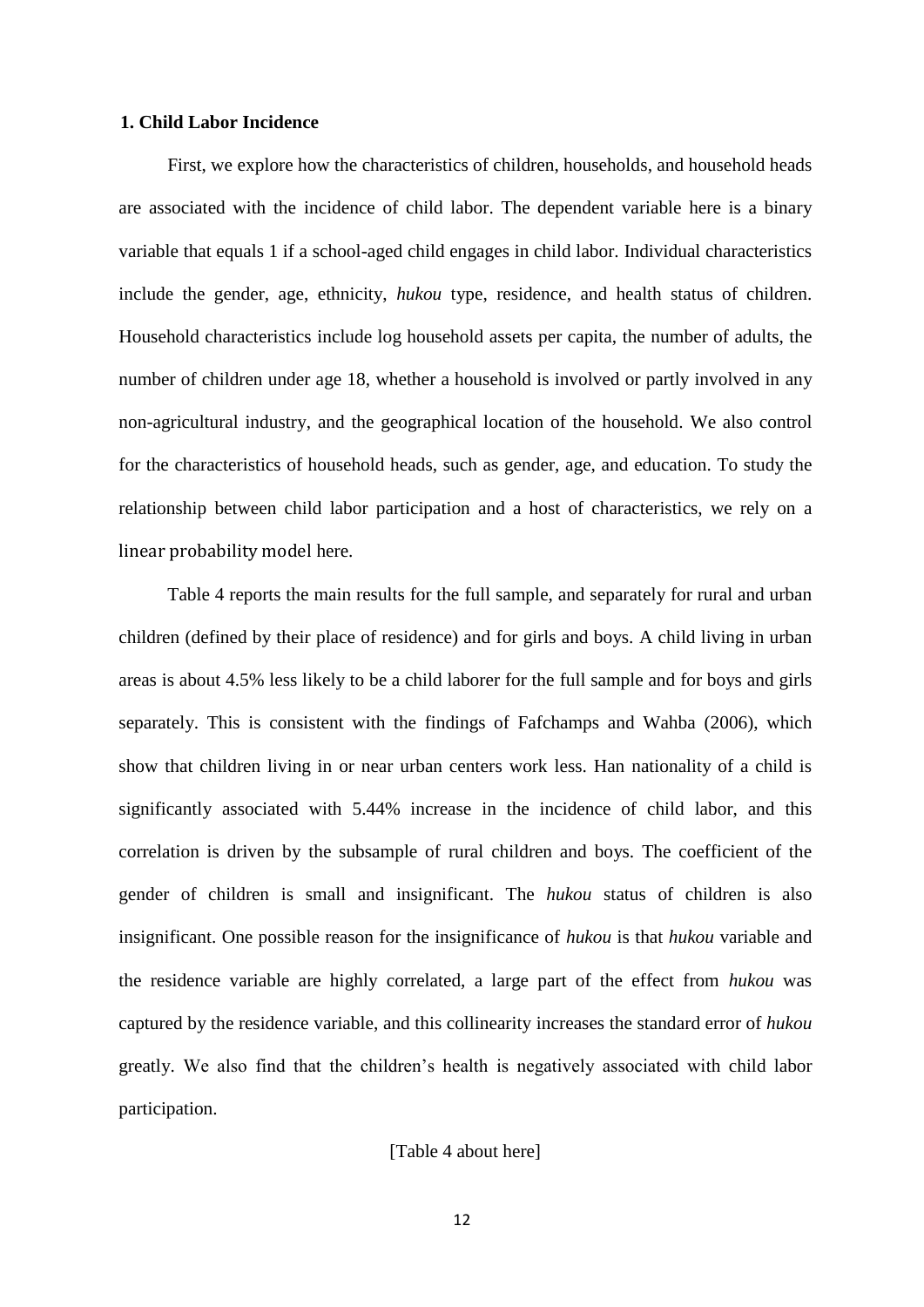Besides the above children's characteristics, which have a strong relationship with child labor participation for the full sample and for different subsamples as well, there are some characteristics of children that exhibit different relations with child labor incidence in different subsamples. Compared with a girl with only her father alive, a girl with both parents alive is 29.08% less likely to be a child laborer. However, a child with both parents alive is more likely to be a child laborer if the child is in an urban area. Perhaps children who migrated with their parents to an urban area are more vulnerable to child labor. It would be interesting to explore the reasons behind these variations across different groups of children.

Now we turn to the characteristic of household heads. The age and gender of household heads are not significantly associated with the incidence of child labor. Additionally, the coefficients for the educational level of household heads and for the interaction between the educational level and the gender of household heads seem to be insignificant. Fafchamps and Shilpi (2014) also find that the association between mother's education and children's welfare is not strong either.

Household characteristics are important factors associated with child labor participation, as the child labor decision is usually made at the household level. In order to avoid the endogeneity problem caused by child-work-associated income, we control for household assets per capita instead of household income per capita in the paper. We find that household assets per capita is significantly and negatively related to the incidence of child labor, especially for boys and children in urban areas. The coefficients for a family's being in debt in the previous year are all negative (though insignificant), indicating that these families may be willing to borrow instead of sending their children to work. Whether a household is involved in non-agricultural activities is significantly and negatively associated with the incidence of child labor for the full sample, but insignificant for all the subsamples.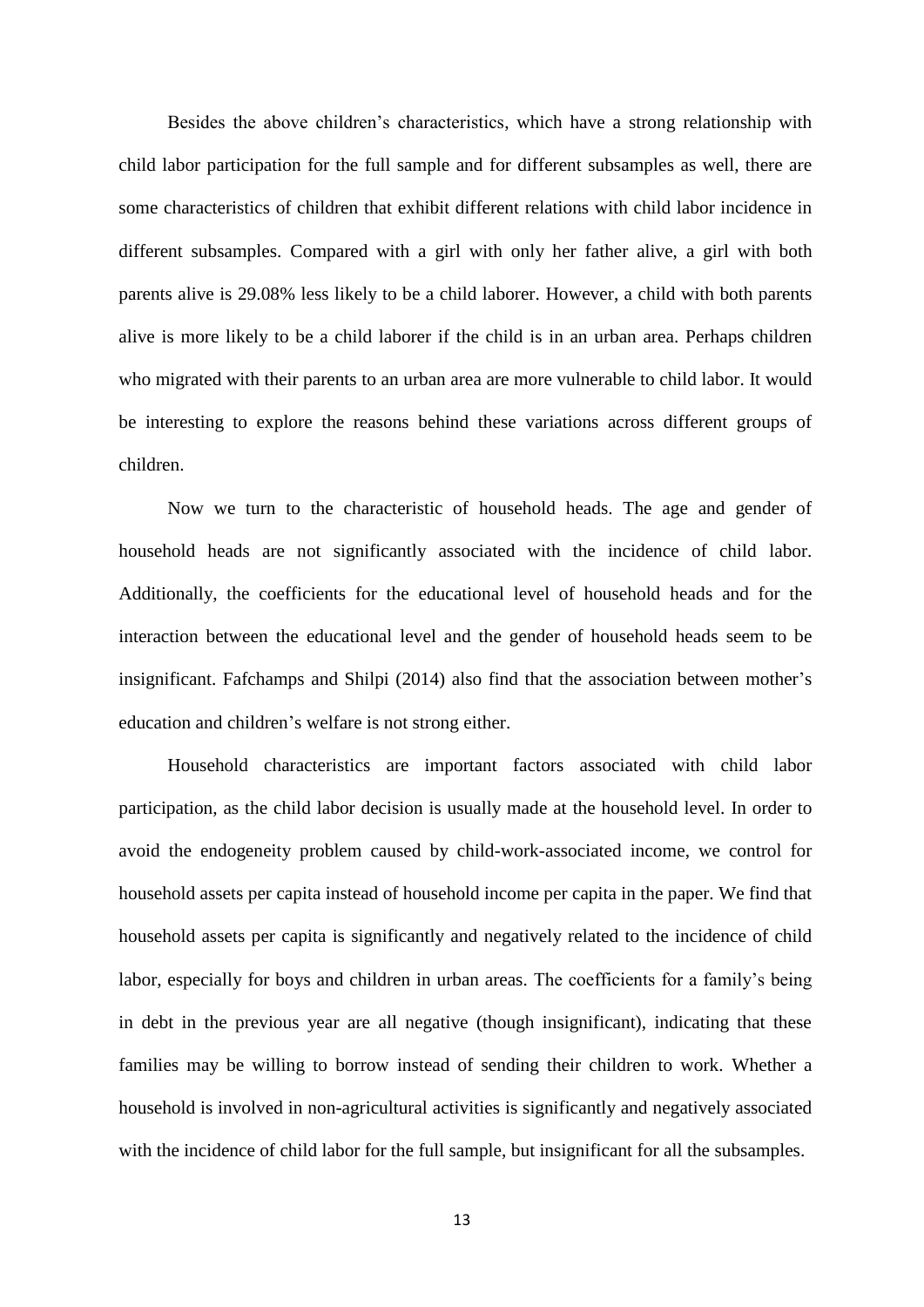In general, one additional adult in the household decreases the incidence of child labor by about 3.62%. This is reasonable in that the more adults a household has the less likely it is to be short of labor. The number of children under age 18 in a household seems to have a nonlinear relationship with the incidence of child labor. Specifically, the child labor participation rate is negatively correlated with the number of children when the number of children is below 1.7. The child labor incidence increases with the number of children when the number of children is above 1.7. The result of the negative correlation is consistent with the findings of Qian (2009), which show that having a second child increases the school enrollment rate of the firstborn child because of economies of scale in schooling. The positive correlation may be due to the household's resource constraint.

Compared with children in the poorest (Western) region, children in the richer and more developed Middle and Eastern regions are less likely to work. Taking the full sample as an example, a child in the most developed (Eastern) region or in the relatively developed (Central) region is 11.33% or 13.62% less likely to be a child laborer, respectively.

### **2. Working Hours**

Now we go one step further to examine the working hours of children. In order to analyze the number of hours worked by children, we apply a censored regression model, i.e., tobit model, and a two-stage Heckman selection model, which allows us to correct for selection bias.

#### **2.1 Tobit Model and McDonald and Moffitt's Decomposition**

Since a substantial proportion of children are observed with zero hours of working, we use a tobit model in this analysis, and examine the same set of independent variables as in Table 4. Table 5 presents the results from tobit analysis. For all groups, living in urban areas is associated with a significant decrease in working hours. Han nationality of a child is significantly associated with an increase in working hours of children for the full sample and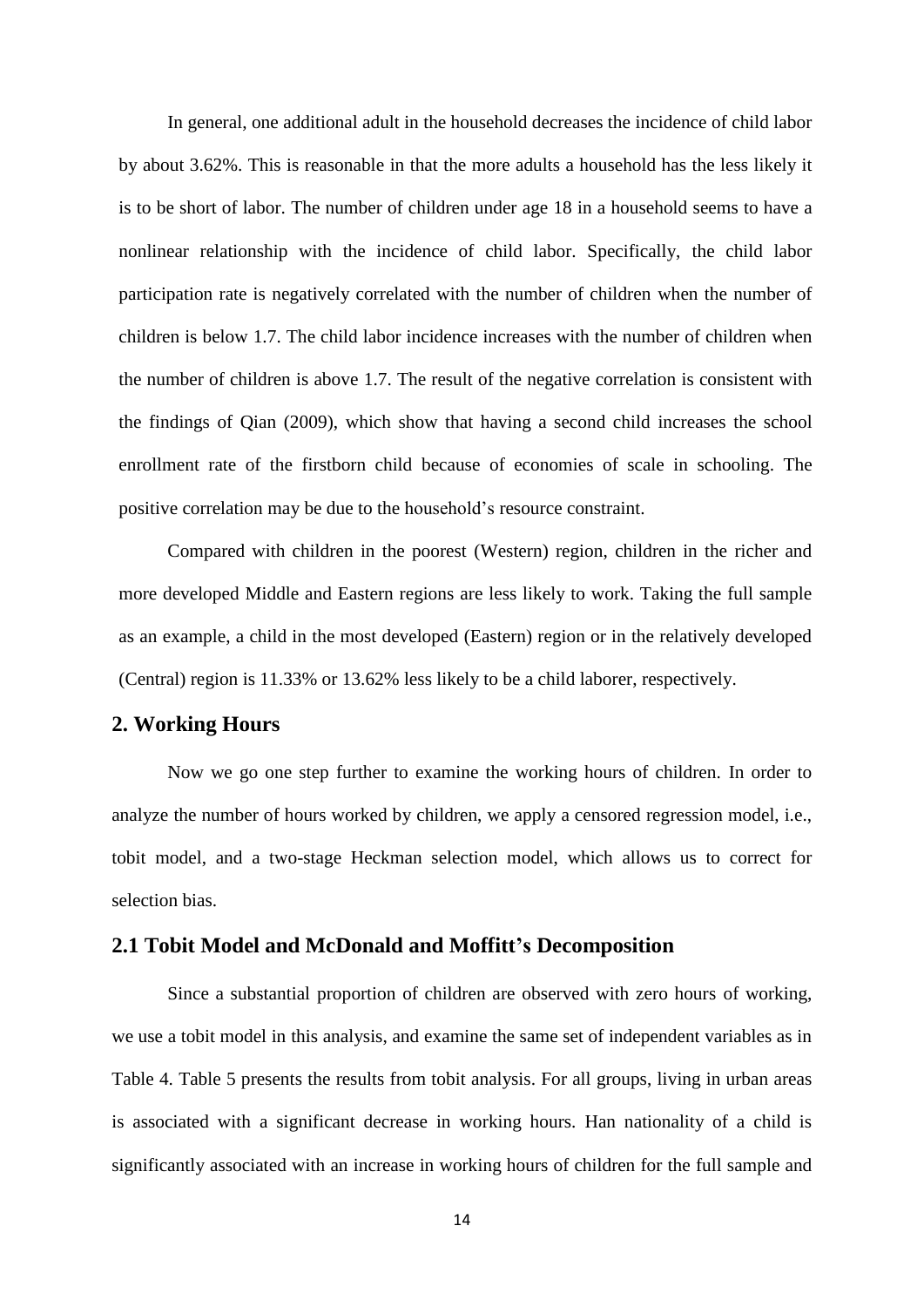for all subsamples except girls. Again, the rural *hukou* status of children becomes insignificant here after controlling for the place of residence.

#### [Table 5 about here]

An older household head is related to an increase in the working hours of boys and children in urban areas. Neither the education of household heads nor its interaction with the gender of household heads is significantly correlated with working hours of children.

Per capita household assets and household involvement in non-agricultural activities, both of which capture the wealth of a household, are negatively associated with working hours of children. As before, the coefficients for whether the family was in debt last year are negative. There is a U-shaped relationship between the number of adults in a household and the working hours of children. Specifically, the working hours decline with the number of adults when the number of adults is smaller than 5. And urban children and girls benefit most from a larger number of adults in the household. Like child labor participation, regional disparity is also important for understanding the working hours of child labor.

Because a majority of children are not working, the characteristics of children, households, and household heads may be associated with working hours on the extensive margin (the participation of children in the labor market) but not on the intensive margin (working hours conditional on working). Next, we apply McDonald and Moffitt's (1980) decomposition based on the tobit model to understand the associations on these two margins.

Table 6 reports the decomposition results for the full sample.<sup>10</sup> Living in urban areas and Han nationality are positively associated with working hours on both the extensive and the intensive margin. Living in urban areas is associated with a 5.2% lower likelihood of working and 0.62 more working hours conditional on working. A Han child is 4.7% more

**.** 

 $10$  The decomposition results for subgroups are available upon request.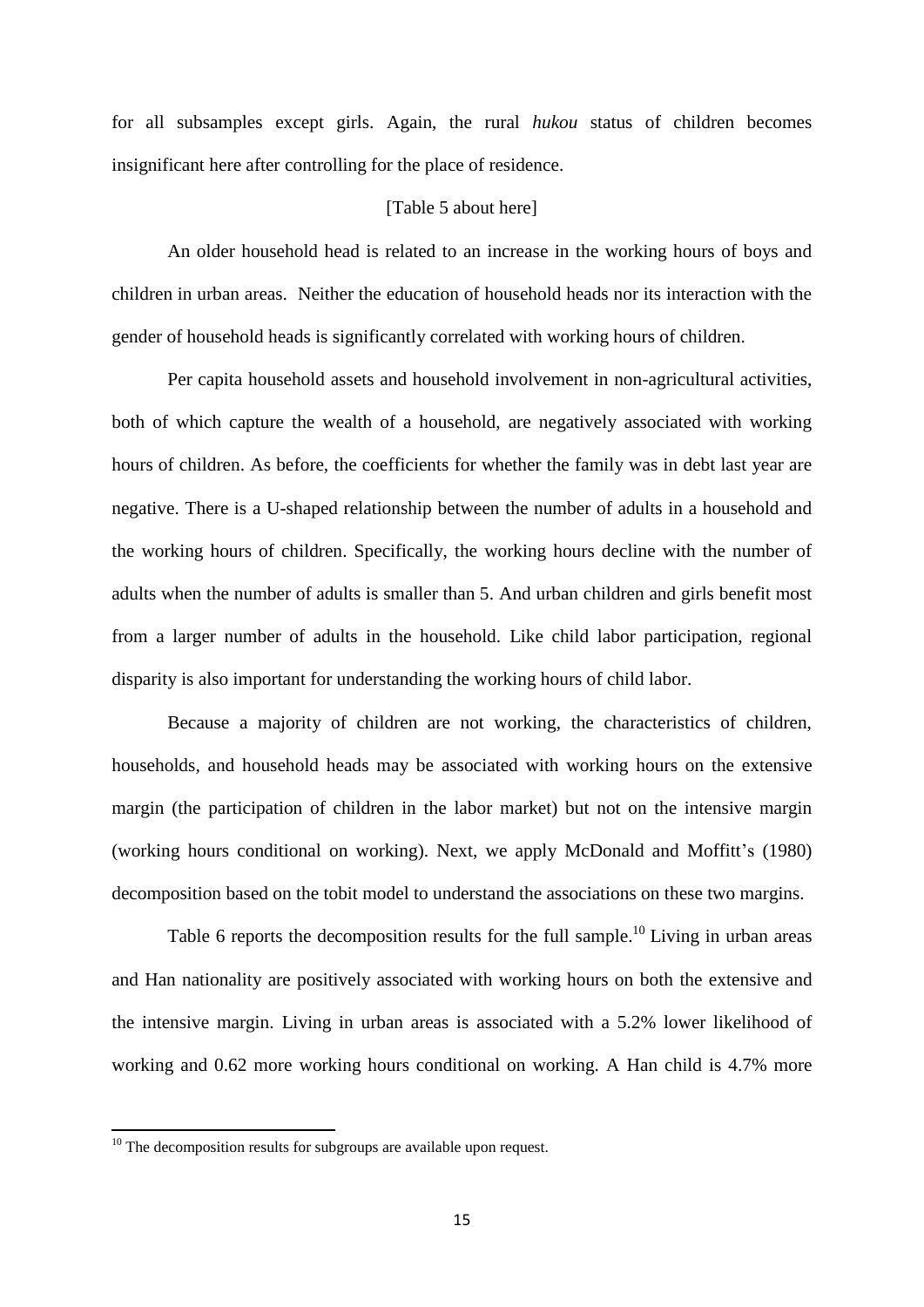likely to work on the extensive margin and works 0.56 hours more on the intensive margin than a minority child. However, the gender, age, and *hukou* type of children are not important characteristics significantly associated with working hours.

#### [Table 6 about here]

The age and gender of household heads are, in general, not significantly associated with working hours of children on both margins. The coefficients of the educational level of household heads alone and its interaction with the gender of household heads are all insignificant. With regard to the characteristics of households, household assets per capita and household involvement in non-agricultural activities are negatively related to working hours of children.. However, the number of adults seems to be unimportant for the full sample.

The results from the decomposition exercises also show considerable regional variations in child labor. Child laborers in the relatively rich areas are 9.38% to 12.46% less likely to engage in child labor, and they work 1.11 to 1.48 hours less if they work.

# **2.2 Heckman Selection Model**

Hours worked by children can arise from two different decisions: a participation decision and a decision of how many hours to work per day. To address the selection problem, we apply the Heckman selection model in this section. In China, the minimum legal working age is 16, set by laws and regulations of the People's Republic of China as discussed previously. Parents and other guardians are prohibited from sending their children under the age of 16 to work. Thus, children from households with high levels of legal awareness are less likely to engage in child labor. However, the level of legal awareness tends not to be associated with the number of hours worked by children conditional on working. To avoid potential endogeneity problems, we can apply the legal awareness of neighbors, proxied by the share of adults paying attention to news about law enforcement in a village or community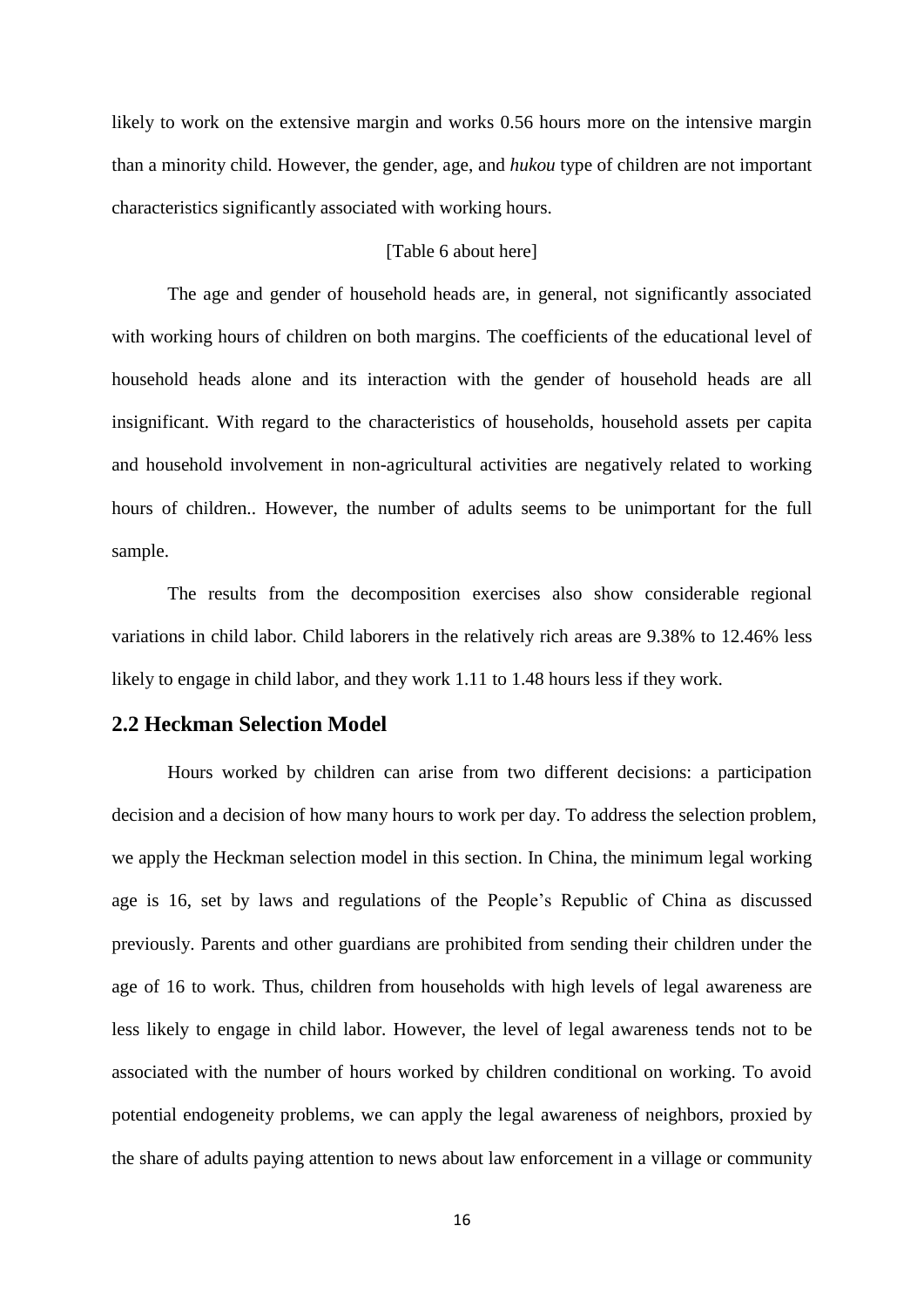(excluding own households), as an exclusionary variable, which affects whether a child engages in child labor but not the amount of working hours.

We report the results of the second stage of Heckman selection model in Table 7 and first stage in Appendix Table 1. The share of adults paying attention to news about law enforcement in a village/community (excluding the child's own household) is significantly and negatively associated with the child labor participation except for boys and rural children. The results of the second-stage regressions suggest that only the place of residence, age of children, and *hukou* type are significantly correlated with working hours of children. However, the coefficients of the inverse Mills ratio are found to be insignificant in all secondstage regressions, which indicates that selectivity bias may not be a serious problem.

# [Table 7 about here]

# **3. Child Labor and School Dropouts**

1

As the number of hours in a day is fixed, there is a tradeoff between hours worked and school attendance. A large number of studies find that child labor has adverse effects on school attendance of children (e.g., Psacharopoulos, 1997; Ray, 2003).<sup>11</sup> In China, all children must attend school for at least 9 years, under what is known as the 9-year compulsory education system. It includes 6 years of primary education, usually starting at age 6, and 3 years of junior high school education for ages 12 to 15. Thus, according to the Compulsory Education Law of the People's Republic of China (1986), all children in our study are required to enroll in schools. Nevertheless, approximately 2.9% of children drop out of schools in our study sample. In this section, we explore the association between child labor participation and school dropout in the context of China.

 $11$  He (2016) also finds that child labor negatively affect a child's academic achievement, using data from Gansu province in China.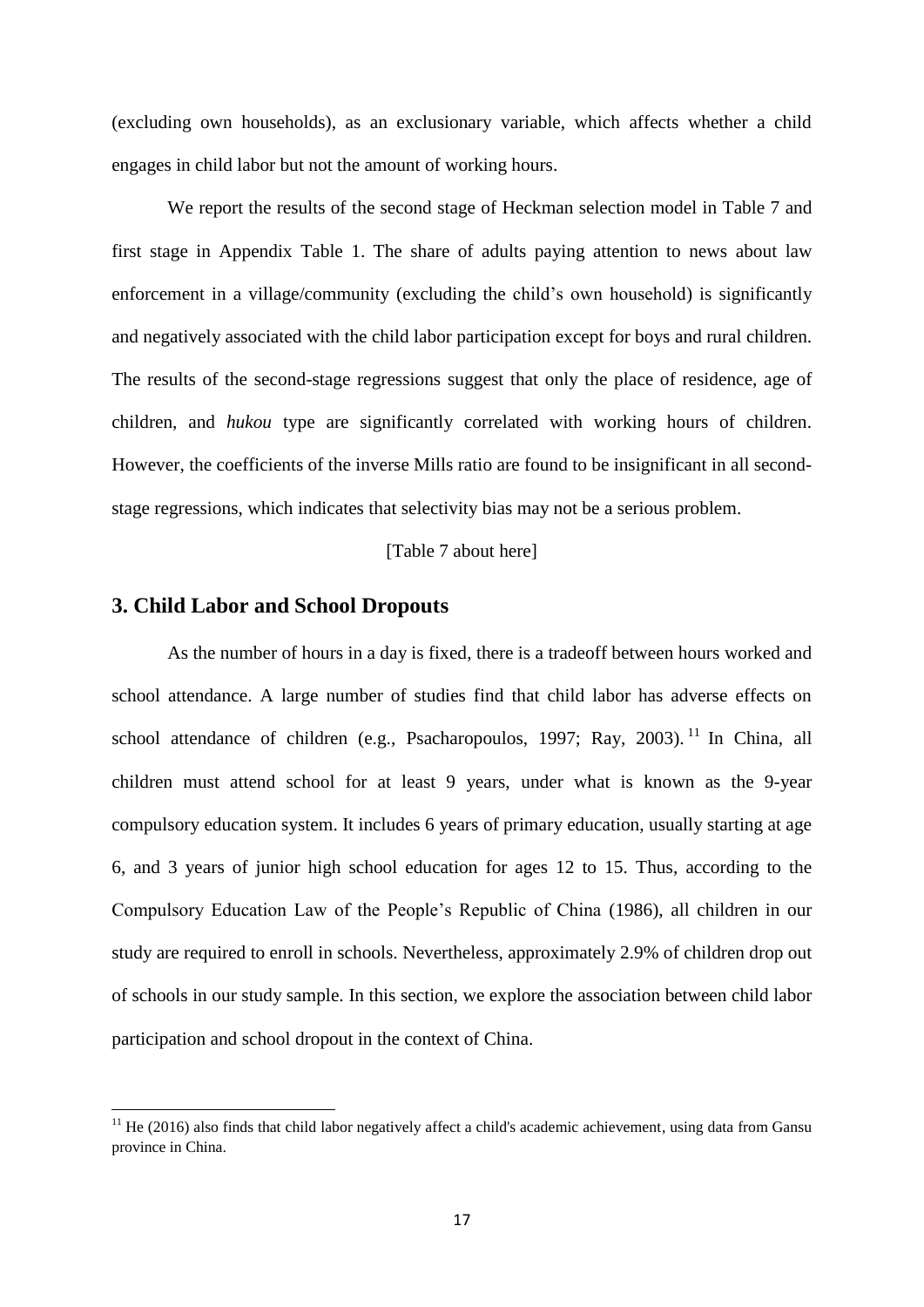The results are presented in Tables 8 and 9. The dependent variable in both tables is school dropouts. The variables of interest are child labor participation and working hours of children in Table 8 and Table 9, respectively. Child labor participation is significantly associated with a higher school dropout rate, and the correlation is stronger for rural children and for girls. The results in Table 9 suggest that working hours of children have a similar relationship with school dropout rate.

Next, we examine the characteristics of children. The school dropout rate does not differ significantly across the residence and the gender of school-aged children. However, boys are less likely to dropout in rural areas. Han nationality is significantly associated with lower school dropout rate. There is a nonlinear relationship between the age of children and the school dropout rate. The dropout rate is at its minimum when a child reaches the age of 11. After age 11 the dropout rate increases with the age of children. Rural *hukou* is only significantly related to higher dropout rate for rural children. The presence of parents is associated with lower dropout rate in general.

#### [Table 8 about here]

#### [Table 9 about here]

A male household head is significantly related to an increase in school dropout rate. However, neither the educational level of the household head nor its interaction with the gender of the household head is significantly associated with school dropout rate. Household wealth, measured by household assets per capita and household involvement in nonagricultural activities, seems not to be significantly related to the dropout rate. Neither coefficients of the number of children nor coefficients of the number of adults are significant. There are also significant regional differences in the school dropout rate.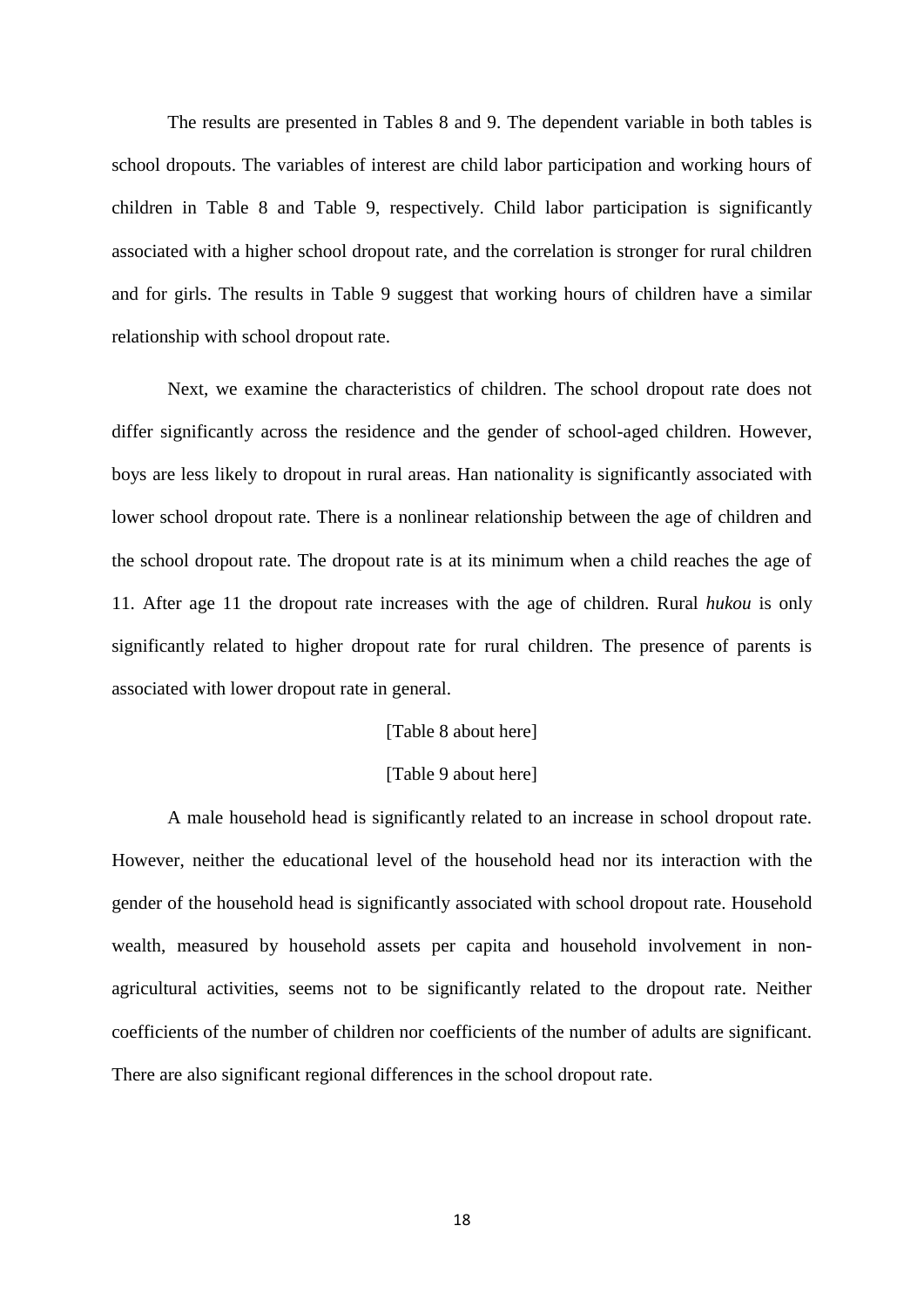### **IV. Household Chores and Taking Care of Family Members**

As discussed in Section 2.2, there is no consensus regarding the definition of child labor in the literature. In this paper, we mainly focus on work outside the household for pay (cash or in kind), work in agriculture for the household, and work in a household business. However, only focusing on a limited set of activities can bias our understanding of child time allocation. In this section, we further investigate child time allocation to household chores and to taking care of family members, respectively. Household chores refer to any unpaid labor for the final consumption of one's family or oneself, such as preparing food, housecleaning, putting clothes and other items in order, and shopping. Taking care of family members refers to taking care of old, young, sick, paralyzed, or pregnant family members without getting paid.

The dependent variables are hours spent per day on household chores and taking care of family members, in Table 10 and Table 11, respectively. As a large fraction of children have values of zero for the time spent on household chores and caring for family members, we apply the tobit model here. In contrast to working hours, the results in Tables 10 and 11 indicate that living in urban areas is significantly and positively correlated with child time spent on household chores; however, it is not significantly related to child time on taking care of family members. Girls spend significantly more time on doing household chores and taking care of family members than boys. Overall, neither household assets per capita nor household involvement in non-agricultural activities is significantly associated with child time spent on household chores and taking care of family members. However, a child from a household that was in debt in the previous year spends more time on taking care of family members. The number of children under 18 is associated with more time spent on household chores and caring for family members. Compared to children in the Western region, children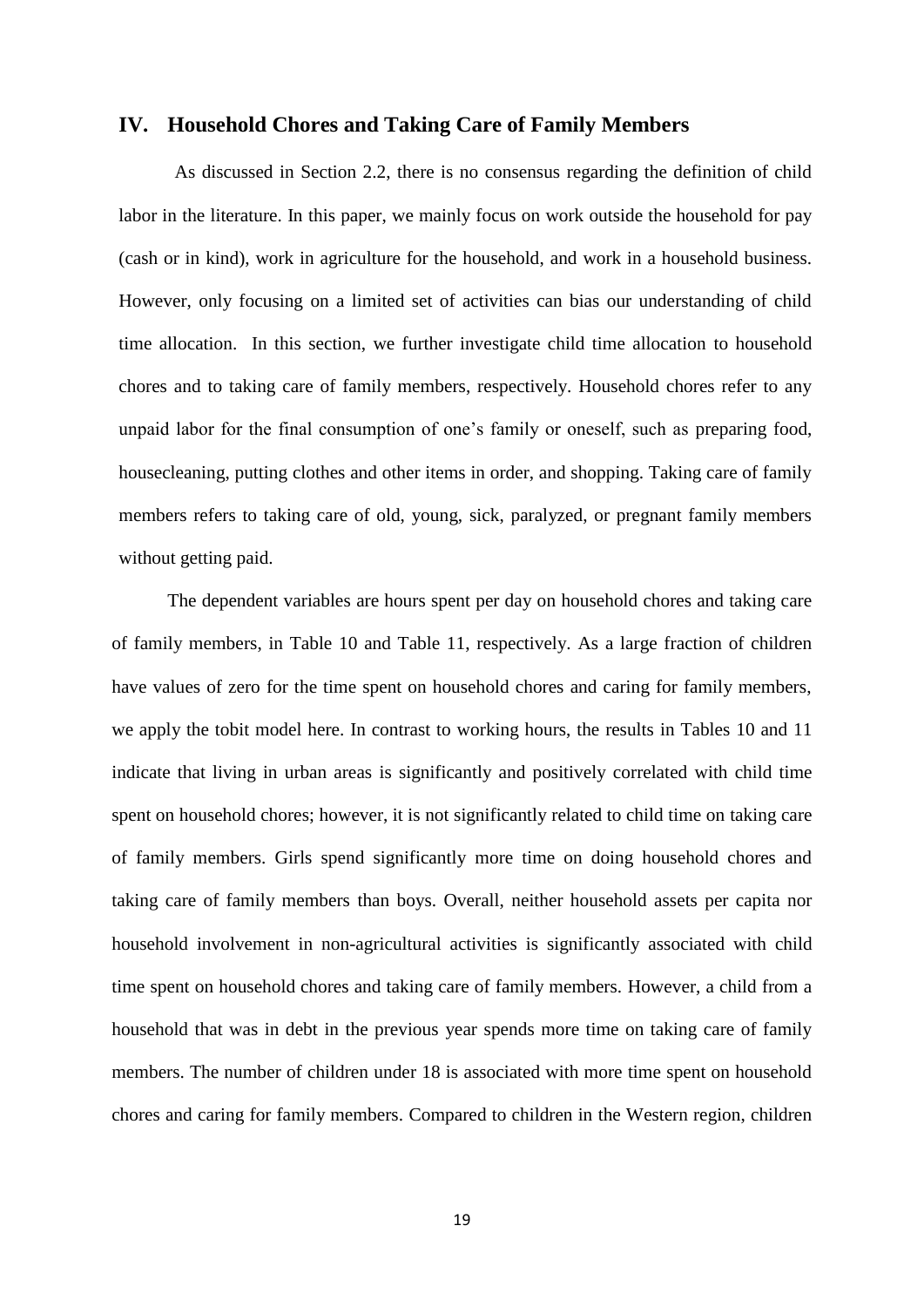in the Central and Eastern regions spend less time on household chores and taking care of family members.

#### [Table 10 about here]

#### [Table 11 about here]

The results in Tables 10 and 11 indicate that child time spent on household chores and taking care of family members is not significantly associated with the same variables as child time spent on working. Thus, it is inappropriate to pool the hours on non-school and nonleisure activities together in the analysis. In this paper, we investigate different time-use categories separately.

### **V. Conclusion**

There is a long history of research on child labor in economics, and the related economics literature is large. Existing literature consistently shows that child labor has many adverse effects on health and educational achievement of children. These adverse outcomes for the child laborers inevitably affect the welfare of the household, and have important implications for the growth and development of a country. However, there is almost no study on child labor in China, which is surprising, given that China is the largest developing country in the world. However, even after more than 30 years of high-speed economic growth, child labor is still not a negligible social phenomenon in China: about 7.74% of the children aged from 10 to 15 were engaged in child labor in 2010. This percentage was even higher in the Western and Central regions and in rural areas. Most child laborers were still in school and combined economic activity with schooling. The children who were working worked an average of 6.75 hours, and spent 6.42 hours less on study, per day. This highlights the importance of studying child labor in China.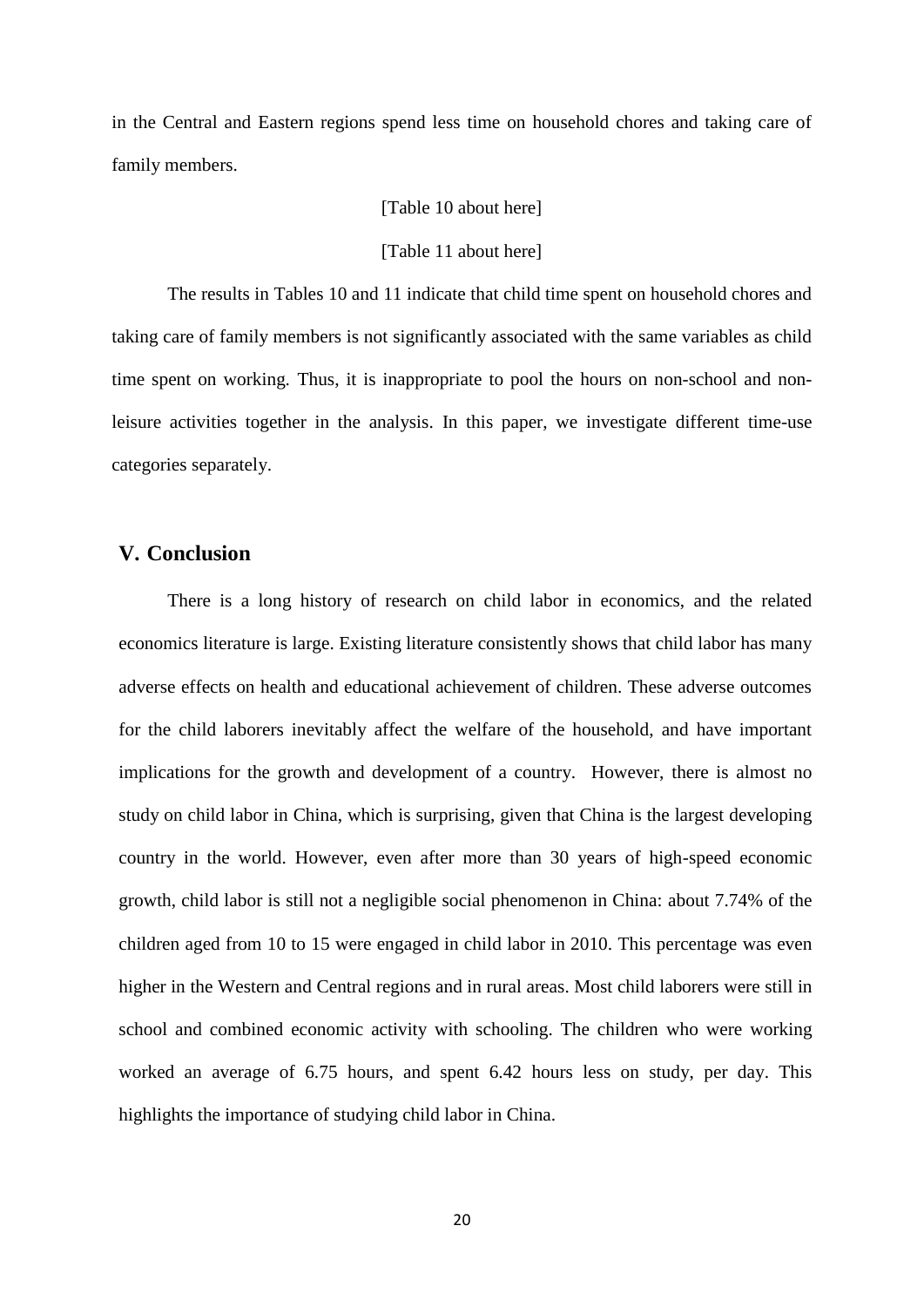In this paper, we examine a series of variables associated with child labor participation, working hours, and school dropouts, including characteristics of children, households, and household heads. We also investigate the correlations for different groups, e.g., classified by residence or by gender.

Our results show that child labor participation is positively associated with the school dropout rate. A child living in a rural area is more likely to work. Compared with the place of residence, the gender of a child is less important. The incidence of child labor increases with age, but the increase is small; the school dropout rate experiences a sharp increase from age 14 to age 15. A possible reason is that the 9-year compulsory education system in China requires that all children must attend school for a minimum of 9 years, including 6 years of primary education and 3 years of junior high school education, and a child is likely to complete her junior high school education between ages 14 and 15. Children who have completed junior high school education are more likely to drop out of school.

The educational level of a household head and its interaction with the gender of the household head seem unimportant. However, a child from a household with higher household assets per capita or more adults is less likely to work.

The prevalence of child labor varies widely across regions in China. The child labor participation rate is negatively associated with regional economic development: the Western region has the highest incidence of child labor, followed by the Central region. We also find that child labor participation is positively associated with school dropouts.

When we expand the definition of child labor to include household chores and taking care of family members, we find that in contrary to working hours, living in urban areas is significantly and positively correlated with child time spent on household chores. Neither per capita household assets nor household involvement in non-agricultural activities is

21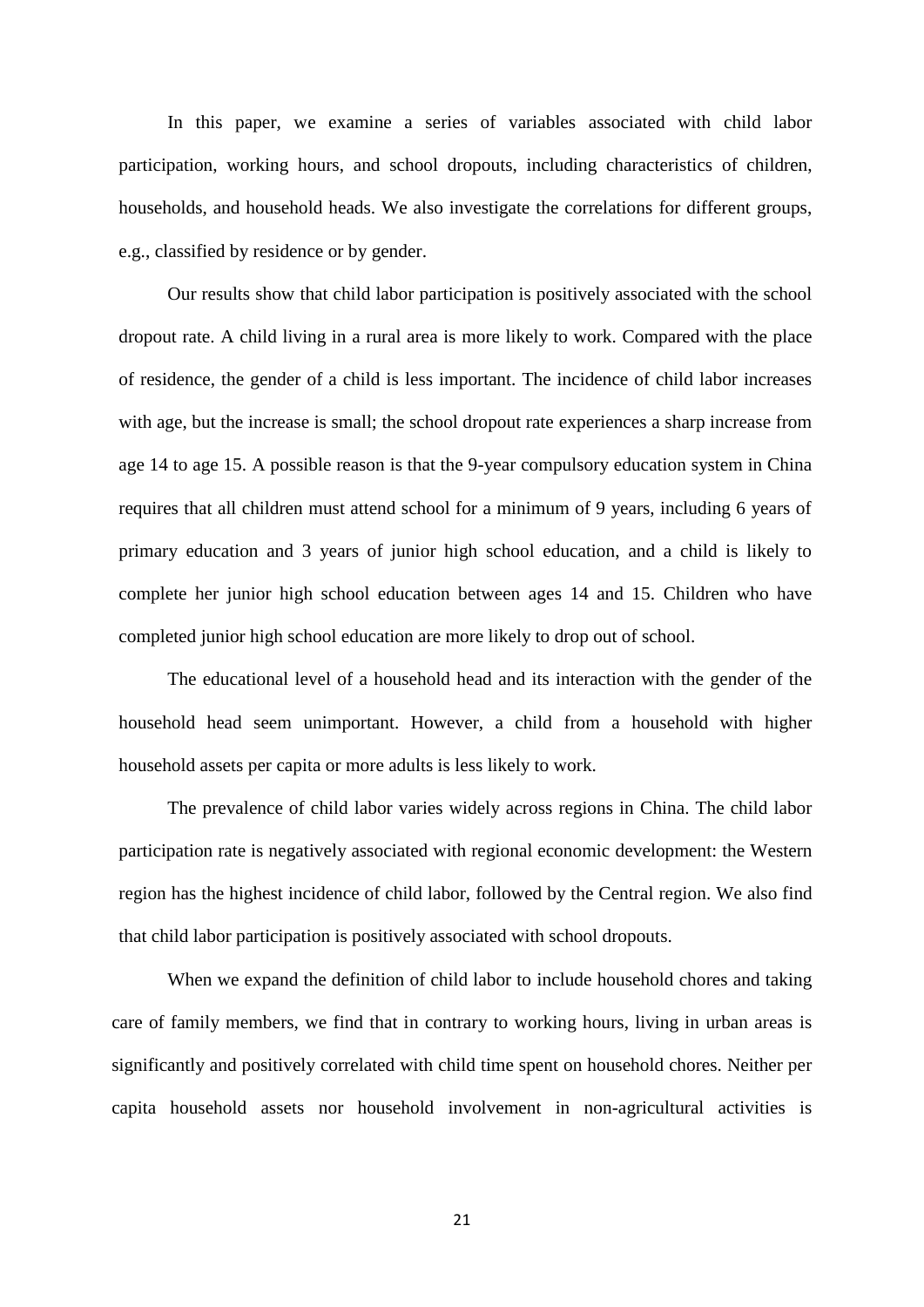significantly related with child time spent on household chores and taking care of family members in general, but girls spend significantly more time on those activities than boys.

In this paper, we present the first systematic study on child labor in China, and provide a bird's-eye view. Undoubtedly, causal studies, such as those involving some key variables (for instance, the effects of public policies on child labor incidence in China), are very important and can provide more insights for policy formulations. Thus, we are identifying and carrying out cause-effect analyses of child labor in the follow-up research.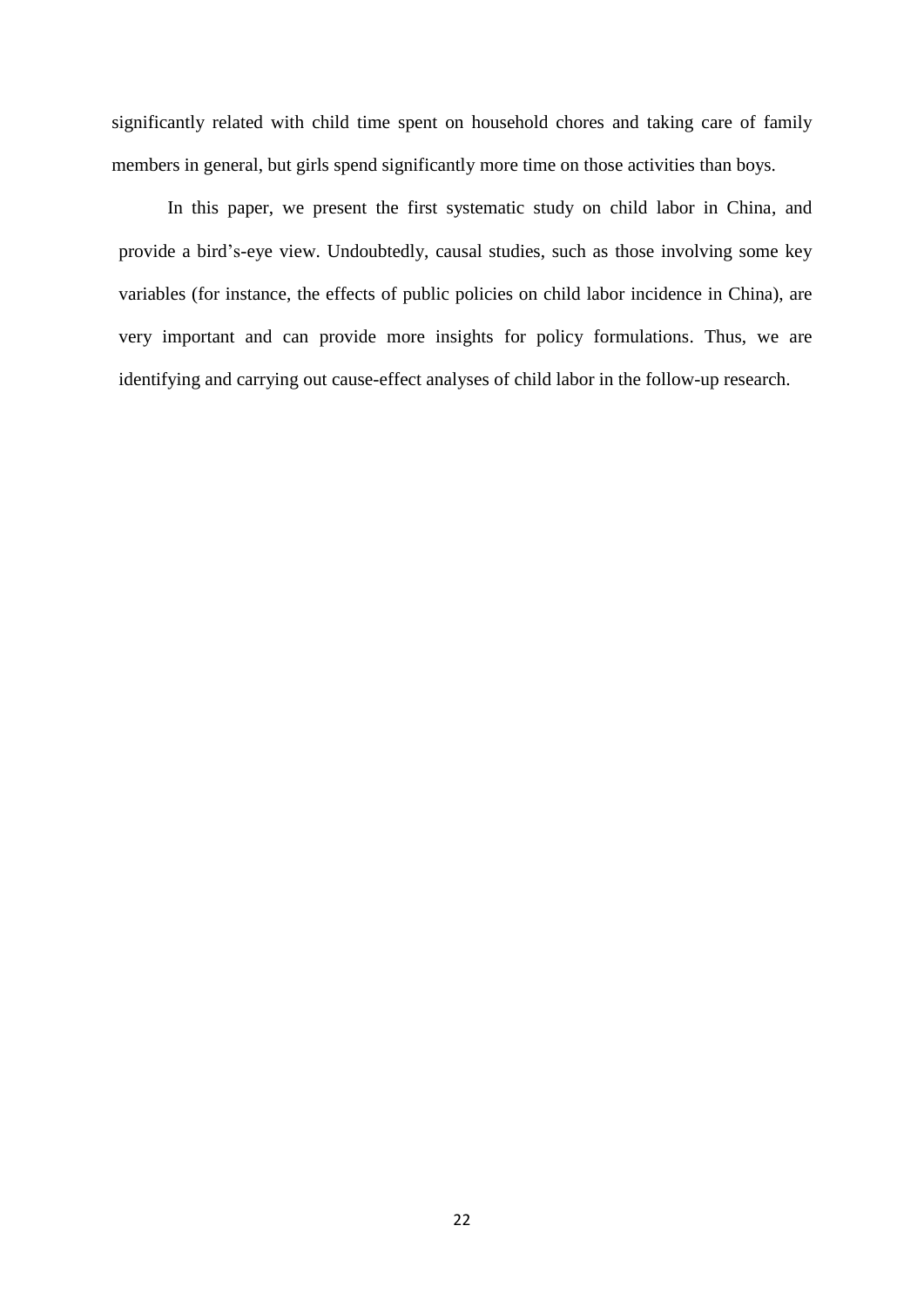#### **References:**

- Attanasio, O., Fitzsimons, E., Gomez, A., Gutierrez, M. I., Meghir, C., and Mesnard, A. (2010), "Children's Schooling and Work in the Presence of a Conditional Cash Transfer Program in Rural Colombia," *Economic Development and Cultural Change*, 58(2), 181-210.
- Chen, J. J., (2013), "Identifying Non-cooperative Behavior among Spouses: Child Outcomes in Migrant-Sending Households," *Journal of Development Economics*, 100(1), 1-18.
- Bacolod, M. P. and Ranjan, P., (2008), "Why Children Work, Attend School, or Stay Idle: The Roles of Ability and Household Wealth," *Economic Development and Cultural Change*, 56(4), 791-828.
- Basu, K., Das, S., Dutta, B., (2010), "Child Labor and Household Wealth: Theory and Empirical Evidence of an Inverted-U," *Journal of Development Economics*, 91(1), 8-14.
- Baland, J.-M. and Robinson, J. A., (2000), "Is Child Labor Inefficient?" *Journal of Political Economy*, 108(4), 663-679.
- Beegle, K., Dehejia, R. H., and Gatti, R., (2006), "Child Labor and Agricultural Shocks," *Journal of Development Economics*, 81(1), 80-96.
- Bouoiyour, J. and Miftah, A., (2014), "Household Welfare, International Migration and Children Time Allocation in Rural Morocco," *Journal of Economic Development*, 39(2), 75-95.
- Davies, R. B. and Voy, A., (2009), "The Effect of FDI on Child Labor," *Journal of Development Economics*, 88(1), 59-66.
- de Carvalho Filho, I. E., (2012), "Household Income as a Determinant of Child Labor and School Enrollment in Brazil: Evidence from a Social Security Reform," *Economic Development and Cultural Change*, 60(2), 399-435.
- Dehejia, R. H. and Gatti, R., (2005), "Child Labor: The Role of Financial Development and Income Variability across Countries," *Economic Development and Cultural Change*, 53(4), 913-932.
- Dumas, C., (2012), "Does Work Impede Child Learning? The Case of Senegal," *Economic Development and Cultural Change*, 60(4), 773-793.

Edmonds, E. V., (2008), "Child Labor," *Handbook of Development Economics*, 4, 3607-3709.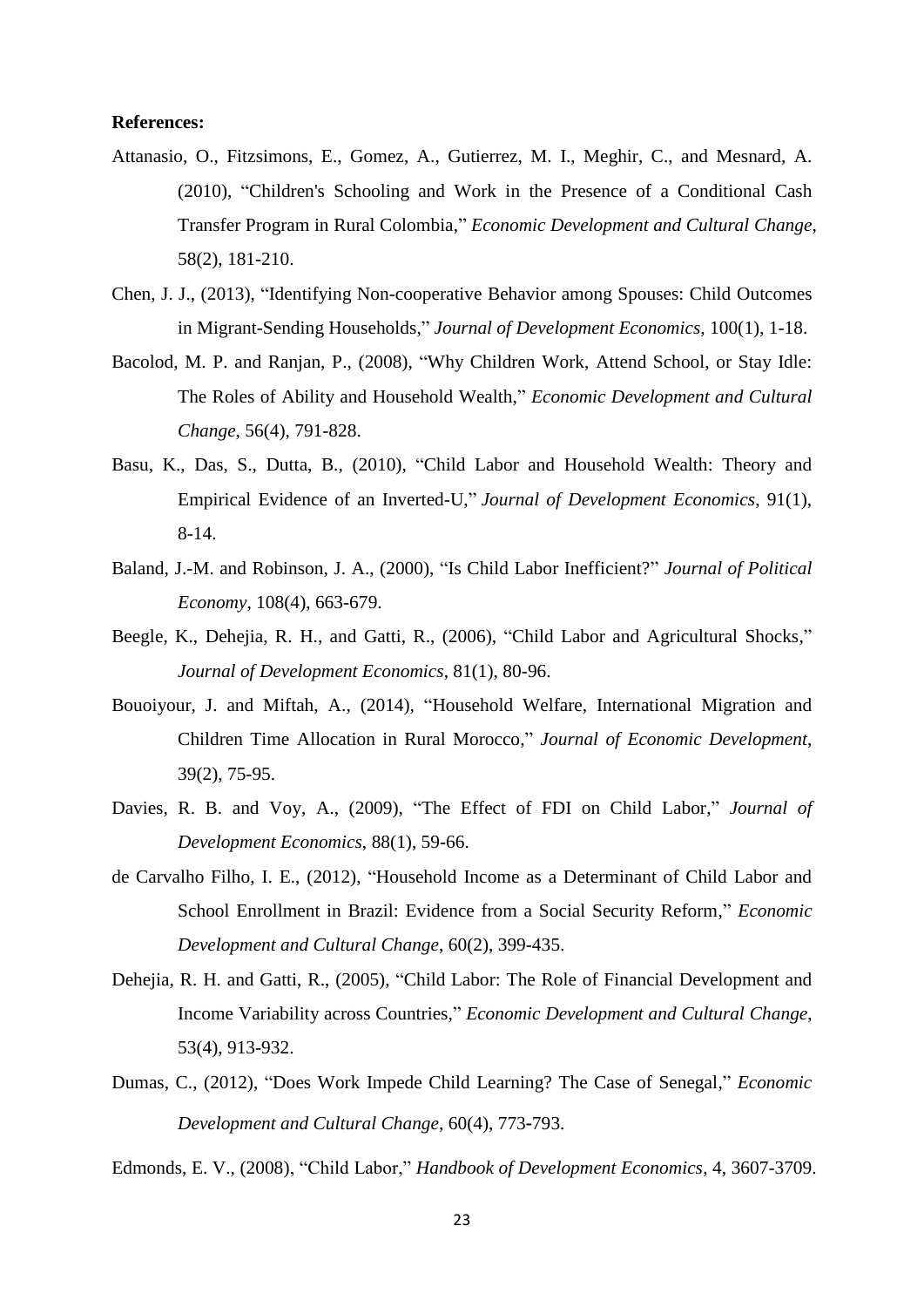- Edmonds, E. V. and Pavcnika, N., (2005), "The Effect of Trade Liberalization on Child Labor," *Journal of International Economics*, 65(2), 401-419.
- Edmonds, E. V. and Shrestha, M., (2014), "You Get What You Pay For: Schooling Incentives and Child Labor," *Journal of Development Economics*, 111, 196–211.
- Emerson, P. M. and Souza, A. P., (2011), "Is Child Labor Harmful? The Impact of Working Earlier in Life on Adult Earnings," *Economic Development and Cultural Change*, 59(2), 345-385.
- Fafchamps, M. and Shilpi, F., (2014), "Education and Household Welfare," *Economic Development and Cultural Change*, 63(1), 73-115.
- Fafchamps, M. and Wahba, J., (2006), "Child Labor, Urban Proximity, and Household Composition," *Journal of Development Economics*, 79(2), 374-397.
- Guarcello, L., Lyon, S., Rosati, F., Valdivia, C. (2005). "Towards Statistical Standards for Children's Non Economic Work: A Discussion based on Household Survey Data". Working paper No. 16. "Understanding Children's Work", Rome, Italy.
- Gunnarsson, V., Orazem, P. and Sanchez, M., (2006), "Child Labor and School Achievement in Latin America," *World Bank Economic Review*, 20, 31-54.
- He, H. (2016), "Child Labour and Academic Achievement: Evidence from Gansu Province in China," *China Economic Review*, 38, 130-150.
- Heady, C., (2003), "The Effect of Child Labor on Learning Achievement," *World Development*, 31, 385-398.
- International Labour Organization (ILO) (1973). C138 Minimum Age Convention, 1973. ILO, Geneva.
- Kumar, A., (2013), "Preference Based vs. Market Based Discrimination: Implications for Gender Differentials in Child Labor and Schooling," *Journal of Development Economics*, 105, 64-68.
- Maplecroft, Child Labor Index 2014. Available at: [http://maplecroft.com/portfolio/new](http://maplecroft.com/portfolio/new-analysis/2013/10/15/child-labour-risks-increase-china-and-russia-most-progress-shown-south-america-maplecroft-index/)[analysis/2013/10/15/child-labour-risks-increase-china-and-russia-most-progress](http://maplecroft.com/portfolio/new-analysis/2013/10/15/child-labour-risks-increase-china-and-russia-most-progress-shown-south-america-maplecroft-index/)[shown-south-america-maplecroft-index/.](http://maplecroft.com/portfolio/new-analysis/2013/10/15/child-labour-risks-increase-china-and-russia-most-progress-shown-south-america-maplecroft-index/)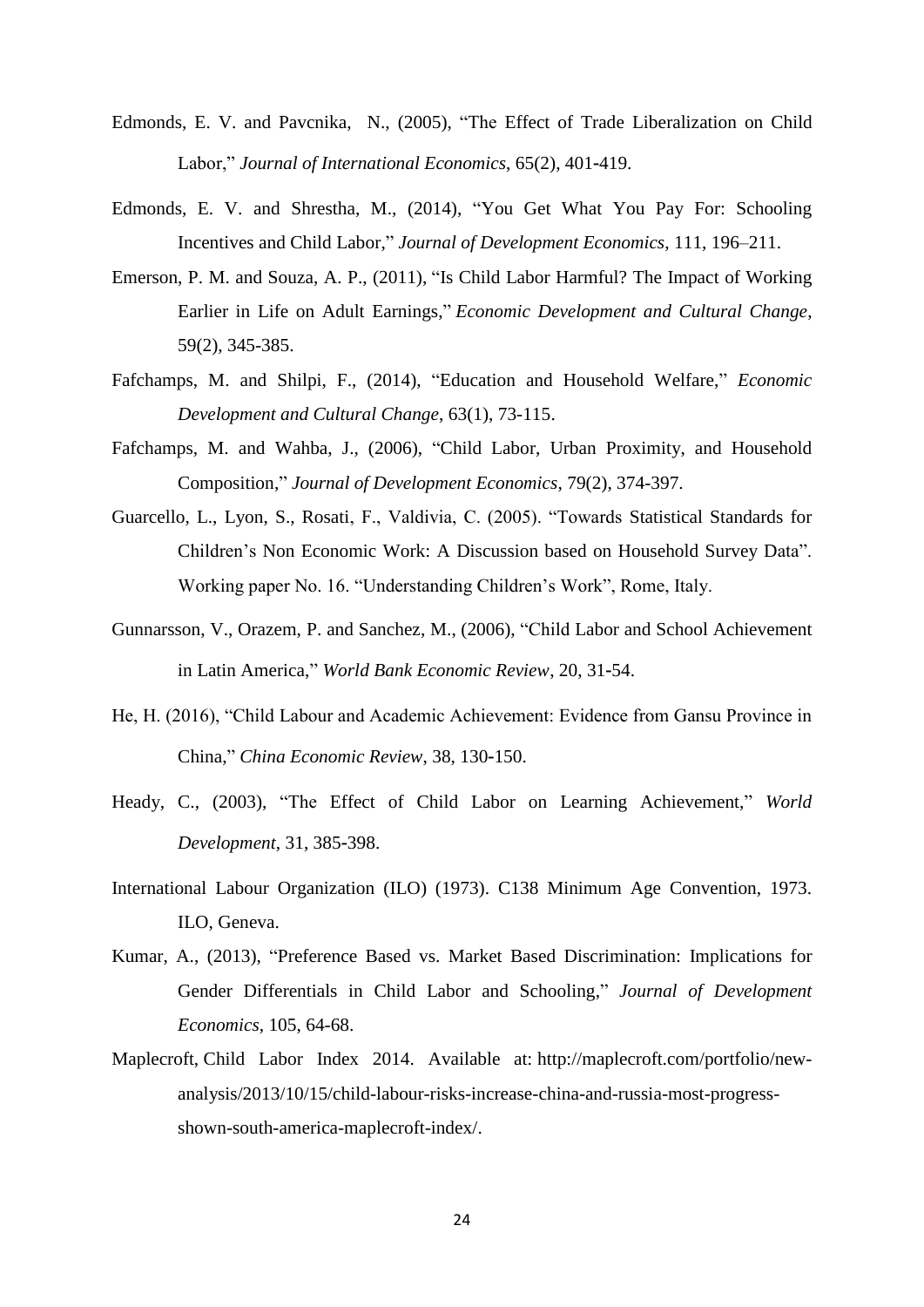- McDonald, J. F. and Moffitt, R., (1980), "The Uses of Tobit Analysis," *The Review of Economics and Statistics*, 62(2), 318-21.
- O'Donnell, O., Doorslaer, E., and Rosati, F., (2005), "Health Effects of Child Work: Evidence from Rural Vietnam," *Journal of Population Economics*, 18(3), 437-467.
- Psacharopoulos, G. (1997). "Child Labour versus Educational Attainment: Some Evidence from Latin America". *Journal of Population Economics*, 10, 377-386.
- Purkayastha, D. (1998), "Child Labor, Human Capital, and the Role of Parental Power in Poor Households," *Journal of Economic Development*, 23(2), 43–55.
- Ranjan, P., (2001), "Credit Constraints and the Phenomenon of Child Labor," *Journal of Development Economics*, 64(1), 81-102.
- Ray, R. 2003. "The Determinants of Child Labour and Child Schooling in Ghana". *Journal of African Economics*, 11, 561-590.
- Reggio, I., (2011), "The Influence of the Mother's Power on Her Child's Labor in Mexico," *Journal of Development Economics*, 96(1), 95-105.
- Rogers, C. A. and Swinnerton, K. A., (2004), "Does Child Labor Decrease When Parental Incomes Rise?" *Journal of Political Economy*, 112(4), 939-946.
- Sirohi, R. A., (2014), "Child Labour, Human Capital Accumulation and Foreign Aid," *Journal of Economic Development*, 39(3), 1-14.
- Tsuyuhara, K., (2014), "A Welfare Analysis of Child Labor Restriction: Intergenerational Perspectives," *Journal of Economic Development*, 39(3), 15-33.
- Xie, Y., (2012), "*China Family Panel Studies (2010) User's Manual*," Institute of Social Science Survey, Peking University, Beijing, China.
- Zhao, L., F. Wang and Z. Zhao, (2016), "Trade Liberalization and Child Labor in China", unpublished manuscript, School of Labor and Human Resources, Renmin University of China, unpublished manuscript.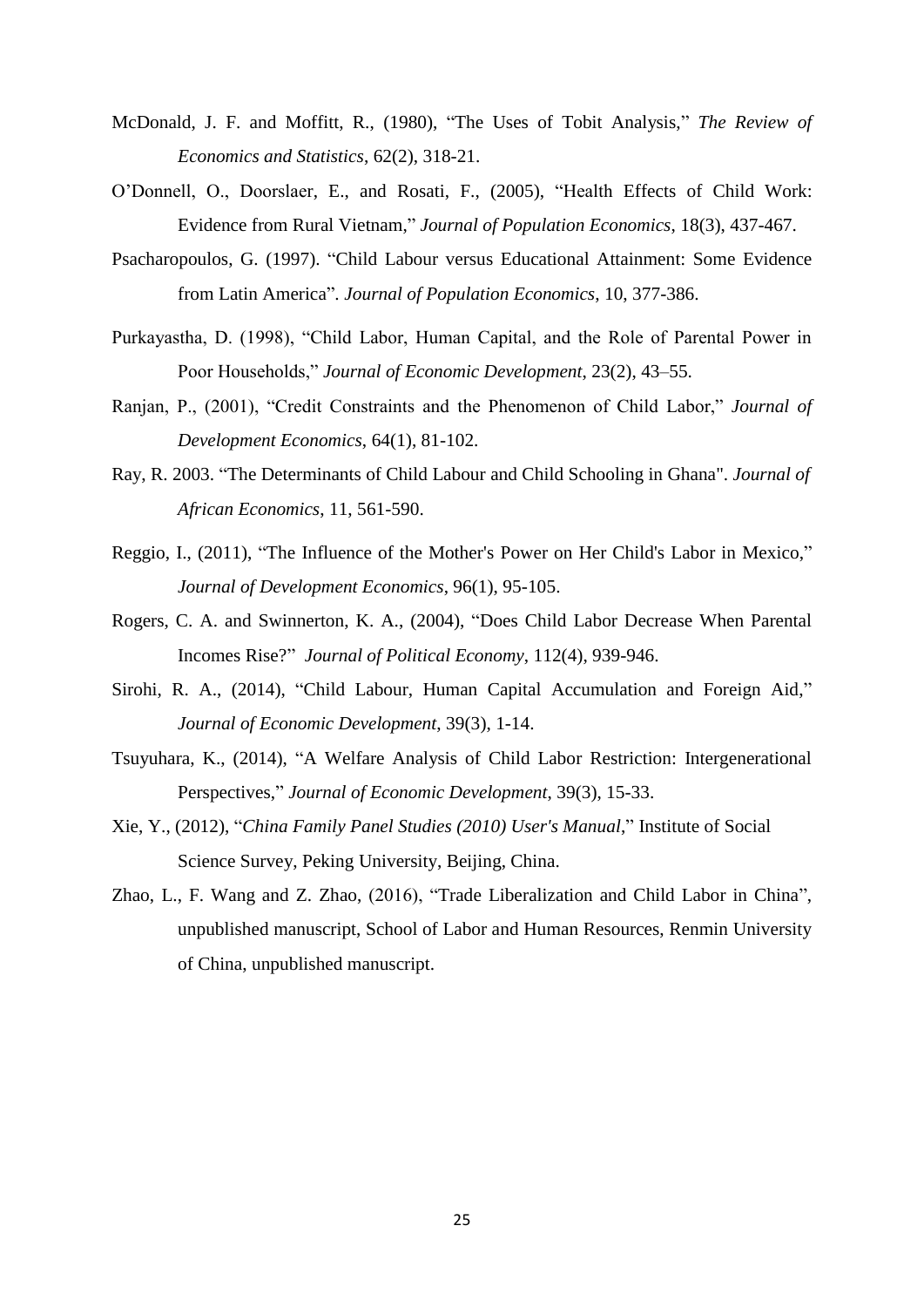

**Figure 1. The Prevalence of Child Labor**

*Notes*: 1. Authors' calculations based on the 2010 wave of the China Family Panel Study. Only observations in the regression analysis are included.

2. The definition of child labor is as in note 2 in Table 1.

 3. The Eastern region includes Beijing, Tianjin, Hebei, Liaoning, Shanghai, Jiangsu, Zhejiang, Fujian, Shandong and Guangdong; the Central regions includes Shanxi, Jilin, Heilongjiang, Anhui, Jiangxi, Henan, Hubei and Hunan; and the Western region refers to Sichuan, Chongqing, Guizhou, Yunnan, Shaanxi, Gansu and Guangxi.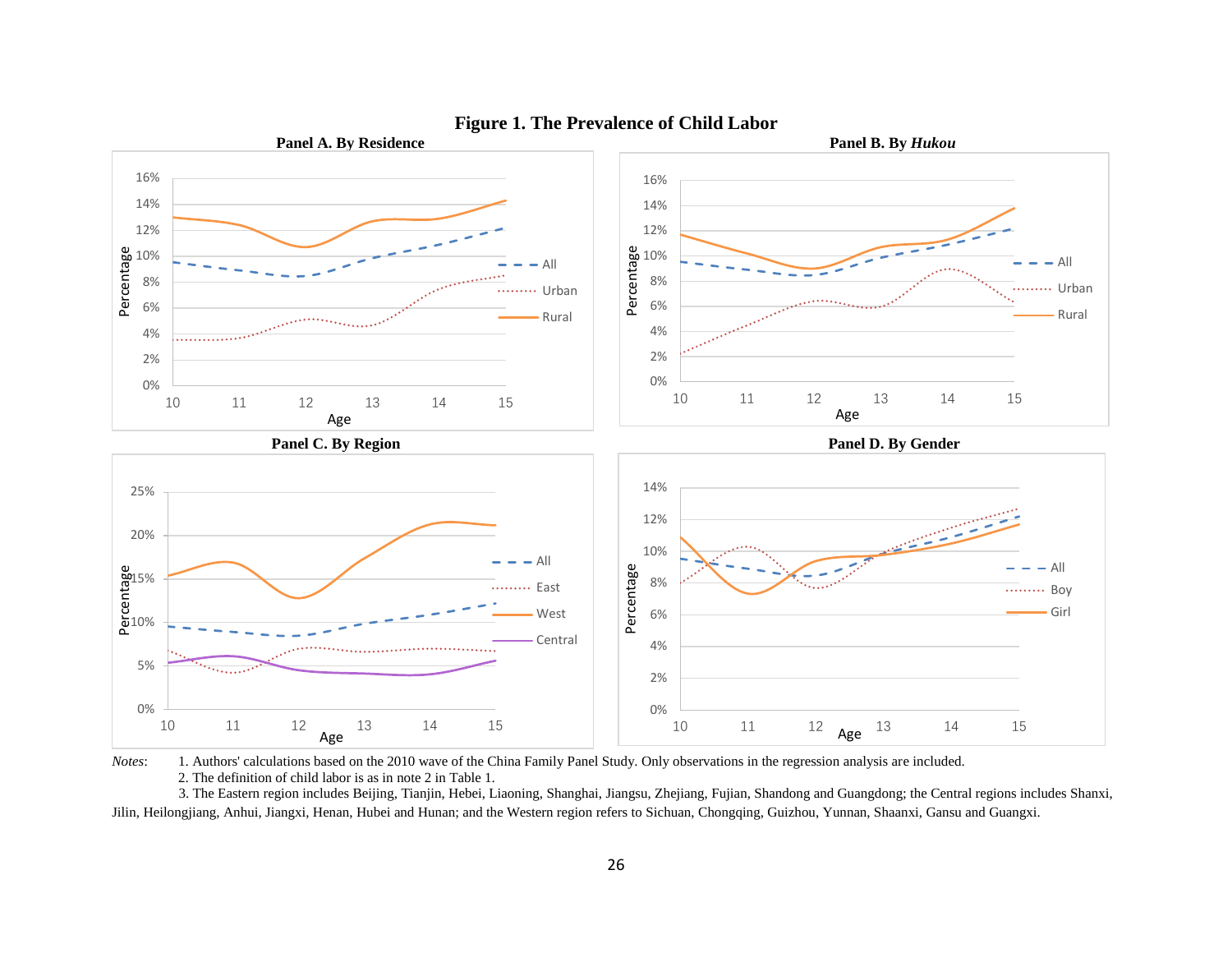



*Notes:* 1. Authors' calculations based on the 2010 wave of the China Family Panel Study. Only observations in the regression analysis are included. 2. The definition of child labor is as in note 2 in Table 1.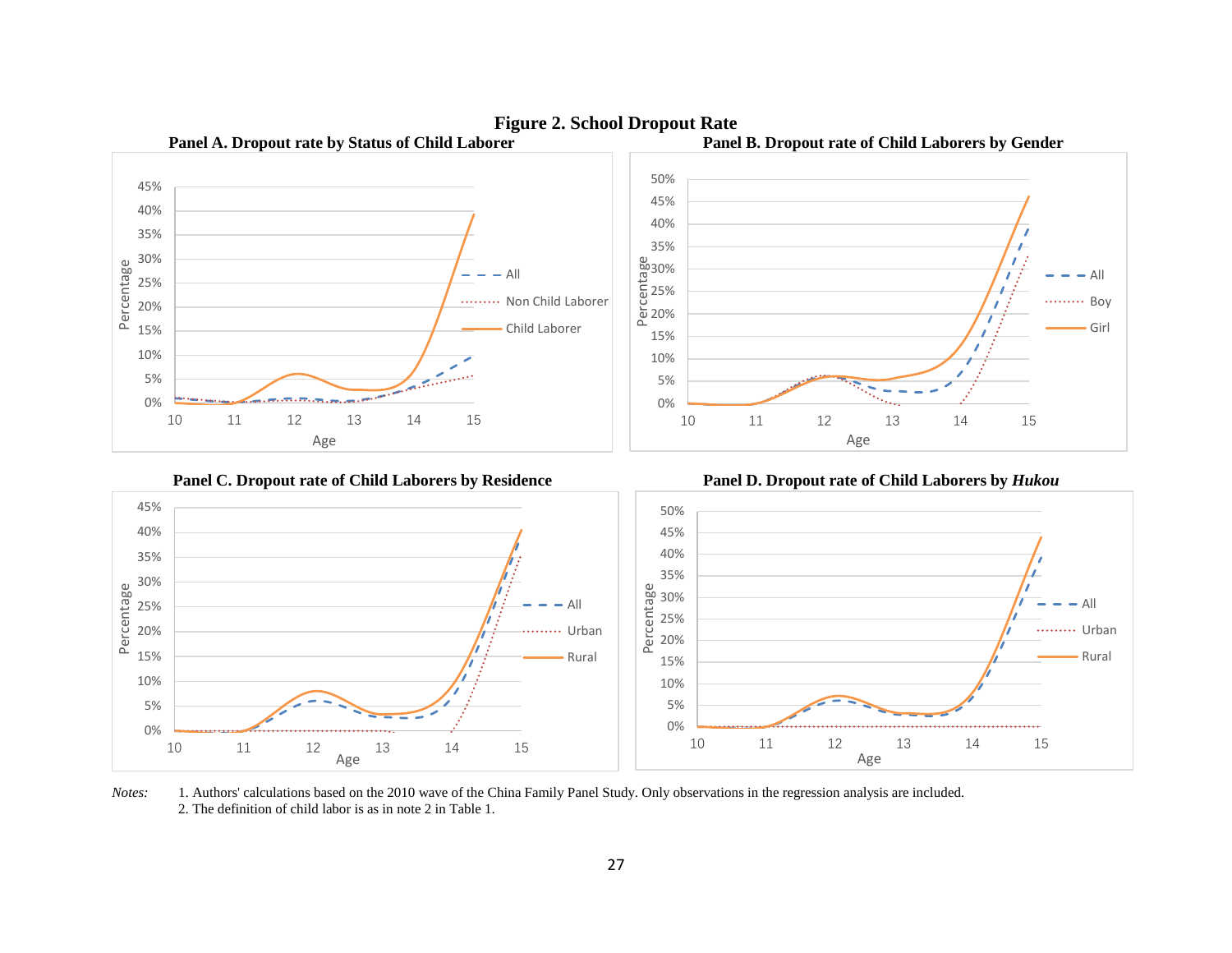|                           |                  |                      |              |                  |                      |              |                  |                      | Unit: hours per day |
|---------------------------|------------------|----------------------|--------------|------------------|----------------------|--------------|------------------|----------------------|---------------------|
|                           |                  | All                  |              |                  | Urban                |              |                  | <b>Rural</b>         |                     |
|                           | (1)              | (2)                  | (3)          | (4)              | (5)                  | (6)          | (7)              | (8)                  | (9)                 |
| Activities                | Child<br>Laborer | Non-child<br>laborer | Difference   | Child<br>Laborer | Non-child<br>laborer | Difference   | Child<br>Laborer | Non-child<br>laborer | Difference          |
| Sleep                     | 8.757            | 8.7955               | $-0.0385$    | 8.6061           | 8.7085               | $-0.1024$    | 8.7957           | 8.8529               | $-0.0572$           |
| Eating activities         | 1.2365           | 1.1881               | 0.0484       | 1.2561           | 1.195                | 0.0611       | 1.2315           | 1.1835               | 0.048               |
| Personal hygiene          | 0.817            | 0.8083               | 0.0087       | 0.9167           | 0.7957               | $0.121**$    | 0.7914           | 0.8166               | $-0.0252$           |
| Housework                 | 0.7127           | 0.4509               | $0.2618***$  | 0.5455           | 0.3876               | $0.1579**$   | 0.7556           | 0.4927               | $0.2629***$         |
| Taking care of the family | 0.2489           | 0.1774               | $0.0715**$   | 0.1273           | 0.1362               | $-0.0089$    | 0.2802           | 0.2045               | $0.0757**$          |
| Work                      | 6.7542           | $\theta$             | $6.7542***$  | 6.5455           | $\mathbf{0}$         | $6.5455***$  | 6.8078           | $\mathbf{0}$         | $6.8078***$         |
| Study                     | 2.0056           | 8.4255               | $-6.4199***$ | 2.1939           | 8.8441               | $-6.6502***$ | 1.9572           | 8.1498               | $-6.1926***$        |
| Leisure                   | 2.3622           | 2.9848               | $-0.6226***$ | 3.3348           | 3.0171               | 0.3177       | 2.1125           | 2.9636               | $-0.8511***$        |
| Transportation            | 0.4006           | 0.5109               | $-0.1103***$ | 0.3773           | 0.525                | $-0.1477**$  | 0.4066           | 0.5017               | $-0.0951**$         |
| Others                    | 0.378            | 0.3722               | 0.0058       | 0.303            | 0.2896               | 0.0134       | 0.3973           | 0.4266               | $-0.0293$           |
| No activity               | 0.3941           | 0.3177               | 0.0764       | 0.3379           | 0.3102               | 0.0277       | 0.4086           | 0.3227               | 0.0859              |
| Total                     | 24.0669          | 24.0315              | 0.0354       | 24.5439          | 24.209               | $0.3349**$   | 23.9444          | 23.9146              | 0.0298              |

**Table 1.Time Allocation of Children: 10 to 15 Years Old**

*Notes:* 1. Authors' calculation based on the 2010 wave of the China Family Panel Study.

2. A child laborer is defined as a child who works outside of the household for pay (cash or in kind), works in agriculture for the household, or works in a household business, i.e., belongs to the Work category in this table.

3. T-test of difference between child laborers and non-child laborers is reported in columns (3), (6) and (9).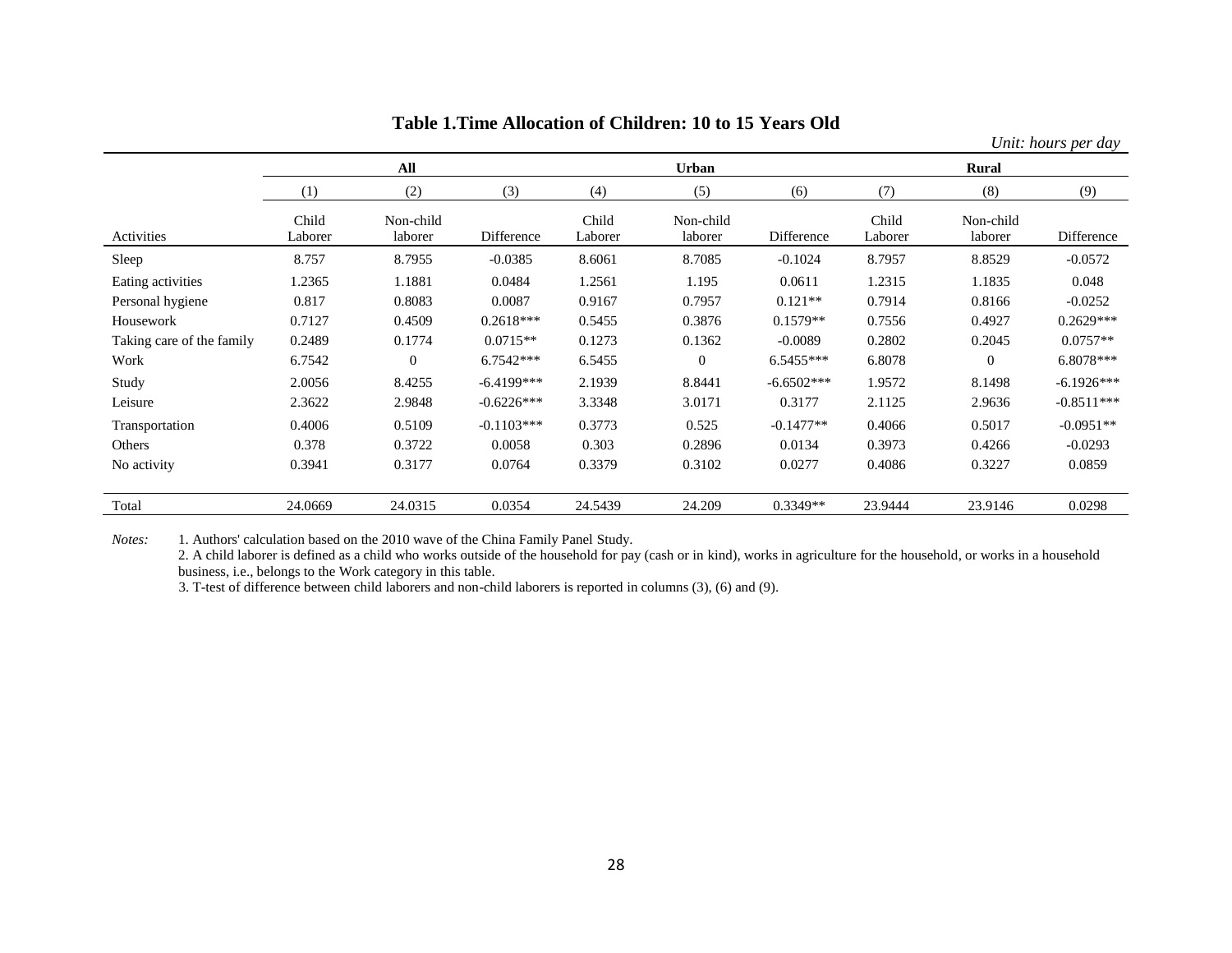# **Table 2: Child Involvement in Economic Activities and Schooling by Gender and Residence**

|                    | Economic Activity Only | Combining School and<br>Economic Activity | School Only | Neither in School nor in<br>Economic Activity |
|--------------------|------------------------|-------------------------------------------|-------------|-----------------------------------------------|
| All children       | 1.16%                  | 8.90%                                     | 88.20%      | 1.74%                                         |
| Girl               | 1.42%                  | 8.60%                                     | 88.23%      | 1.75%                                         |
| Boy                | 0.91%                  | 9.19%                                     | 88.16%      | 1.74%                                         |
| Live in urban area | 0.56%                  | 5%                                        | 93.10%      | 1.34%                                         |
| Live in rural area | 1.52%                  | 11.20%                                    | 85.29%      | 1.99%                                         |

*Notes:* 1. Authors' calculations based on the 2010 wave of the China Family Panel Study.

 2. Economic activities refer to work outside the household for pay (cash or in kind), work in agriculture for the household, and work in a household business.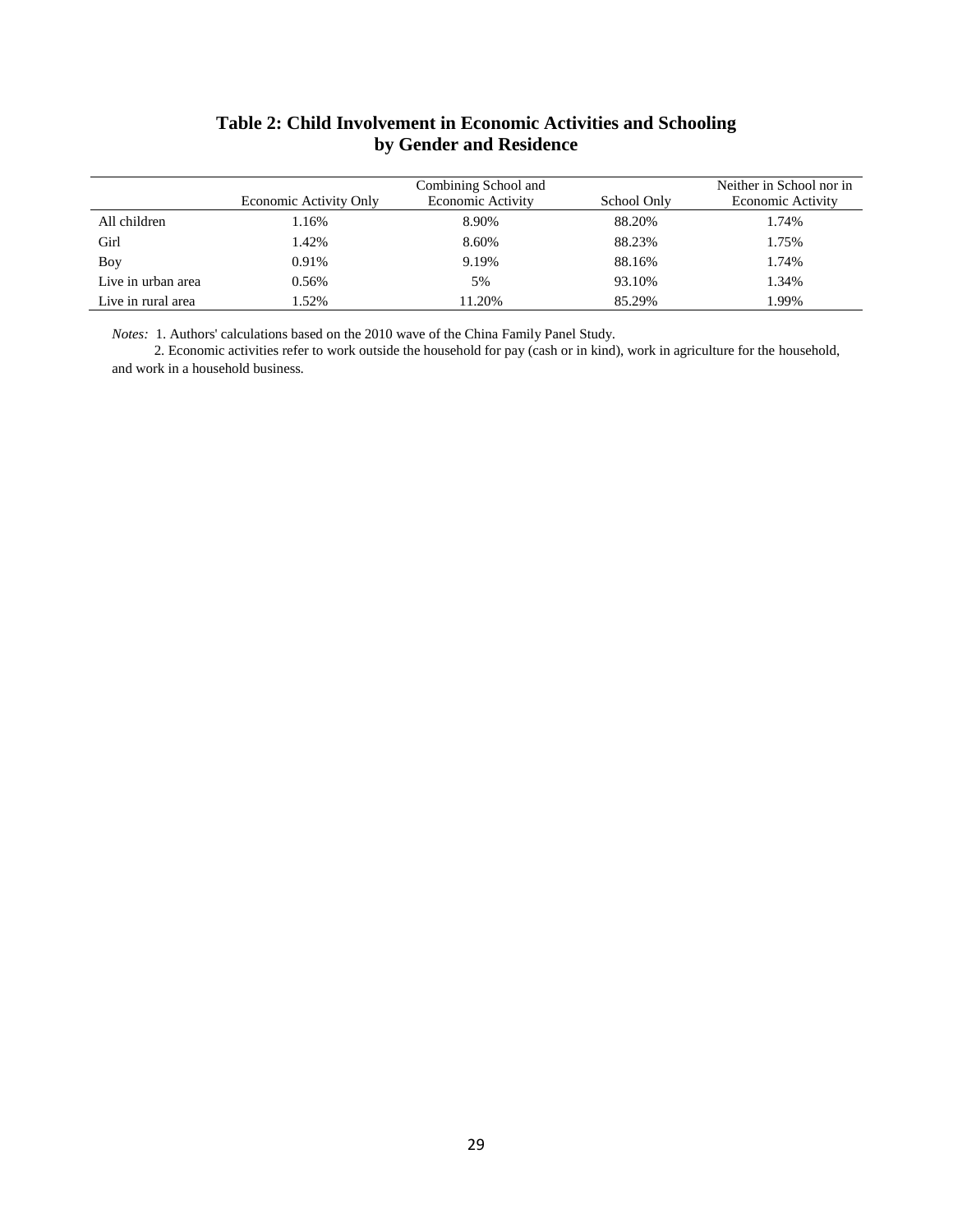|                                                                           | All     |                   | <b>Child Laborer</b> |                   | <b>Non-child laborer</b> |                   | <b>Difference</b> |
|---------------------------------------------------------------------------|---------|-------------------|----------------------|-------------------|--------------------------|-------------------|-------------------|
|                                                                           | (1)     | (2)               | (3)                  | (4)               | (5)                      | (6)               | (7)               |
|                                                                           | Mean    | Standard<br>error | Mean                 | Standard<br>error | Mean                     | Standard<br>error |                   |
| <b>Characteristics of the Children</b>                                    |         |                   |                      |                   |                          |                   |                   |
| Child labor (dummy)                                                       | 0.1005  | 0.3008            | $\mathbf{1}$         | $\overline{0}$    | $\overline{0}$           | $\overline{0}$    | $1***$            |
| School dropout (dummy)                                                    | 0.0291  | 0.1681            | 0.1157               | 0.3205            | 0.0194                   | 0.1380            | $0.0963***$       |
| Living in urban area (dummy)                                              | 0.3731  | 0.4837            | 0.2066               | 0.4057            | 0.3917                   | 0.4882            | $-0.1851***$      |
| Boy (dummy)                                                               | 0.5019  | 0.5001            | 0.5041               | 0.501             | 0.5016                   | 0.5001            | 0.0025            |
| Han nationality (dummy)                                                   | 0.8961  | 0.3051            | 0.8802               | 0.3254            | 0.8979                   | 0.3028            | $-0.0177$         |
| Age (year)                                                                | 12.567  | 1.7396            | 12.7521              | 1.7795            | 12.5464                  | 1.7343            | $0.2057*$         |
| Rural hukou (dummy)                                                       | 0.7985  | 0.4012            | 0.8884               | 0.3155            | 0.7885                   | 0.4085            | 0.0999***         |
| Number of hospital visits last year                                       | 1.1558  | 2.2393            | 0.8058               | 1.8534            | 1.1949                   | 2.2754            | $-0.3891**$       |
| Only mother alive (dummy)                                                 | 0.0162  | 0.1263            | 0.0207               | 0.1425            | 0.0157                   | 0.1244            | 0.005             |
| Only father alive (dummy)                                                 | 0.0112  | 0.1053            | 0.0207               | 0.1425            | 0.0102                   | 0.1003            | 0.0105            |
| Both parents alive (dummy)                                                | 0.9726  | 0.1633            | 0.9587               | 0.1994            | 0.9741                   | 0.1588            | $-0.0154$         |
| Western region (dummy)                                                    | 0.3631  | 0.481             | 0.6364               | 0.482             | 0.3326                   | 0.4712            | $0.3038***$       |
| Central region (dummy)                                                    | 0.2908  | 0.4542            | 0.1446               | 0.3525            | 0.3072                   | 0.4614            | $-0.1626***$      |
| Eastern region (dummy)                                                    | 0.3461  | 0.4758            | 0.219                | 0.4144            | 0.3603                   | 0.4802            | $-0.1413***$      |
| <b>Characteristics of the Household Head</b>                              |         |                   |                      |                   |                          |                   |                   |
| Age of household head (years)                                             | 44.3473 | 10.1957           | 44.1777              | 9.6463            | 44.3663                  | 10.2572           | $-0.1886$         |
| Household head is male (dummy)                                            | 0.7744  | 0.4181            | 0.7603               | 0.4278            | 0.776                    | 0.417             | $-0.0157$         |
| Education of household head (years)                                       | 5.9175  | 4.5748            | 5.0145               | 4.403             | 6.0185                   | 4.5835            | $-1.004***$       |
| <b>Characteristics of the Household</b>                                   |         |                   |                      |                   |                          |                   |                   |
| Non-agricultural activities by the family                                 |         |                   |                      |                   |                          |                   |                   |
| (dummy)                                                                   | 0.1055  | 0.3073            | 0.0537               | 0.2259            | 0.1113                   | 0.3146            | $-0.0576***$      |
| Family was in debt last year (dummy)                                      | 0.3577  | 0.4794            | 0.3471               | 0.477             | 0.3589                   | 0.4798            | $-0.0118$         |
| Log of per capita assets (Chinese yuan)                                   | 7.0689  | 2.4295            | 6.5072               | 2.8366            | 7.1317                   | 2.3722            | $-0.6245***$      |
| Number of adults                                                          | 2.8953  | 1.1866            | 2.814                | 1.1889            | 2.9044                   | 1.1863            | $-0.0904$         |
| Number of children under age 18                                           | 1.8841  | 0.941             | 2.095                | 1.0909            | 1.8605                   | 0.9201            | 0.2345***         |
| Distance to the nearest high school (km)                                  | 16.327  | 19.1121           | 24.2359              | 24.368            | 15.4431                  | 18.226            | 8.7928***         |
| Share of adults paying attention to the news<br>of law enforcement in the |         |                   |                      |                   |                          |                   |                   |
| village/community                                                         | 0.3716  | 0.2129            | 0.3004               | 0.207             | 0.3795                   | 0.2122            |                   |
| Number of observations                                                    |         | 2407              |                      | 242               |                          | 2165              |                   |

**Table 3. Summary Statistics**

*Notes:* 1. Authors' calculation based on the 2010 wave of the China Family Panel Study.

2. The definition of child labor is as in note 2 in table 1.

3. T-test of difference between child laborers and non-child laborers is reported in column (7).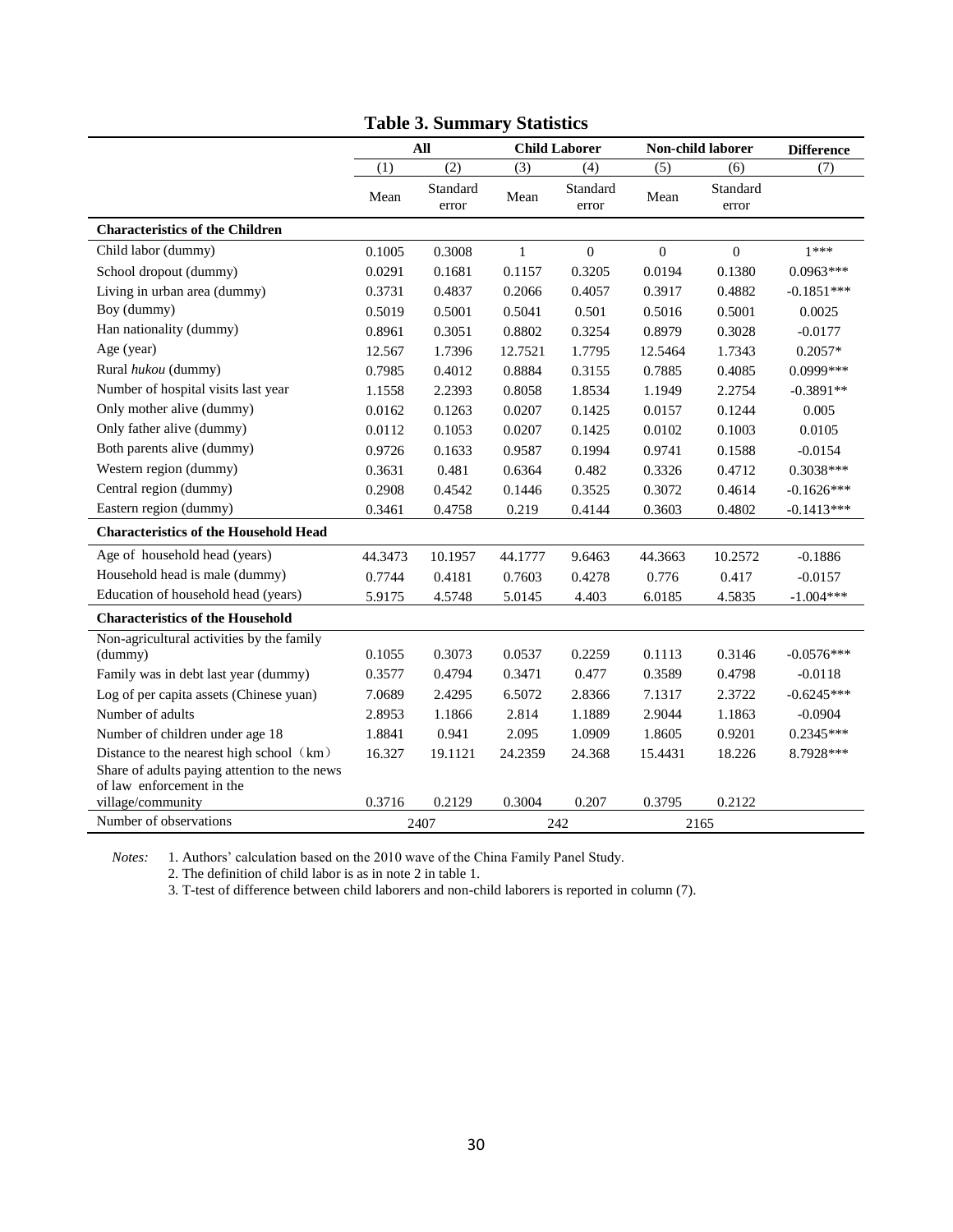|                                                   | (1)          | (2)          | (3)          | (4)          | (5)          |
|---------------------------------------------------|--------------|--------------|--------------|--------------|--------------|
| Variables                                         | All          | Rural        | Urban        | Girl         | Boy          |
| Live in urban area (dummy)                        | $-0.0435***$ |              |              | $-0.0487***$ | $-0.0439**$  |
|                                                   | (0.0132)     |              |              | (0.0185)     | (0.0194)     |
| Boy (dummy)                                       | 0.0079       | 0.0138       | $-0.0018$    |              |              |
|                                                   | (0.0122)     | (0.0176)     | (0.0152)     |              |              |
| Han nationality (dummy)                           | $0.0544**$   | $0.0578*$    | 0.0490       | 0.0376       | $0.0823**$   |
|                                                   | (0.0227)     | (0.0301)     | (0.0304)     | (0.0320)     | (0.0324)     |
| Age (years)                                       | $-0.0644$    | $-0.0796$    | $-0.0349$    | $-0.0764$    | $-0.0490$    |
|                                                   | (0.0611)     | (0.0847)     | (0.0781)     | (0.0882)     | (0.0836)     |
| Age squared (years squared)                       | 0.0027       | 0.0032       | 0.0018       | 0.0031       | 0.0023       |
|                                                   | (0.0024)     | (0.0034)     | (0.0031)     | (0.0035)     | (0.0033)     |
| Rural hukou (dummy)                               | $-0.0022$    | 0.0451       | 0.0059       | $-0.0125$    | 0.0044       |
|                                                   | (0.0153)     | (0.0371)     | (0.0179)     | (0.0231)     | (0.0209)     |
| Number of hospital visits last year               | $-0.0041*$   | $-0.0051$    | $-0.0031$    | 0.0002       | $-0.0083**$  |
|                                                   | (0.0024)     | (0.0036)     | (0.0019)     | (0.0028)     | (0.0040)     |
| Only mother alive (dummy)                         | $-0.0495$    | $-0.1157$    | 0.1298       | $-0.2715$    | 0.0513       |
|                                                   | (0.0896)     | (0.1191)     | (0.0872)     | (0.1747)     | (0.1000)     |
| Both parents alive (dummy)                        | $-0.0599$    | $-0.1018$    | $0.0630***$  | $-0.2908*$   | 0.0533       |
|                                                   | (0.0735)     | (0.0982)     | (0.0231)     | (0.1570)     | (0.0704)     |
| Age of household head (years)                     | 0.0005       | 0.0007       | 0.0006       | $-0.0009$    | 0.0017       |
|                                                   | (0.0007)     | (0.0010)     | (0.0009)     | (0.0009)     | (0.0011)     |
| Household head is male (dummy)                    | $-0.0298$    | $-0.0498$    | 0.0172       | $-0.0164$    | $-0.0252$    |
|                                                   | (0.0249)     | (0.0342)     | (0.0323)     | (0.0322)     | (0.0387)     |
| Education of household head (years)               | $-0.0010$    | $-0.0029$    | 0.0033       | $-0.0004$    | $-0.0008$    |
|                                                   | (0.0027)     | (0.0054)     | (0.0029)     | (0.0034)     | (0.0045)     |
| Education $\times$ male household head            | 0.0013       | 0.0026       | $-0.0025$    | 0.0021       | $-0.0012$    |
|                                                   | (0.0030)     | (0.0059)     | (0.0034)     | (0.0038)     | (0.0048)     |
| Non-agricultural activities by the family (dummy) | $-0.0292*$   | $-0.0334$    | $-0.0223$    | $-0.0336$    | $-0.0178$    |
|                                                   | (0.0162)     | (0.0285)     | (0.0170)     | (0.0234)     | (0.0229)     |
| Family was in debt last year (dummy)              | $-0.0164$    | $-0.0212$    | $-0.0062$    | $-0.0250$    | $-0.0097$    |
|                                                   | (0.0131)     | (0.0178)     | (0.0165)     | (0.0191)     | (0.0185)     |
| Log household assets per capita (Chinese yuan)    | $-0.0071**$  | $-0.0063$    | $-0.0077*$   | $-0.0075$    | $-0.0070*$   |
|                                                   | (0.0031)     | (0.0046)     | (0.0040)     | (0.0046)     | (0.0042)     |
| Number of children                                | $-0.0333$    | $-0.0197$    | $-0.0761$    | $-0.0587*$   | 0.0019       |
|                                                   | (0.0240)     | (0.0297)     | (0.0531)     | (0.0332)     | (0.0327)     |
| Number of children squared                        | $0.0093*$    | 0.0077       | 0.0165       | $0.0135**$   | 0.0022       |
|                                                   | (0.0047)     | (0.0054)     | (0.0130)     | (0.0061)     | (0.0069)     |
| Number of adults                                  | $-0.0362*$   | $-0.0431$    | $-0.0182$    | $-0.0853**$  | $-0.0084$    |
|                                                   | (0.0197)     | (0.0265)     | (0.0230)     | (0.0381)     | (0.0231)     |
| Number of adults squared                          | 0.0027       | 0.0030       | 0.0019       | $0.0096*$    | $-0.0009$    |
|                                                   | (0.0023)     | (0.0030)     | (0.0027)     | (0.0050)     | (0.0023)     |
| Central region                                    | $-0.1362***$ | $-0.1631***$ | $-0.0792***$ | $-0.1467***$ | $-0.1266***$ |
|                                                   | (0.0174)     | (0.0219)     | (0.0297)     | (0.0239)     | (0.0255)     |
| Eastern region                                    | $-0.1133***$ | $-0.1324***$ | $-0.0680**$  | $-0.1077***$ | $-0.1224***$ |
|                                                   | (0.0167)     | (0.0210)     | (0.0287)     | (0.0227)     | (0.0248)     |
| Constant                                          | $0.7383*$    | 0.8644       | 0.2715       | 1.2366**     | 0.3608       |
|                                                   | (0.3829)     | (0.5292)     | (0.4723)     | (0.5649)     | (0.5237)     |
| Observations                                      | 2,407        | 1,509        | 898          | 1,199        | 1,208        |
| $R$ -squared                                      | 0.0612       | 0.0617       | 0.0383       | 0.0746       | 0.0686       |

|  |  |  |  | <b>Table 4. Child Labor Status: Linear Probability Model</b> |
|--|--|--|--|--------------------------------------------------------------|
|--|--|--|--|--------------------------------------------------------------|

*Notes:* 1. The dependent variable is child labor participation. The definition of child labor is as in note 2 in Table 1.

2. Robust standard errors in parentheses. \*\*\* *p*<0.01, \*\* p<0.05, \* p<0.1.

3. Central region and Eastern region are as defined in Figure 1.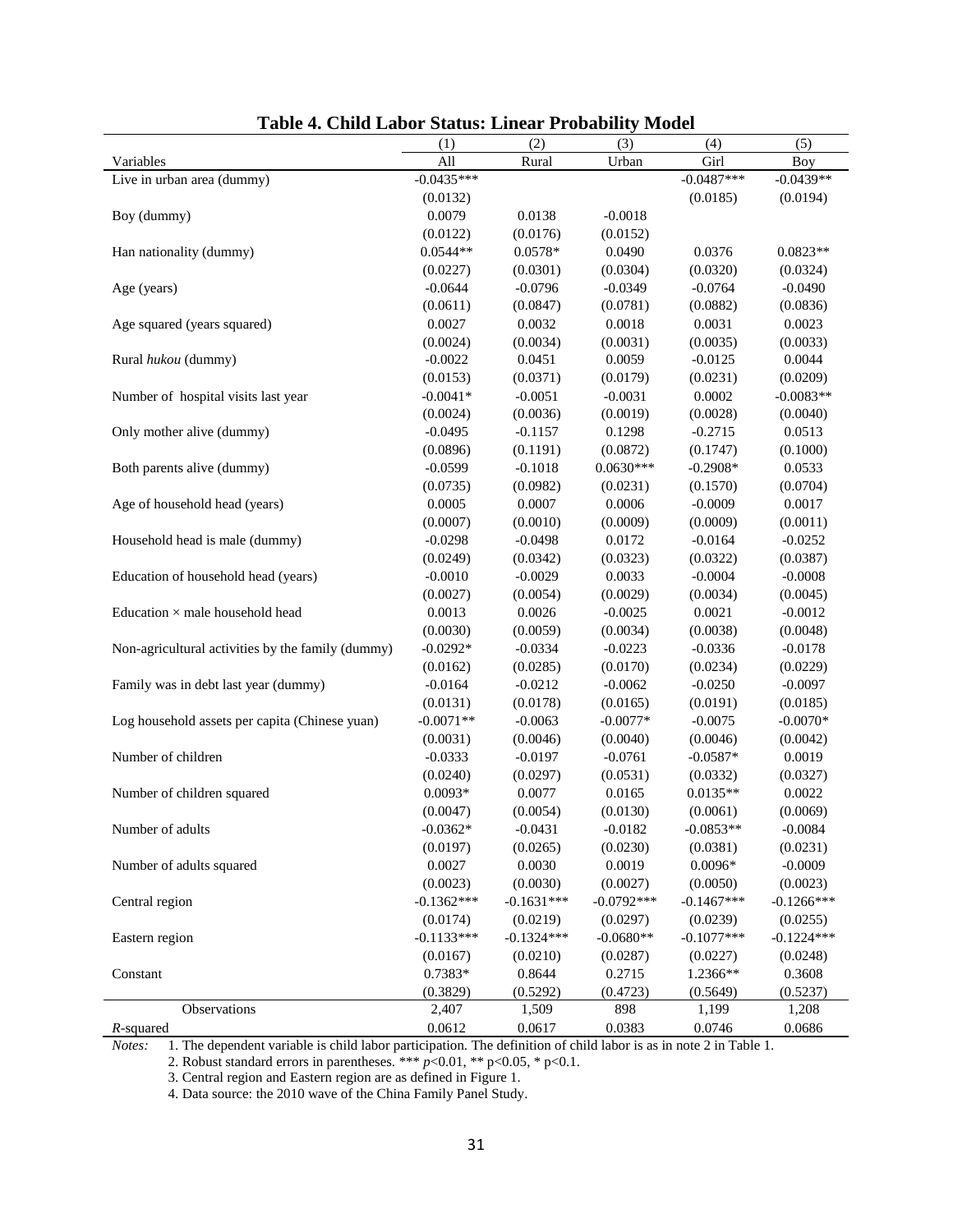|                                                   | rabic $\mathcal{S}_t$ , working rivation robit mod | (2)          | (3)           | (4)           | (5)          |
|---------------------------------------------------|----------------------------------------------------|--------------|---------------|---------------|--------------|
| Variables                                         | (1)<br>All                                         | Rural        | Urban         | Girl          | <b>Boy</b>   |
| Live in urban area (dummy)                        | $-3.7041***$                                       |              |               | $-3.8850**$   | $-3.6702**$  |
|                                                   | (1.1435)                                           |              |               | (1.6162)      | (1.5412)     |
| Boy (dummy)                                       | 0.6816                                             | 0.9419       | $-0.1463$     |               |              |
|                                                   | (0.8425)                                           | (0.9694)     | (0.5073)      |               |              |
| Han nationality (dummy)                           | 3.3469**                                           | 3.0261**     | 4.7152***     | 2.7328        | 5.0774**     |
|                                                   | (1.3292)                                           | (1.4702)     | (0.6766)      | (1.7409)      | (1.9863)     |
| Age (year)                                        | $-5.9825$                                          | $-6.7105$    | $-5.3513***$  | $-7.8227$     | $-3.4276$    |
|                                                   | (4.1965)                                           | (4.7105)     | (0.0544)      | (5.9013)      | (5.7002)     |
| Age squared (years squared)                       | 0.2504                                             | 0.2704       | $0.2512***$   | 0.3139        | 0.1598       |
|                                                   | (0.1665)                                           | (0.1875)     | (0.0038)      | (0.2342)      | (0.2260)     |
| Rural hukou (dummy)                               | $-0.0636$                                          | 4.6948       | 0.4120        | $-1.0437$     | 1.0564       |
|                                                   | (1.4768)                                           | (3.8281)     | (0.5558)      | (2.0497)      | (2.1554)     |
| Number of hospital visits last year               | $-0.4257*$                                         | $-0.3074$    | $-1.0748***$  | 0.0156        | $-0.7797*$   |
|                                                   | (0.2498)                                           | (0.2550)     | (0.1558)      | (0.2594)      | (0.4588)     |
| Only mother alive (dummy)                         | $-0.9228$                                          | $-4.1961$    | 64.2064***    | $-7.6433$     | 4.0972       |
|                                                   | (4.2111)                                           | (4.8693)     | (0.4144)      | (5.8439)      | (5.4046)     |
| Both parents alive (dummy)                        | $-1.8769$                                          | $-3.3181$    | 58.4473***    | $-11.0794***$ | 4.4132       |
|                                                   | (3.0162)                                           | (3.2244)     | (0.7169)      | (3.4128)      | (4.0985)     |
| Age of household head (years)                     | 0.0522                                             | 0.0566       | $0.0718***$   | $-0.0923$     | $0.1418**$   |
|                                                   | (0.0478)                                           | (0.0556)     | (0.0149)      | (0.0696)      | (0.0621)     |
| Household head is male (dummy)                    | $-1.2436$                                          | $-2.0259$    | 2.6935***     | $-0.1966$     | $-0.7758$    |
|                                                   | (1.4412)                                           | (1.5833)     | (0.6545)      | (1.9449)      | (1.9937)     |
| Education of household head (years)               | 0.0630                                             | $-0.0203$    | $0.3640***$   | 0.1053        | 0.1318       |
|                                                   | (0.1908)                                           | (0.2745)     | (0.0582)      | (0.2510)      | (0.2751)     |
| Education ×male household head                    | $-0.0574$                                          | $-0.0010$    | $-0.3038***$  | 0.0205        | $-0.3167$    |
|                                                   | (0.2103)                                           | (0.3010)     | (0.0573)      | (0.2735)      | (0.3048)     |
| Non-agricultural activities by the family (dummy) | $-2.8544*$                                         | $-2.0490$    | $-4.9051***$  | $-3.1416$     | $-2.1524$    |
|                                                   | (1.7033)                                           | (2.1673)     | (0.4594)      | (2.5110)      | (2.3323)     |
| Family was in debt last year (dummy)              | $-1.1557$                                          | $-1.2038$    | $-0.6959$     | $-1.7700$     | $-0.6410$    |
|                                                   | (0.8953)                                           | (0.9983)     | (0.4510)      | (1.3051)      | (1.2204)     |
| Log household assets per capita (Chinese yuan)    | $-0.4918***$                                       | $-0.3306$    | $-0.7900$ *** | $-0.4856*$    | $-0.5450**$  |
|                                                   | (0.1773)                                           | (0.2134)     | (0.0782)      | (0.2610)      | (0.2411)     |
| Number of children                                | $-1.7870$                                          | $-0.9670$    | $-8.5568***$  | $-3.2955*$    | $-0.0403$    |
|                                                   | (1.3794)                                           | (1.5349)     | (0.3500)      | (1.9460)      | (2.0813)     |
| Number of children squared                        | $0.5295**$                                         | $0.4147*$    | 1.7857***     | $0.7615***$   | 0.2000       |
|                                                   | (0.2294)                                           | (0.2446)     | (0.0820)      | (0.2890)      | (0.4032)     |
| Number of adults                                  | $-1.8375$                                          | $-1.5881$    | $-1.5497***$  | $-4.7443**$   | 0.2130       |
|                                                   | (1.2390)                                           | (1.3352)     | (0.2218)      | (2.0159)      | (1.5311)     |
| Number of adults squared                          | 0.1208                                             | 0.0761       | $0.1502***$   | $0.5481**$    | $-0.1493$    |
|                                                   | (0.1474)                                           | (0.1540)     | (0.0316)      | (0.2574)      | (0.1705)     |
| Central region                                    | $-8.8893***$                                       | $-9.4264***$ | $-8.1672***$  | $-10.4986***$ | $-7.6931***$ |
|                                                   | (1.1553)                                           | (1.3646)     | (0.4872)      | (1.7860)      | (1.4798)     |
| Eastern region                                    | $-6.6918***$                                       | $-6.9635***$ | $-6.6679***$  | $-6.5746***$  | $-7.2717***$ |
|                                                   | (0.9936)                                           | (1.1574)     | (0.5235)      | (1.3144)      | (1.4437)     |
| Constant                                          | 31.8871                                            | 33.2354      | $-38.6296***$ | 66.5949*      | $-1.9137$    |
|                                                   | (26.1960)                                          | (29.7058)    | (0.7196)      | (37.0761)     | (35.6908)    |
| Observations                                      | 2,407                                              | 1,509        | 898           | 1,199         | 1,208        |
| Log pseudolikelihood                              | $-1398$                                            | $-1076$      | $-313.3$      | $-686.1$      | $-697.4$     |
| Pseudo $R$ -square                                | 0.0502                                             | 0.0407       | 0.0551        | 0.0602        | 0.0594       |

|  | <b>Table 5. Working Hours: Tobit Model</b> |  |  |  |
|--|--------------------------------------------|--|--|--|
|--|--------------------------------------------|--|--|--|

*Notes:* 1. The dependent variable is working hours of children per day. The definition of child labor note 2 in Table 1.

2. Robust standard errors in parentheses. \*\*\* p<0.01, \*\* p<0.05, \* p<0.1.

3. Central region and Eastern region are as defined in Figure 1.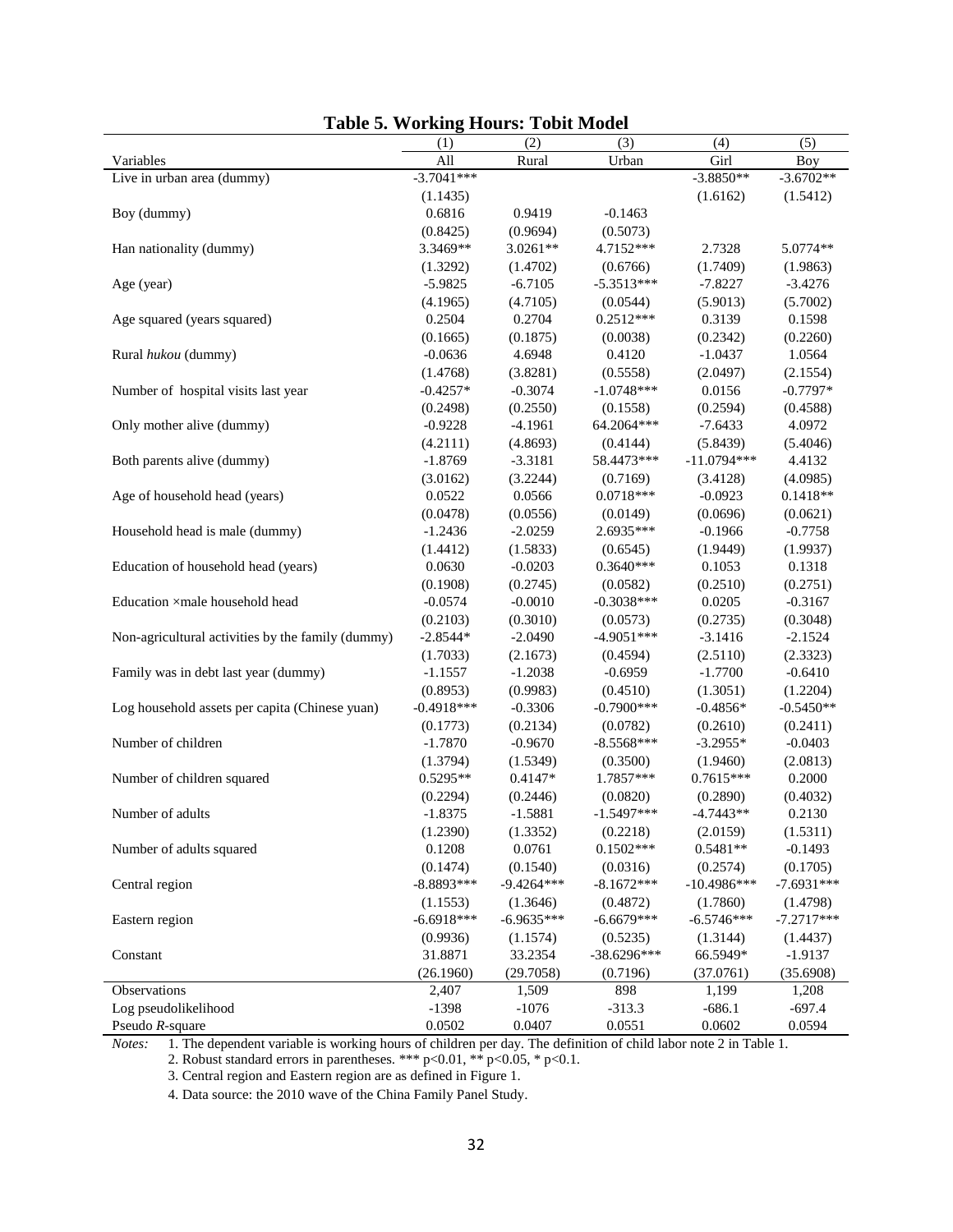| таріс отневоната ана ніопис з весопірозной п'оні торіс ніоасі | (1)           | (2)          | (3)          |
|---------------------------------------------------------------|---------------|--------------|--------------|
| Variables                                                     | Unconditional | Conditional  | Probability  |
| Live in urban area (dummy)                                    | $-0.3836***$  | $-0.6153***$ | $-0.0519***$ |
|                                                               | (0.1200)      | (0.1892)     | (0.0160)     |
| Boy (dummy)                                                   | 0.0706        | 0.1132       | 0.0096       |
|                                                               | (0.0873)      | (0.1399)     | (0.0118)     |
| Han nationality (dummy)                                       | 0.3466**      | $0.5560**$   | $0.0469**$   |
|                                                               | (0.1389)      | (0.2207)     | (0.0187)     |
| Age (years)                                                   | $-0.6195$     | $-0.9938$    | $-0.0838$    |
|                                                               | (0.4366)      | (0.6975)     | (0.0588)     |
| Age squared (years squared)                                   | 0.0259        | 0.0416       | 0.0035       |
|                                                               | (0.0173)      | (0.0277)     | (0.0023)     |
| Rural hukou (dummy)                                           | $-0.0066$     | $-0.0106$    | $-0.0009$    |
|                                                               | (0.1529)      | (0.2453)     | (0.0207)     |
| Number of hospital visits last year                           | $-0.0441*$    | $-0.0707*$   | $-0.0060*$   |
|                                                               | (0.0260)      | (0.0414)     | (0.0035)     |
| Only mother alive (dummy)                                     | $-0.0956$     | $-0.1533$    | $-0.0129$    |
|                                                               | (0.4360)      | (0.6995)     | (0.0590)     |
| Both parents alive (dummy)                                    | $-0.1944$     | $-0.3118$    | $-0.0263$    |
|                                                               | (0.3123)      | (0.5009)     | (0.0423)     |
| Age of household head (years)                                 | 0.0054        | 0.0087       | 0.0007       |
|                                                               | (0.0050)      | (0.0079)     | (0.0007)     |
| Household head is male (dummy)                                | $-0.1288$     | $-0.2066$    | $-0.0174$    |
|                                                               | (0.1492)      | (0.2392)     | (0.0202)     |
| Education of household head (dummy)                           | 0.0065        | 0.0105       | 0.0009       |
|                                                               | (0.0198)      | (0.0317)     | (0.0027)     |
| Education ×male household head                                | $-0.0059$     | $-0.0095$    | $-0.0008$    |
|                                                               | (0.0218)      | (0.0349)     | (0.0029)     |
| Non-agricultural activities by the family (dummy)             | $-0.2956*$    | $-0.4742*$   | $-0.0400*$   |
|                                                               | (0.1771)      | (0.2827)     | (0.0239)     |
| Family was in debt last year (dummy)                          | $-0.1197$     | $-0.1920$    | $-0.0162$    |
|                                                               | (0.0929)      | (0.1487)     | (0.0126)     |
| Log household assets per capita (Chinese yuan)                | $-0.0509***$  | $-0.0817***$ | $-0.0069***$ |
|                                                               | (0.0186)      | (0.0294)     | (0.0025)     |
| Number of children                                            | $-0.1851$     | $-0.2969$    | $-0.0250$    |
|                                                               | (0.1434)      | (0.2292)     | (0.0193)     |
| Number of children squared                                    | $0.0548**$    | $0.0880**$   | $0.0074**$   |
|                                                               | (0.0240)      | (0.0381)     | (0.0032)     |
| Number of adults                                              | $-0.1903$     | $-0.3053$    | $-0.0258$    |
|                                                               | (0.1284)      | (0.2055)     | (0.0174)     |
| Number of adults squared                                      | 0.0125        | 0.0201       | 0.0017       |
|                                                               | (0.0153)      | (0.0245)     | (0.0021)     |
| Central region                                                | $-0.9206***$  | $-1.4767***$ | $-0.1246***$ |
|                                                               | (0.1288)      | (0.1884)     | (0.0170)     |
| Eastern region                                                | $-0.6930***$  | $-1.1117***$ | $-0.0938***$ |
|                                                               | (0.1095)      | (0.1640)     | (0.0149)     |
| Observations                                                  | 2,407         | 2,407        | 2,407        |

*Notes:* 1. The dependent variable is working hours of children per day. The definition of child labor is as in note 2 in Table 1. 2. Robust standard errors in parentheses. \*\*\* p<0.01, \*\* p<0.05, \* p<0.1.

3. Central region and Eastern region are as defined in Figure 1.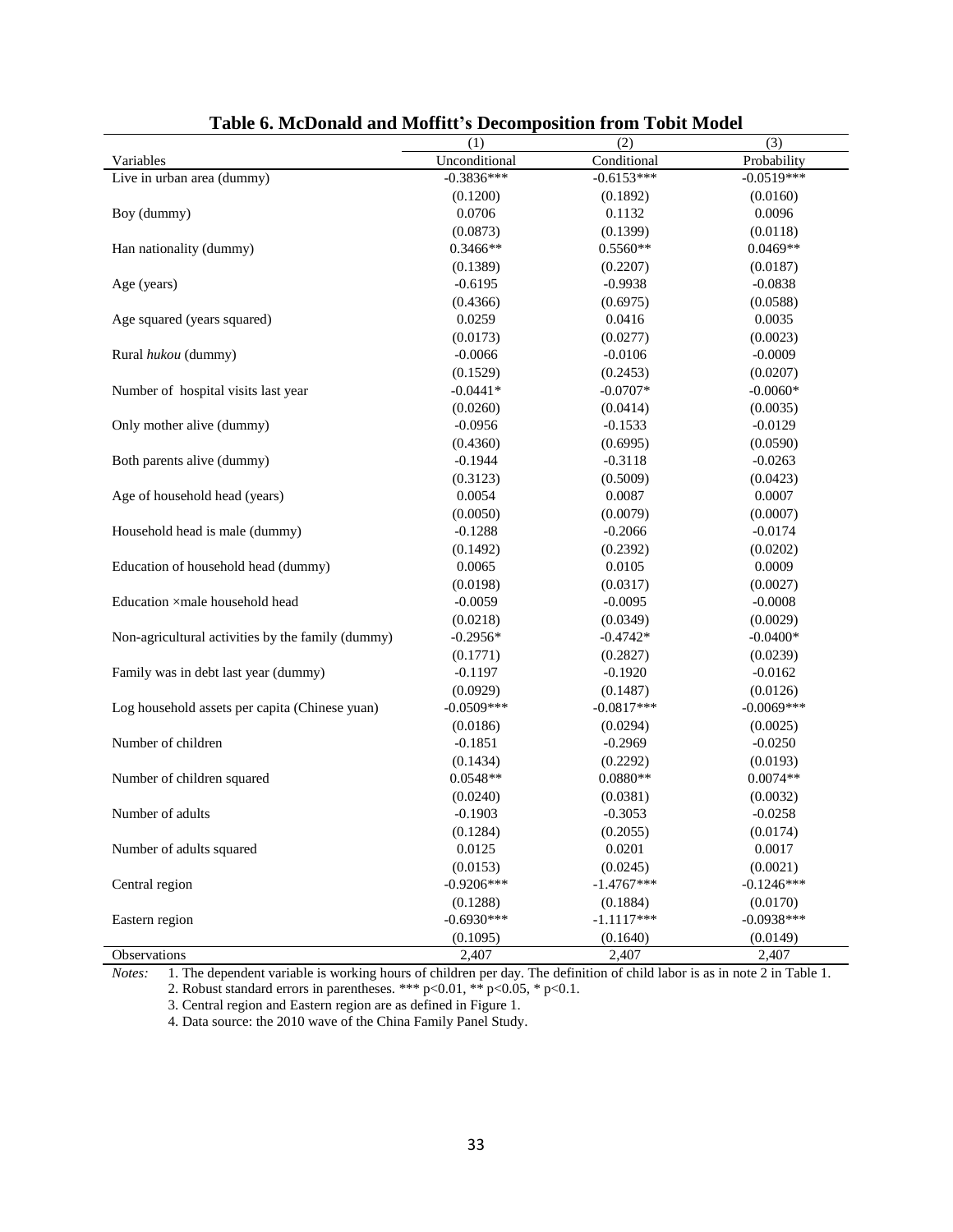| TAUR 7. WURING                          |             |           | Trouts, recomman belection mouer (become biage) |           |            |
|-----------------------------------------|-------------|-----------|-------------------------------------------------|-----------|------------|
|                                         | All         | Rural     | Urban                                           | Girl      | <b>Boy</b> |
| Variables                               | (1)         | (2)       | (3)                                             | (4)       | (5)        |
| Live in urban area (dummy)              | $-3.88**$   |           |                                                 | $-3.1132$ | $-5.657$   |
|                                         | (1.548)     |           |                                                 | (2.3261)  | (3.741)    |
| Boy (dummy)                             | 0.2017      | 0.2933    | $-0.0760$                                       |           |            |
|                                         | (0.7187)    | (0.7617)  | (2.0681)                                        |           |            |
| Han nationality (dummy)                 | 1.6933      | 1.5502    | 3.1210                                          | 1.6112    | 3.5765     |
|                                         | (1.7111)    | (1.4730)  | (6.42)                                          | (1.91)    | (5.3625)   |
| Age (years)                             | $-5.2380**$ | $-4.8265$ | $-13.6495$                                      | $-4.75$   | $-5.6087$  |
|                                         | (2.6387)    | (3.9495)  | (10.383)                                        | (4.34)    | (6.096)    |
| Age squared (years squared)             | $0.2137**$  | 0.1944    | 0.5557                                          | 0.1886    | 0.2406     |
|                                         | (0.1077)    | (0.1588)  | (0.4084)                                        | (0.1740)  | (0.248)    |
| Rural hukou (dummy)                     | $-2.1035**$ | 1.4902    | $-2.1378$                                       | $-1.2352$ | $-1.8179$  |
|                                         | (0.9920)    | (3.5372)  | (3.250)                                         | (1.697)   | (3.051)    |
| Number of hospital visits last year     | $-0.1365$   | $-0.0698$ | $-1.0882$                                       | 0.0025    | $-0.5399$  |
|                                         | (0.1707)    | (0.229)   | (1.246)                                         | (0.2290)  | (1.2501)   |
| Only mother alive (dummy)               | 1.7886      | 1.0254    | 4.3622                                          | 0.5881    | 3.4888     |
|                                         | (3.3300)    | (4.3933)  | (16.3264)                                       | (5.1985)  | (7.6755)   |
| Both parents alive (dummy)              | 1.5888      | 1.3487    |                                                 | $-1.6533$ | 4.6090     |
|                                         | (2.4903)    | (3.5450)  |                                                 | (6.7866)  | (5.9385)   |
| Age of household head (years)           | 0.0411      | 0.0397    | 0.0755                                          | $-0.0584$ | 0.1276     |
|                                         | (0.0264)    | (0.0306)  | (0.0953)                                        | (0.0772)  | (0.1135)   |
| Household head is male (dummy)          | 0.0271      | 0.0179    | $-0.3980$                                       | 0.6580    | $-0.1310$  |
|                                         | (0.9990)    | (1.5015)  | (6.0116)                                        | (1.7147)  | (2.2911)   |
| Education of household head (years)     | 0.1230      | 0.0664    | 0.2533                                          | 0.2116    | 0.1673     |
|                                         | (0.1181)    | (0.2126)  | (0.5146)                                        | (0.2253)  | (0.3500)   |
| Education ×male household head          | $-0.1410$   | $-0.1008$ | $-0.0095$                                       | $-0.1859$ | $-0.3048$  |
|                                         | (0.1335)    | (0.2087)  | (0.5754)                                        | (0.2446)  | (0.4729)   |
| Non-agricultural activities by the      | $-2.1729$   | $-1.5356$ | $-3.4818$                                       | $-3.4468$ | $-1.2587$  |
| family(dummy)                           | (1.6263)    | (2.8948)  | (16.4344)                                       | (3.3739)  | (3.6529)   |
| Family was in debt last year (dummy)    | $-0.0841$   | $-0.1015$ | $-0.5540$                                       | 0.1019    | $-0.4458$  |
|                                         | (0.7649)    | (0.9561)  | (2.7878)                                        | (1.4105)  | (1.4674)   |
| Log household assets per capita(Chinese | $-0.1657$   | $-0.1095$ | $-0.3915$                                       | $-0.0535$ | $-0.4391$  |
| yuan)                                   | (0.1685)    | (0.1547)  | (0.6190)                                        | (0.2422)  | (0.5259)   |
| Number of children                      | $-1.7404*$  | $-1.1383$ | $-0.3639$                                       | $-2.3461$ | $-1.1855$  |
|                                         | (0.9721)    | (1.4156)  | (10.3210)                                       | (1.9180)  | (2.4937)   |
| Number of children squared              | 0.3015      | 0.1980    | $-0.3771$                                       | 0.3764    | 0.2677     |
|                                         | (0.2186)    | (0.3195)  | (2.4173)                                        | (0.3730)  | (0.4776)   |
| Number of adults                        | $-0.6751$   | $-0.3119$ | $-3.2438$                                       | $-1.5455$ | 0.1918     |
|                                         | (0.9296)    | (1.397)   | (7.5781)                                        | (2.8100)  | (2.2933)   |
| Number of adults squared                | 0.0989      | 0.0481    | 0.5711                                          | 0.2608    | $-0.0747$  |
|                                         | (0.1002)    | (0.1548)  | (1.1079)                                        | (0.3501)  | (0.3712)   |
| Central region                          | $-3.3517$   | $-3.3059$ | $-3.8885$                                       | $-3.3760$ | $-5.5767$  |
|                                         | (2.978)     | (4.6328)  | (6.5642)                                        | (5.7254)  | (7.4432)   |
| Eastern region                          | $-0.0998$   | 0.2438    | $-0.4621$                                       | $-0.0703$ | $-2.5502$  |
|                                         | (2.4323)    | (3.556)   | (6.0479)                                        | (3.83)    | (7.6512)   |
| Mills ratio                             | 4.6693      | 3.9452    | 6.7204                                          | 3.6983    | 9.3798     |
|                                         | (4.6123)    | (6.6556)  | (9.3130)                                        | (6.5726)  | (13.555)   |
| Constant                                | 33.2133**   | 27.4365   | 79.0266                                         | 39.5741   | 19.6803    |
|                                         | (15.3138)   | (20.6737) | (61.4764)                                       | (30.2080) | (42.753)   |
| Observations                            | 2,407       | 1,509     | 898                                             | 1,199     | 1,208      |

|  | <b>Table 7. Working Hours: Heckman Selection Model (Second Stage)</b> |
|--|-----------------------------------------------------------------------|
|  |                                                                       |

*Notes:* 1. The dependent variable is working hours of children per day. The definition of child labor is as in note 2 in Table 1.

2. Bootstrapped standard errors with 200 replications in parentheses. \*\*\* p<0.01, \*\* p<0.05, \* p<0.1.

3. The exclusion restriction for the Heckman model is the share of adults paying attention to legal news in the village/community.

4. Central region and Eastern region as defined in Figure 1.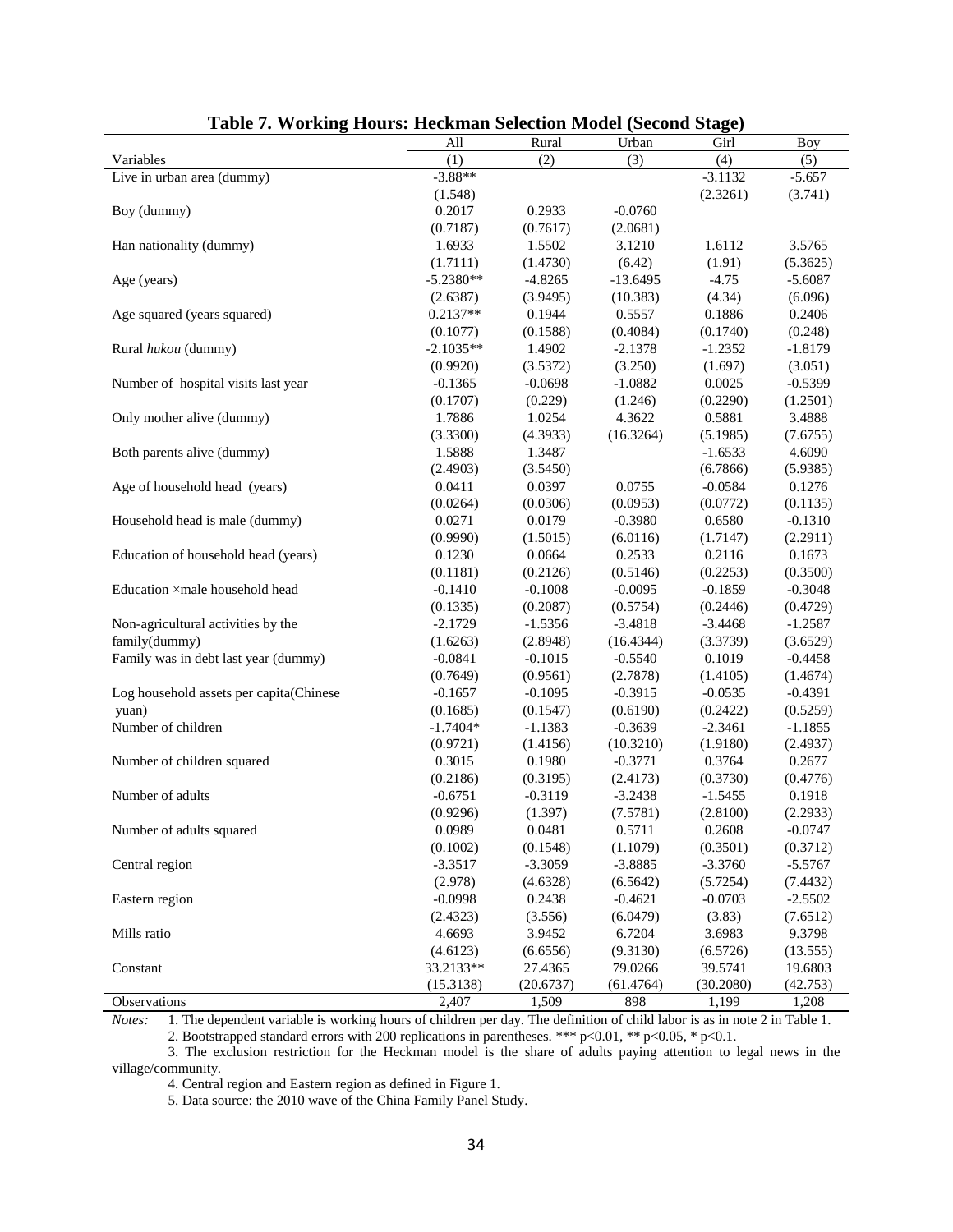|                                                   | (1)                     | (2)                     | (3)                     | (4)                     | (5)                     |
|---------------------------------------------------|-------------------------|-------------------------|-------------------------|-------------------------|-------------------------|
| Variables                                         | All                     | Rural                   | Urban                   | Girl                    | <b>Boy</b>              |
| Child labor (dummy)                               | $0.0960***$             | $0.0982***$             | $0.0870**$              | $0.1139***$             | $0.0753***$             |
|                                                   | (0.0195)                | (0.0221)                | (0.0410)                | (0.0287)                | (0.0259)                |
| Live in urban area (dummy)                        | $-0.0010$               |                         |                         | 0.0051                  | $-0.0084$               |
|                                                   | (0.0083)                |                         |                         | (0.0121)                | (0.0112)                |
|                                                   | $-0.0072$               | $-0.0161*$              |                         |                         |                         |
| Boy (dummy)                                       |                         |                         | 0.0036                  |                         |                         |
|                                                   | (0.0068)                | (0.0095)                | (0.0086)                |                         |                         |
| Han nationality (dummy)                           | $-0.0520***$            | $-0.0674***$            | $-0.0240$               | $-0.0671***$            | $-0.0325*$              |
|                                                   | (0.0153)                | (0.0201)                | (0.0197)                | (0.0227)                | (0.0194)                |
| Age (years)                                       | $-0.1811***$            | $-0.1862***$            | $-0.1822***$            | $-0.1820***$            | $-0.1877***$            |
|                                                   | (0.0335)                | (0.0451)                | (0.0493)                | (0.0474)                | (0.0461)                |
| Age squared (years squared)                       | $0.0078***$             | $0.0081***$             | $0.0077***$             | $0.0080***$             | $0.0080***$             |
|                                                   | (0.0014)                | (0.0019)                | (0.0020)                | (0.0020)                | (0.0019)                |
| Rural hukou (dummy)                               | 0.0088                  | $0.0430***$             | 0.0027                  | 0.0189                  | $-0.0016$               |
|                                                   | (0.0096)                | (0.0139)                | (0.0128)                | (0.0116)                | (0.0151)                |
| Number of hospital visits last year               | 0.0003                  | 0.0009                  | $-0.0007$               | 0.0019                  | $-0.0008$               |
|                                                   | (0.0011)                | (0.0016)                | (0.0013)                | (0.0017)                | (0.0013)                |
| Only mother alive (dummy)                         | $-0.1125$               | $-0.1150$               | $-0.0987$               | $-0.3486**$             | 0.0246                  |
|                                                   | (0.0786)                | (0.0948)                | (0.1404)                | (0.1561)                | (0.0931)                |
| Both parents alive (dummy)                        | $-0.1452**$             | $-0.1486*$              | $-0.1329$               | $-0.2983*$              | $-0.0799$               |
|                                                   | (0.0687)                | (0.0789)                | (0.1298)                | (0.1567)                | (0.0660)                |
| Age of household head (year)                      | $-0.0004$               | $-0.0005$               | $-0.0001$               | $-0.0003$               | $-0.0004$               |
|                                                   | (0.0003)                | (0.0004)                | (0.0005)                | (0.0005)                | (0.0004)                |
| Household head is male                            | 0.0194*                 | 0.0151                  | $0.0298**$              | $0.0301*$               | 0.0147                  |
| (dummy)                                           | (0.0112)                | (0.0158)                | (0.0131)                | (0.0177)                | (0.0143)                |
| Education of household head (year)                | $-0.0015$               | $-0.0017$               | $-0.0002$               | $-0.0019$               | $-0.0006$               |
|                                                   | (0.0012)                | (0.0029)                | (0.0008)                | (0.0017)                | (0.0019)                |
| Education ×male household head                    | $-0.0001$               | $-0.0000$               | $-0.0008$               | $-0.0005$               | $-0.0006$               |
|                                                   | (0.0013)                | (0.0030)                | (0.0012)                | (0.0019)                | (0.0018)                |
| Non-agricultural (dummy) activities by the family | $-0.0054$               | 0.0028                  | $-0.0142$               | $-0.0032$               | $-0.0042$               |
|                                                   | (0.0094)                | (0.0168)                | (0.0097)                | (0.0128)                | (0.0129)                |
| Family was in debt last year (dummy)              | $-0.0056$               | $-0.0139$               | 0.0071                  | $-0.0087$               | $-0.0019$               |
| (dummy)                                           | (0.0072)                | (0.0094)                | (0.0106)                | (0.0103)                | (0.0102)                |
| Log of per capita assets                          | 0.0012                  | 0.0029                  | 0.0002                  | 0.0031                  | $-0.0008$               |
| (Chinese yuan)                                    | (0.0014)                | (0.0025)                | (0.0012)                | (0.0020)                | (0.0021)                |
| Number of children                                | $-0.0016$               | $-0.0198$               | $0.0561**$              | $-0.0211$               | 0.0206                  |
|                                                   | (0.0126)                | (0.0157)                | (0.0264)                | (0.0177)                | (0.0172)                |
| Number of children squared                        | $-0.0005$               | 0.0022                  | $-0.0117**$             | 0.0025                  | $-0.0047$               |
|                                                   | (0.0023)                | (0.0026)                | (0.0058)                | (0.0030)                | (0.0029)                |
| Number of adults                                  | $-0.0171$               | $-0.0309*$              | 0.0035                  | $-0.0122$               | $-0.0179$               |
|                                                   | (0.0130)                | (0.0187)                | (0.0135)                | (0.0160)                | (0.0175)                |
| Number of adults squared                          | 0.0023                  | 0.0041                  | $-0.0002$               | 0.0015                  | 0.0025                  |
|                                                   | (0.0017)                | (0.0025)                | (0.0015)                | (0.0019)                | (0.0024)                |
| Central region                                    | $0.0376***$             | $0.0361***$             | $0.0390***$             | $0.0364***$             | $0.0402***$             |
|                                                   |                         |                         |                         |                         |                         |
|                                                   | (0.0086)<br>$0.0318***$ | (0.0111)<br>$0.0332***$ | (0.0119)<br>$0.0273***$ | (0.0117)<br>$0.0302***$ | (0.0126)<br>$0.0330***$ |
| Eastern region                                    |                         |                         |                         |                         |                         |
|                                                   | (0.0080)                | (0.0110)                | (0.0100)                | (0.0109)                | (0.0119)                |
| Distance to the nearest high school (km)          | 0.0003                  | 0.0004                  | $-0.0002$               | $0.0009**$              | $-0.0002$               |
|                                                   | (0.0002)                | (0.0003)                | (0.0004)                | (0.0004)                | (0.0003)                |
| Constant                                          | 1.2327***               | 1.2816***               | 1.1191***               | 1.3656***               | $1.2103***$             |
|                                                   | (0.2183)                | (0.2939)                | (0.3023)                | (0.3256)                | (0.3015)                |
| Observations                                      | 2,407                   | 1,509                   | 898                     | 1,199                   | 1,208                   |
| R-squared                                         | 0.0963                  | 0.1074                  | 0.0945                  | 0.1409                  | 0.0828                  |

# **Table 8. Child Labor Incidence and School Dropouts: Linear Probability Model**

*Notes:* 1. The dependent variable is the school dropout dummy.

2. Robust standard errors in parentheses. \*\*\* p<0.01, \*\* p<0.05, \* p<0.1.

3. Central region and Eastern region as defined in Figure 1.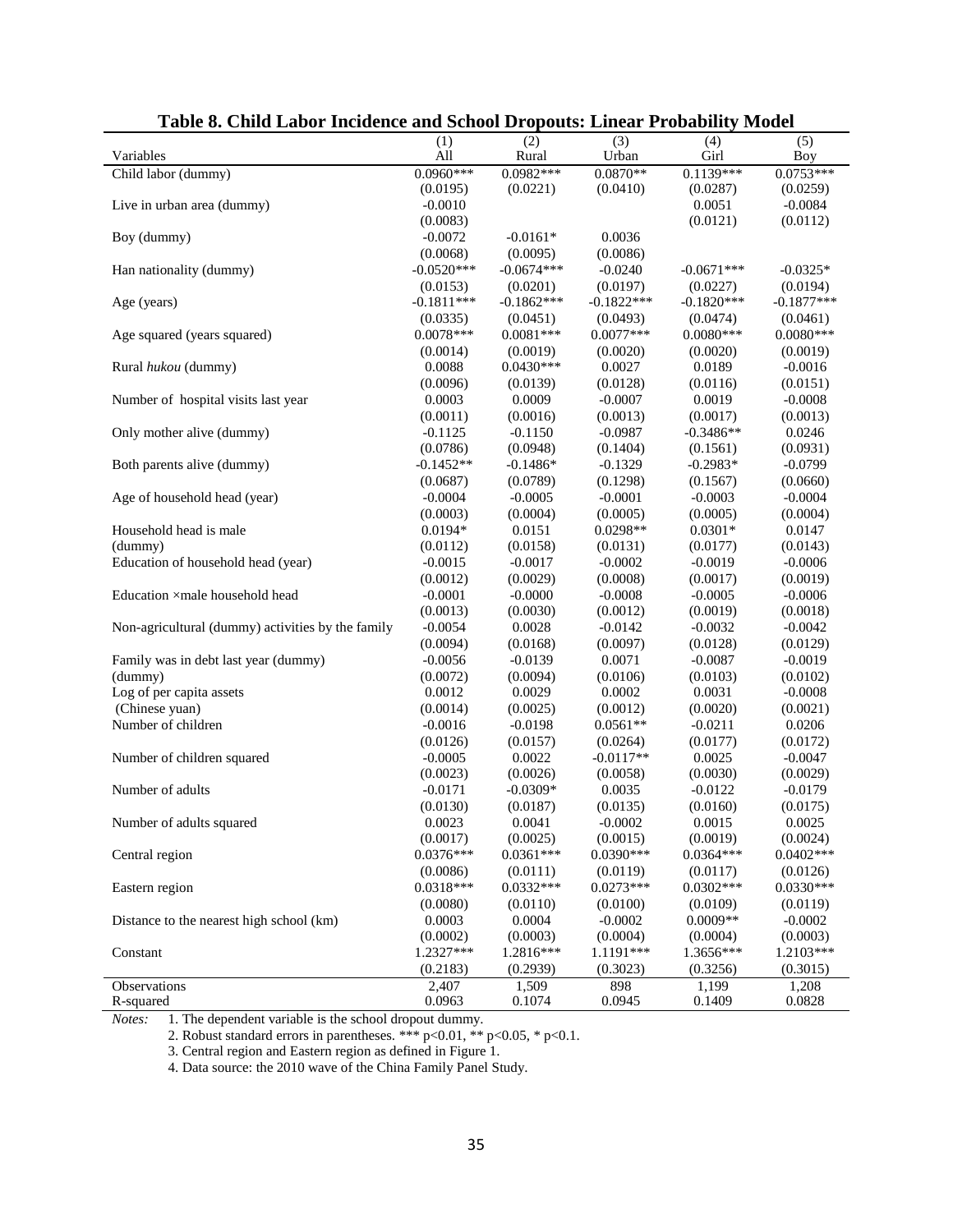|                                                | (1)          | (2)          | (3)          | (4)          | (5)          |
|------------------------------------------------|--------------|--------------|--------------|--------------|--------------|
| Variables                                      | All          | Rural        | Urban        | Girl         | <b>Boy</b>   |
| Working hours per day                          | $0.0122***$  | $0.0136***$  | 0.0067       | $0.0140***$  | $0.0103**$   |
|                                                | (0.0028)     | (0.0033)     | (0.0048)     | (0.0039)     | (0.0040)     |
| Live in urban area (dummy)                     | $-0.0001$    |              |              | 0.0054       | $-0.0070$    |
|                                                | (0.0084)     |              |              | (0.0122)     | (0.0112)     |
| Boy (dummy)                                    | $-0.0072$    | $-0.0163*$   | 0.0037       |              |              |
|                                                | (0.0068)     | (0.0095)     | (0.0087)     |              |              |
| Han nationality (dummy)                        | $-0.0521***$ | $-0.0686***$ | $-0.0217$    | $-0.0687***$ | $-0.0318$    |
|                                                | (0.0154)     | (0.0202)     | (0.0196)     | (0.0230)     | (0.0194)     |
| Age (year)                                     | $-0.1775***$ | $-0.1784***$ | $-0.1838***$ | $-0.1788***$ | $-0.1842***$ |
|                                                | (0.0335)     | (0.0447)     | (0.0501)     | (0.0476)     | (0.0458)     |
| Age squared (years)                            | $0.0077***$  | $0.0078***$  | $0.0078***$  | $0.0078***$  | $0.0079***$  |
|                                                | (0.0014)     | (0.0018)     | (0.0021)     | (0.0020)     | (0.0019)     |
| Rural hukou (dummy)                            | 0.0088       | $0.0416***$  | 0.0032       | 0.0180       | $-0.0010$    |
|                                                | (0.0097)     | (0.0140)     | (0.0129)     | (0.0116)     | (0.0153)     |
| Number of hospital visits last year            | 0.0003       | 0.0008       | $-0.0008$    | 0.0019       | $-0.0008$    |
|                                                | (0.0011)     | (0.0016)     | (0.0013)     | (0.0017)     | (0.0013)     |
| Only mother alive (dummy)                      | $-0.1167$    | $-0.1234$    | $-0.0910$    | $-0.3654**$  | 0.0248       |
|                                                | (0.0798)     | (0.0965)     | (0.1400)     | (0.1554)     | (0.0943)     |
| Both parents alive (dummy)                     | $-0.1499**$  | $-0.1558*$   | $-0.1297$    | $-0.3113**$  | $-0.0823$    |
|                                                | (0.0700)     | (0.0808)     | (0.1299)     | (0.1558)     | (0.0679)     |
| Age of household head (years)                  | $-0.0004$    | $-0.0006$    | $-0.0001$    | $-0.0003$    | $-0.0005$    |
|                                                | (0.0003)     | (0.0004)     | (0.0005)     | (0.0005)     | (0.0004)     |
| Household head is male (dummy)                 | $0.0193*$    | 0.0147       | $0.0315**$   | 0.0291       | 0.0155       |
|                                                | (0.0112)     | (0.0157)     | (0.0135)     | (0.0177)     | (0.0141)     |
| Education of household head (year)             | $-0.0016$    | $-0.0018$    | $-0.0001$    | $-0.0020$    | $-0.0007$    |
|                                                | (0.0012)     | (0.0029)     | (0.0008)     | (0.0017)     | (0.0019)     |
| Education ×male household head                 | $-0.0000$    | 0.0001       | $-0.0010$    | $-0.0003$    | $-0.0006$    |
|                                                | (0.0013)     | (0.0030)     | (0.0012)     | (0.0019)     | (0.0018)     |
| Non-agricultural activities by the family      | $-0.0053$    | 0.0031       | $-0.0149$    | $-0.0024$    | $-0.0044$    |
| (dummy)                                        | (0.0095)     | (0.0171)     | (0.0097)     | (0.0131)     | (0.0130)     |
| Family was in debt last year (dummy)           | $-0.0061$    | $-0.0142$    | 0.0066       | $-0.0091$    | $-0.0025$    |
|                                                | (0.0072)     | (0.0093)     | (0.0108)     | (0.0104)     | (0.0102)     |
| Log household assets per capita (Chinese yuan) | 0.0011       | 0.0028       | $-0.0002$    | 0.0028       | $-0.0007$    |
|                                                | (0.0014)     | (0.0025)     | (0.0011)     | (0.0019)     | (0.0021)     |
| Number of children                             | $-0.0002$    | $-0.0184$    | $0.0541**$   | $-0.0188$    | 0.0209       |
|                                                | (0.0126)     | (0.0156)     | (0.0264)     | (0.0173)     | (0.0173)     |
| Number of children squared                     | $-0.0007$    | 0.0020       | $-0.0112*$   | 0.0022       | $-0.0047$    |
|                                                | (0.0023)     | (0.0026)     | (0.0058)     | (0.0030)     | (0.0029)     |
| Number of adults                               | $-0.0182$    | $-0.0325*$   | 0.0028       | $-0.0146$    | $-0.0185$    |
|                                                | (0.0130)     | (0.0187)     | (0.0137)     | (0.0157)     | (0.0175)     |
| Number of adults squared                       | 0.0024       | $0.0042*$    | $-0.0002$    | 0.0017       | 0.0026       |
|                                                | (0.0017)     | (0.0025)     | (0.0015)     | (0.0018)     | (0.0024)     |
| Central region                                 | $0.0363***$  | $0.0358***$  | $0.0360***$  | $0.0347***$  | 0.0395***    |
|                                                | (0.0085)     | (0.0111)     | (0.0113)     | (0.0115)     | (0.0125)     |
| Eastern region                                 | $0.0296***$  | $0.0309***$  | $0.0244**$   | $0.0278**$   | $0.0313***$  |
|                                                | (0.0080)     | (0.0110)     | (0.0099)     | (0.0108)     | (0.0120)     |
| Distance to the nearest high school (km)       | 0.0003       | 0.0004       | $-0.0002$    | $0.0009**$   | $-0.0002$    |
|                                                | (0.0002)     | (0.0003)     | (0.0004)     | (0.0004)     | (0.0003)     |
| Constant                                       | 1.2200***    | 1.2492***    | 1.1285***    | 1.3680***    | 1.1937***    |
|                                                | (0.2192)     | (0.2933)     | (0.3060)     | (0.3260)     | (0.3015)     |
| Observations                                   | 2,407        | 1,509        | 898          | 1,199        | 1,208        |
| R-squared                                      | 0.0930       | 0.1095       | 0.0797       | 0.1344       | 0.0828       |

### **Table 9. Working Hours and School Dropouts: Linear Probability Model**

*Notes:* 1. The dependent variable is the school dropout dummy.

2. Robust standard errors in parentheses. \*\*\*  $p<0.01$ , \*\*  $p<0.05$ , \*  $p<0.1$ .

3. Central region and Eastern region as defined in Figure 1.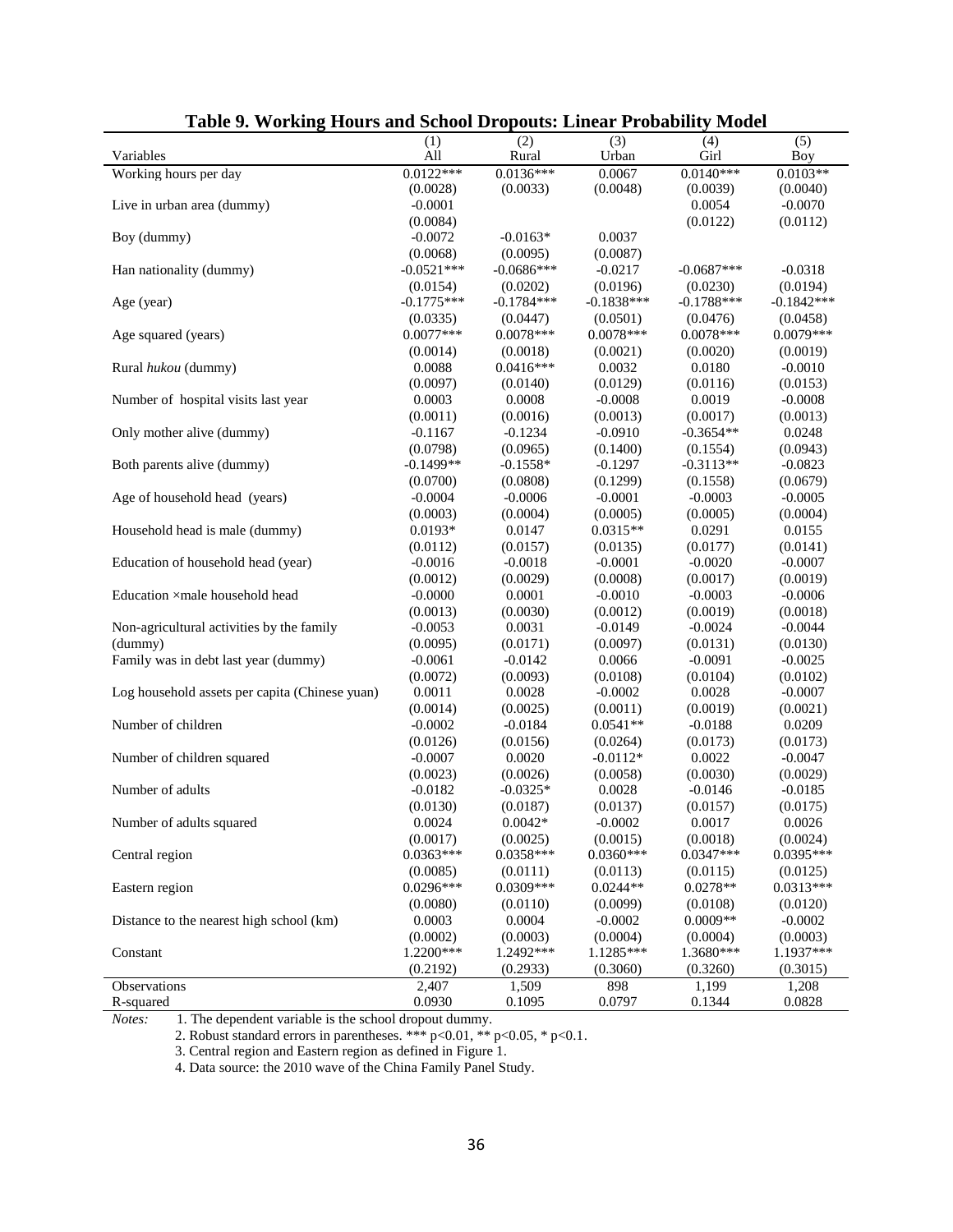|                                                  |              | oit Iv. Housthold Chorts. Toon model |              |              |              |
|--------------------------------------------------|--------------|--------------------------------------|--------------|--------------|--------------|
|                                                  | (1)          | (2)                                  | (3)          | (4)          | (5)          |
| Variables                                        | All          | Rural                                | Urban        | Girl         | Boy          |
| Live in urban area (dummy)                       | $0.1269**$   |                                      |              | $0.1841**$   | 0.0592       |
|                                                  | (0.0635)     |                                      |              | (0.0868)     | (0.0916)     |
| Boy (dummy)                                      | $-0.2423***$ | $-0.2773***$                         | $-0.2076***$ |              |              |
|                                                  | (0.0499)     | (0.0686)                             | (0.0670)     |              |              |
| Han nationality (dummy)                          | 0.0166       | 0.0712                               | $-0.1084$    | $-0.1326$    | 0.1905       |
|                                                  | (0.0829)     | (0.1072)                             | (0.1228)     | (0.1086)     | (0.1267)     |
| Age (years)                                      | 0.3765       | 0.2781                               | $0.5947*$    | 0.0619       | 0.5762       |
|                                                  | (0.2490)     | (0.3352)                             | (0.3526)     | (0.3532)     | (0.3501)     |
| Age squared (years squared)                      | $-0.0153$    | $-0.0126$                            | $-0.0224$    | $-0.0032$    | $-0.0228$    |
|                                                  | (0.0099)     | (0.0134)                             | (0.0140)     | (0.0141)     | (0.0140)     |
| Rural hukou (dummy)                              | 0.2009 ***   | 0.2210                               | $0.1454*$    | 0.2896***    | 0.0722       |
|                                                  | (0.0758)     | (0.2225)                             | (0.0785)     | (0.1047)     | (0.1089)     |
| Number of hospital visits last year              | $-0.0053$    | 0.0091                               | $-0.0194$    | $-0.0155$    | 0.0070       |
|                                                  | (0.0105)     | (0.0134)                             | (0.0174)     | (0.0159)     | (0.0132)     |
| Only mother alive (dummy)                        | 0.2523       | 0.1137                               | 0.4033       | $-0.2541$    | 0.5296       |
|                                                  | (0.2724)     | (0.3572)                             | (0.4216)     | (0.4234)     | (0.3443)     |
| Both parents alive (dummy)                       | $-0.0119$    | $-0.1501$                            | 0.2669       | $-0.4205$    | 0.1750       |
|                                                  | (0.2268)     | (0.2820)                             | (0.3610)     | (0.3653)     | (0.2751)     |
| Age of household head (dummy)                    | $0.0058**$   | $0.0113***$                          | $-0.0011$    | 0.0060       | $0.0065*$    |
|                                                  | (0.0029)     | (0.0039)                             | (0.0041)     | (0.0043)     | (0.0038)     |
| Household head is male                           | $-0.0610$    | $-0.2174$                            | 0.2017       | 0.0065       | $-0.0991$    |
| (dummy)                                          | (0.1006)     | (0.1348)                             | (0.1484)     | (0.1439)     | (0.1423)     |
| Education of household head                      | $-0.0250**$  | $-0.0279$                            | $-0.0205$    | $-0.0407**$  | $-0.0090$    |
|                                                  | (0.0117)     | (0.0217)                             | (0.0136)     | (0.0166)     | (0.0165)     |
| Education ×male household head                   | 0.0041       | 0.0169                               | $-0.0188$    | 0.0124       | $-0.0047$    |
|                                                  | (0.0127)     | (0.0232)                             | (0.0156)     | (0.0179)     | (0.0180)     |
| Non-agricultural activities by the family(dummy) | $-0.0074$    | $-0.1902$                            | 0.0818       | 0.1062       | $-0.0688$    |
|                                                  | (0.0877)     | (0.1582)                             | (0.0874)     | (0.1319)     | (0.1192)     |
| Family was in debt last year (dummy)             | 0.0796       | 0.0446                               | $0.1330*$    | 0.1145       | 0.0351       |
|                                                  | (0.0525)     | (0.0691)                             | (0.0732)     | (0.0758)     | (0.0728)     |
| Log of per capita assets (Chinese yuan)          | 0.0163       | 0.0221                               | 0.0121       | 0.0001       | $0.0296*$    |
|                                                  | (0.0104)     | (0.0156)                             | (0.0129)     | (0.0140)     | (0.0153)     |
| Number of children                               | $0.1716**$   | 0.1238                               | 0.2611       | $0.2566**$   | 0.1337       |
|                                                  | (0.0852)     | (0.1112)                             | (0.2427)     | (0.1135)     | (0.1400)     |
| Number of children squared                       | $-0.0076$    | 0.0005                               | $-0.0257$    | $-0.0189$    | $-0.0112$    |
|                                                  | (0.0149)     | (0.0181)                             | (0.0604)     | (0.0181)     | (0.0279)     |
| Number of adults                                 | $-0.0507$    | 0.0199                               | $-0.1842$    | $-0.1989$    | 0.0602       |
|                                                  | (0.0775)     | (0.1023)                             | (0.1250)     | (0.1343)     | (0.0992)     |
| Number of adults squared                         | 0.0034       | $-0.0048$                            | 0.0198       | 0.0205       | $-0.0084$    |
|                                                  | (0.0095)     | (0.0123)                             | (0.0169)     | (0.0176)     | (0.0117)     |
| Central region                                   | $-0.5435***$ | $-0.7440***$                         | $-0.2561**$  | $-0.5337***$ | $-0.5649***$ |
|                                                  | (0.0704)     | (0.0951)                             | (0.1042)     | (0.1015)     | (0.0954)     |
| Eastern region                                   | $-0.2765***$ | $-0.3187***$                         | $-0.1741*$   | $-0.0933$    | $-0.4925***$ |
|                                                  | (0.0627)     | (0.0837)                             | (0.0923)     | (0.0835)     | (0.0919)     |
| Constant                                         | $-2.4376$    | $-1.7884$                            | $-3.7470*$   | 0.1894       | $-4.3748**$  |
|                                                  | (1.5662)     | (2.0998)                             | (2.2099)     | (2.2470)     | (2.1954)     |
| Observations                                     | 2,407        | 1,509                                | 898          | 1,199        | 1,208        |
| Log pseudolikelihood                             | $-2658$      | $-1734$                              | $-891.7$     | $-1384$      | $-1253$      |
| Pseudo R-square                                  | 0.0383       | 0.0362                               | 0.0599       | 0.0488       | 0.0302       |

# **Table 10. Household Chores: Tobit Model**

*Notes:* 1.The dependent variable is child time spent on household chores (hours per day).

2. Central region and Eastern region as defined in Figure 1.

3. Robust standard errors in parentheses. \*\*\*  $p<0.01$ , \*\*  $p<0.05$ , \*  $p<0.1$ .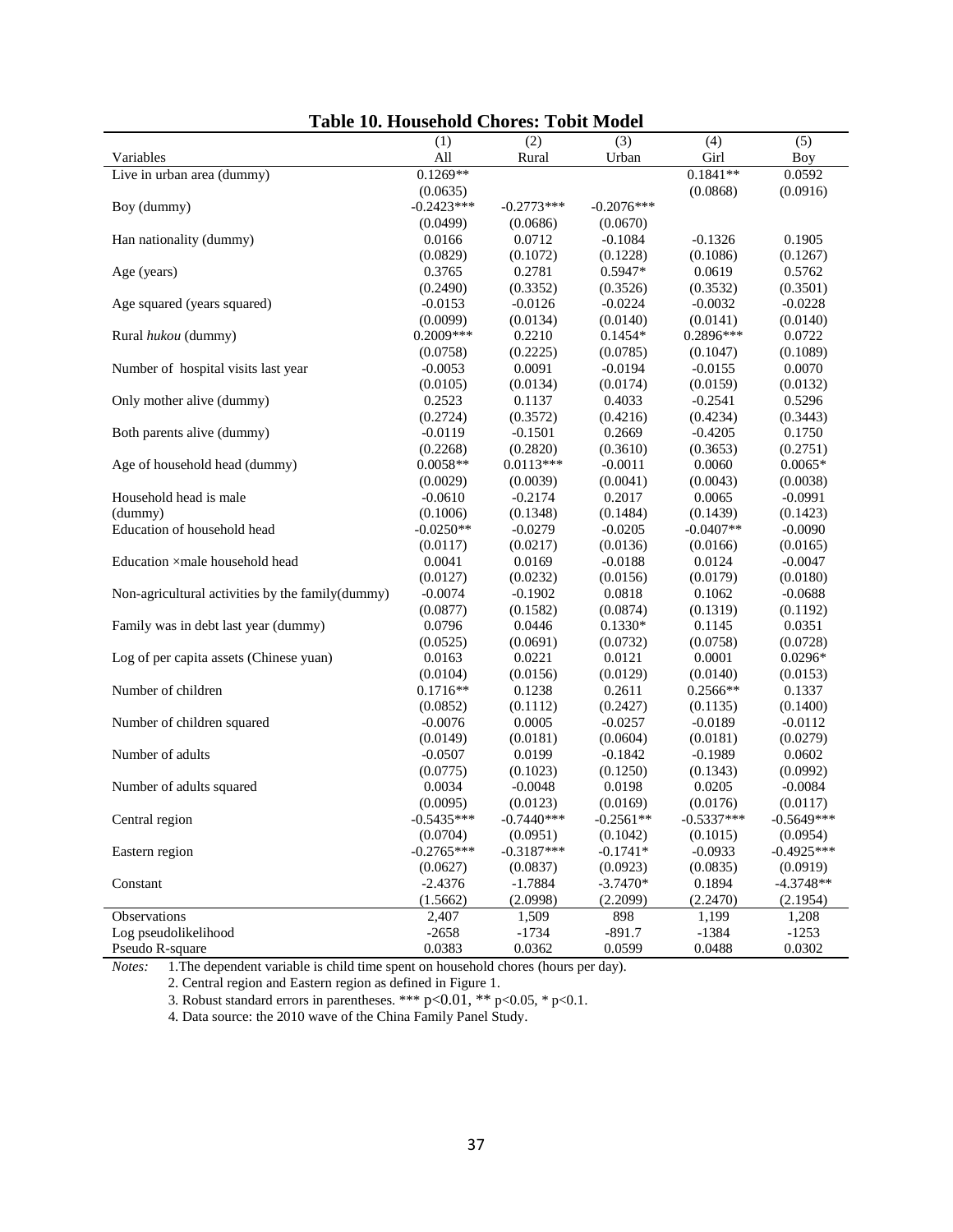|                                                | $\cup$ ar v $\cdot$ vi anni<br>(1) | THUMMON DI<br>(2) | TANIC BILOWS<br>(3) | (4)          | (5)         |
|------------------------------------------------|------------------------------------|-------------------|---------------------|--------------|-------------|
| Variables                                      | All                                | Rural             | Urban               | Girl         | Boy         |
| Live in urban area (dummy)                     | $-0.0826$                          |                   |                     | 0.1516       | $-0.4477**$ |
|                                                | (0.1235)                           |                   |                     | (0.1639)     | (0.1891)    |
| Boy (dummy)                                    | $-0.4269***$                       | $-0.4212***$      | $-0.4715***$        |              |             |
|                                                | (0.1010)                           | (0.1334)          | (0.1463)            |              |             |
| Han nationality (dummy)                        | $0.6159***$                        | $0.7379***$       | 0.2561              | $0.6211***$  | $0.5321*$   |
|                                                | (0.1792)                           | (0.2279)          | (0.2733)            | (0.2244)     | (0.2872)    |
| Age (years)                                    | 0.4305                             | 0.8076            | $-0.3251$           | 0.7752       | $-0.0960$   |
|                                                | (0.4718)                           | (0.6129)          | (0.7289)            | (0.6407)     | (0.6927)    |
| Age squared (years squared)                    | $-0.0201$                          | $-0.0351$         | 0.0098              | $-0.0336$    | 0.0005      |
|                                                | (0.0188)                           | (0.0245)          | (0.0290)            | (0.0256)     | (0.0276)    |
| Rural hukou (dummy)                            | $-0.1183$                          | 0.6289            | $-0.2680$           | 0.1446       | $-0.5557**$ |
|                                                | (0.1510)                           | (0.4807)          | (0.1632)            | (0.2094)     | (0.2214)    |
| Number of hospital visits last year            | $-0.0365$                          | $-0.0344$         | $-0.0492$           | $-0.0630*$   | $-0.0026$   |
|                                                | (0.0244)                           | (0.0316)          | (0.0327)            | (0.0344)     | (0.0318)    |
| Only mother alive (dummy)                      | 0.1396                             | 0.0552            | 0.5536              | $-0.6052$    | 0.8075      |
|                                                | (0.6079)                           | (0.8218)          | (0.9177)            | (0.9453)     | (0.7895)    |
| Both parents alive (dummy)                     | 0.3870                             | 0.3170            | 0.7019              | 0.1781       | 0.4907      |
|                                                | (0.4799)                           | (0.5948)          | (0.7966)            | (0.7253)     | (0.6347)    |
| Age of household head (years)                  | 0.0012                             | 0.0005            | 0.0052              | 0.0008       | 0.0013      |
|                                                | (0.0055)                           | (0.0070)          | (0.0085)            | (0.0075)     | (0.0078)    |
| Household head is male (dummy)                 | 0.1155                             | $-0.1537$         | $0.7204**$          | 0.2358       | $-0.0311$   |
|                                                | (0.1787)                           | (0.2091)          | (0.3432)            | (0.2443)     | (0.2483)    |
| Education of household head (years)            | $-0.0339$                          | $-0.0770**$       | 0.0083              | $-0.0414$    | $-0.0288$   |
|                                                | (0.0226)                           | (0.0388)          | (0.0318)            | (0.0296)     | (0.0328)    |
| Education ×male household head                 | $-0.0060$                          | 0.0471            | $-0.0697*$          | $-0.0085$    | 0.0016      |
|                                                | (0.0248)                           | (0.0417)          | (0.0360)            | (0.0324)     | (0.0355)    |
| Non-agricultural activities by the family      | $-0.0135$                          | $-0.0540$         | 0.0809              | 0.0414       | $-0.0635$   |
| the family (dummy)                             | (0.1507)                           | (0.2293)          | (0.1854)            | (0.1937)     | (0.2362)    |
| Family was in debt last year                   | 0.2059**                           | 0.1594            | $0.3022*$           | 0.1680       | $0.2475*$   |
| (dummy)                                        | (0.0987)                           | (0.1196)          | (0.1738)            | (0.1319)     | (0.1468)    |
| Log household assets per capita (Chinese yuan) | $-0.0013$                          | $-0.0016$         | 0.0063              | 0.0038       | $-0.0068$   |
|                                                | (0.0207)                           | (0.0298)          | (0.0278)            | (0.0282)     | (0.0299)    |
| Number of children                             | $0.2658*$                          | 0.1665            | $0.8058**$          | 0.3590*      | $0.6746**$  |
|                                                | (0.1540)                           | (0.1879)          | (0.4084)            | (0.2089)     | (0.3382)    |
| Number of children squared                     | $-0.0091$                          | 0.0083            | $-0.1384$           | $-0.0122$    | $-0.1429*$  |
|                                                | (0.0253)                           | (0.0288)          | (0.0935)            | (0.0316)     | (0.0757)    |
| Number of adults                               | 0.0435                             | 0.2012            | $-0.2366$           | $-0.0611$    | 0.1467      |
|                                                | (0.1555)                           | (0.2135)          | (0.2250)            | (0.2274)     | (0.2191)    |
| Number of adults squared                       | $-0.0154$                          | $-0.0376$         | 0.0270              | 0.0006       | $-0.0295$   |
|                                                | (0.0199)                           | (0.0276)          | (0.0281)            | (0.0300)     | (0.0270)    |
| Central region                                 | $-0.4649***$                       | $-0.6701***$      | $-0.1169$           | $-0.4679***$ | $-0.4485**$ |
|                                                | (0.1271)                           | (0.1596)          | (0.2192)            | (0.1759)     | (0.1820)    |
| Eastern region                                 | $-0.1458$                          | $-0.1472$         | $-0.0486$           | $-0.1441$    | $-0.1284$   |
|                                                | (0.1184)                           | (0.1468)          | (0.2035)            | (0.1556)     | (0.1805)    |
| Constant                                       | $-4.4219$                          | $-7.4155*$        | $-0.3812$           | $-6.7247$    | $-1.3889$   |
|                                                | (3.0284)                           | (4.0102)          | (4.4976)            | (4.1635)     | (4.3980)    |
| Observations                                   | 2,407                              | 1,509             | 898                 | 1,199        | 1,208       |
| Log pseudolikelihood                           | $-1576$                            | $-1059$           | $-505$              | $-905.2$     | $-658$      |
| Pseudo R-square                                | 0.0358                             | 0.0379            | 0.0423              | 0.0406       | 0.0263      |

# **Table 11. Taking Care of Family Members: Tobit Model**

*Notes:* 1. The dependent variable is child time spent on taking care of family members (hours per day).

2. Central region and Eastern region as defined in Figure 1.

3. Robust standard errors in parentheses. \*\*\* p<0.01, \*\* p<0.05, \* p<0.1.